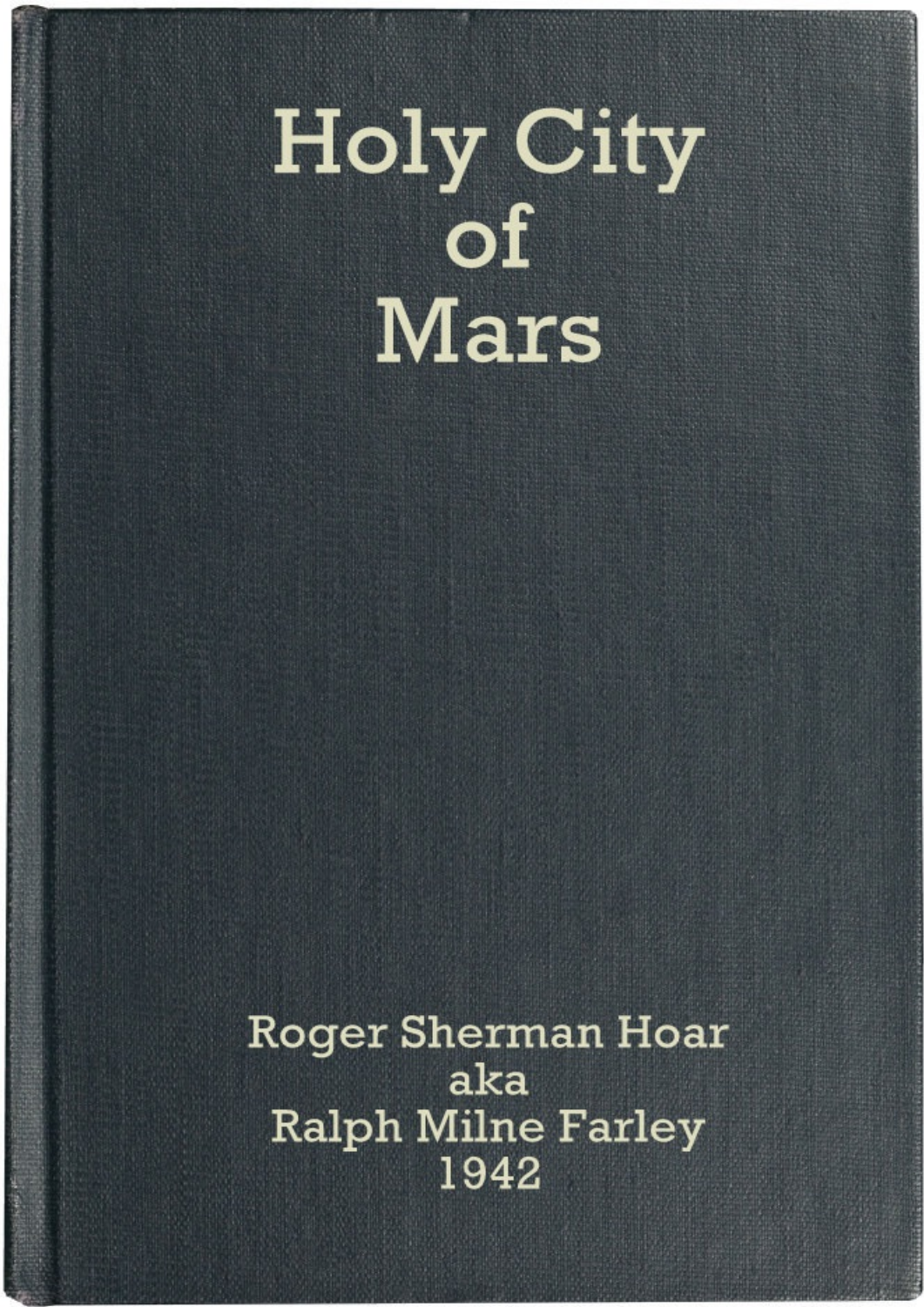#### **\* A Distributed Proofreaders Canada eBook \***

This ebook is made available at no cost and with very few restrictions. These restrictions apply only if (1) you make a change in the ebook (other than alteration for different display devices), or (2) you are making commercial use of the ebook. If either of these conditions applies, please contact a FP administrator before proceeding.

This work is in the Canadian public domain, but may be under copyright in some countries. If you live outside Canada, check your country's copyright laws. IF THE BOOK IS UNDER COPYRIGHT IN YOUR COUNTRY, DO NOT DOWNLOAD OR REDISTRIBUTE THIS FILE.

*Title:* Holy City of Mars

*Date of first publication:* 1942

*Author:* Ralph Milne Farley [Roger Sherman Hoar] (1887-1963)

*Date first posted:* Apr. 14, 2015

*Date last updated:* Apr. 14, 2015

Faded Page eBook #20150413

This ebook was produced by: Alex White & the online Distributed Proofreaders Canada team at http://www.pgdpcanada.net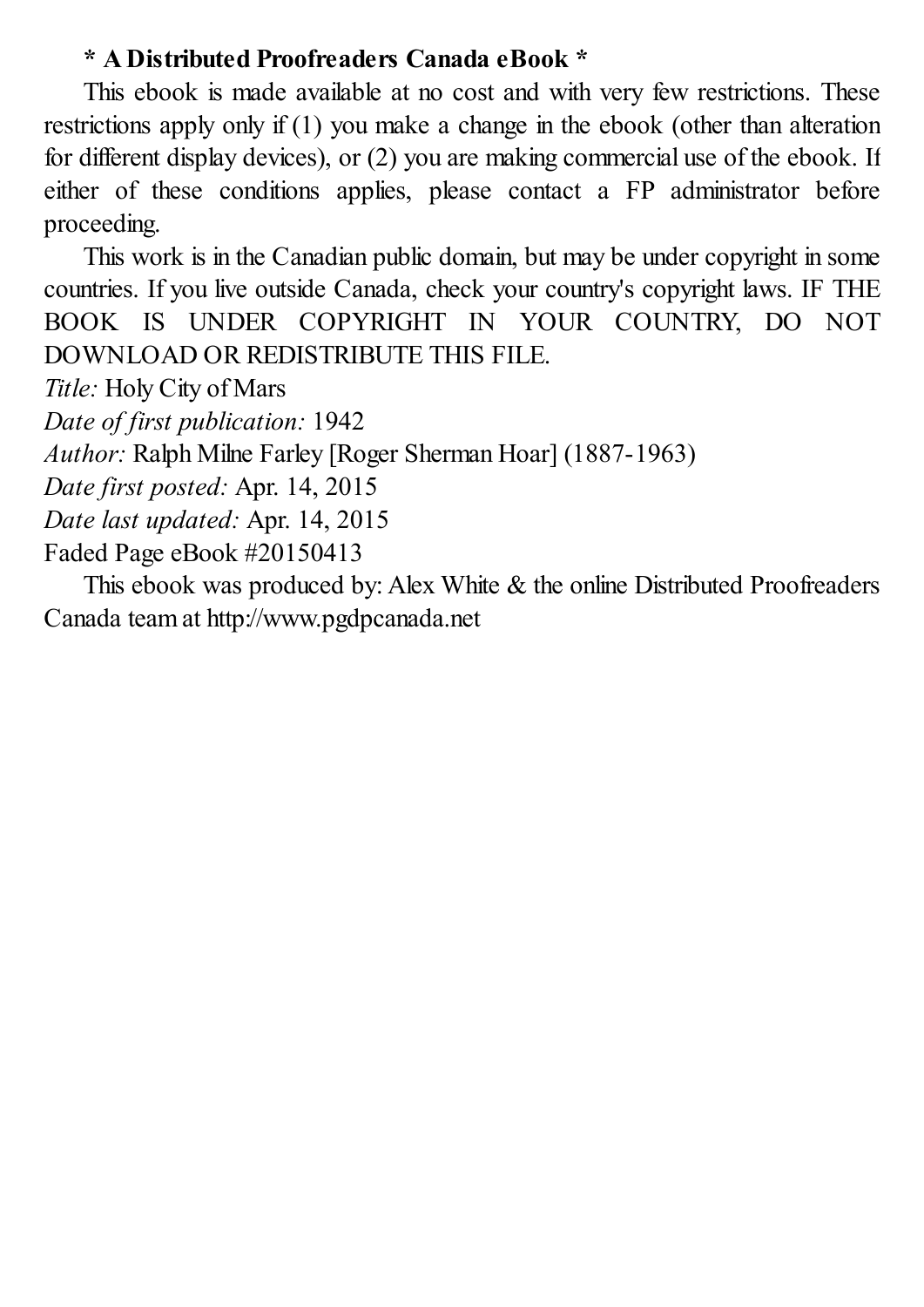## HOLY CITY OF MARS

#### By RALPH MILNE FARLEY

Originally published in *Fantastic Adventures*, Volume 4, Number 5, May 1942.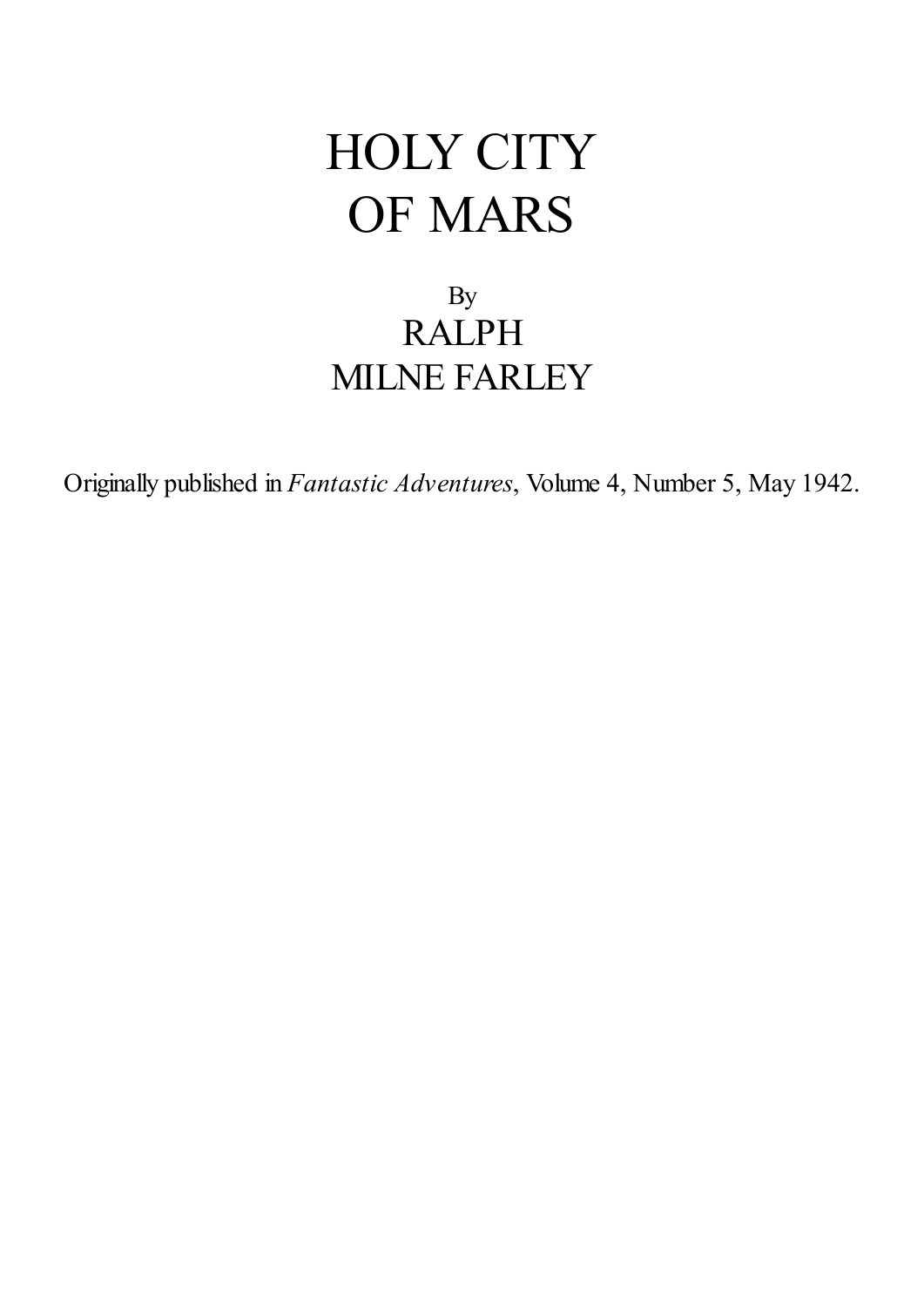The blazing sun had set, and a chill green twilight gradually deepened over the red planet.

Then the garish floodlights of the canal city Andeldug flashed on, blotting out the black sky and the tiny twin moons of Mars.

Three long Martian years ago, three thousand earthmen of the Legion of Death had ridden their sliths like mad, with sabers held high and hell in their eyes, into Daloss, the City of Lost Souls, contrary to the orders of their Red Martian Colonel Ak-Ak, in a foolhardy attempt to rescue ten captured comrades from a fiery death on the golden altar of the black god Erlik.

All but one of those three thousand and ten had perished in this glorious adventure. And that one—Don Warren—had paid for his impetuousness with three years of penal servitude. The death penalty had been averted solely by Colonel Ak-Ak's fear of being censured for his failure to intercept the expedition; for sentences of death had to be reviewed by the Martian General Staff.

<span id="page-3-1"></span>And [no](#page-3-0)w Don Warren was planning to return to the dread city of disaster; all because the well-remembered vision of a blue-eyed face, framed in an auriole of golden curls, lured him back—a girl named Esta, daughter of Mu-Lai, the bandit [Mau](#page-3-1)ro chieftain.

<span id="page-3-0"></span>Exhausted—well nigh discouraged—the broad-shouldered young American soldier-of-fortune dragged his tired feet into one more Martian saloon. Would he find here a purchaser for his return-trip space-ship ticket to Earth, to which the termination of his enlistment in the Interplanetary Legion had entitled him? And, if not, would the scanty balance of his army pay last him until he found a purchaser? For only by selling that ticket at a fair price could he obtain enough rectangular Martian coins to equip him with a slith, a saddle and bridle for the beast, weapons, and enough compressed rations to carry him across the blazing red desert to his mecca, Daloss, City of Lost Souls, from which only one Earthman had ever returned. [1]

[1] See "City of Lost Souls," July, 1941, issue of FANTASTIC ADVENTURES for the first of the stories of Martian Foreign Legion. In it, Don Warren and three thousand of his fellow legionnaires undertook a campaign to rescue several of their comrades who had been captured by the feared Mauros and taken to the legendary city of Daloss, never seen by white men. Only Warren returned alive from this disastrous venture.—Ed.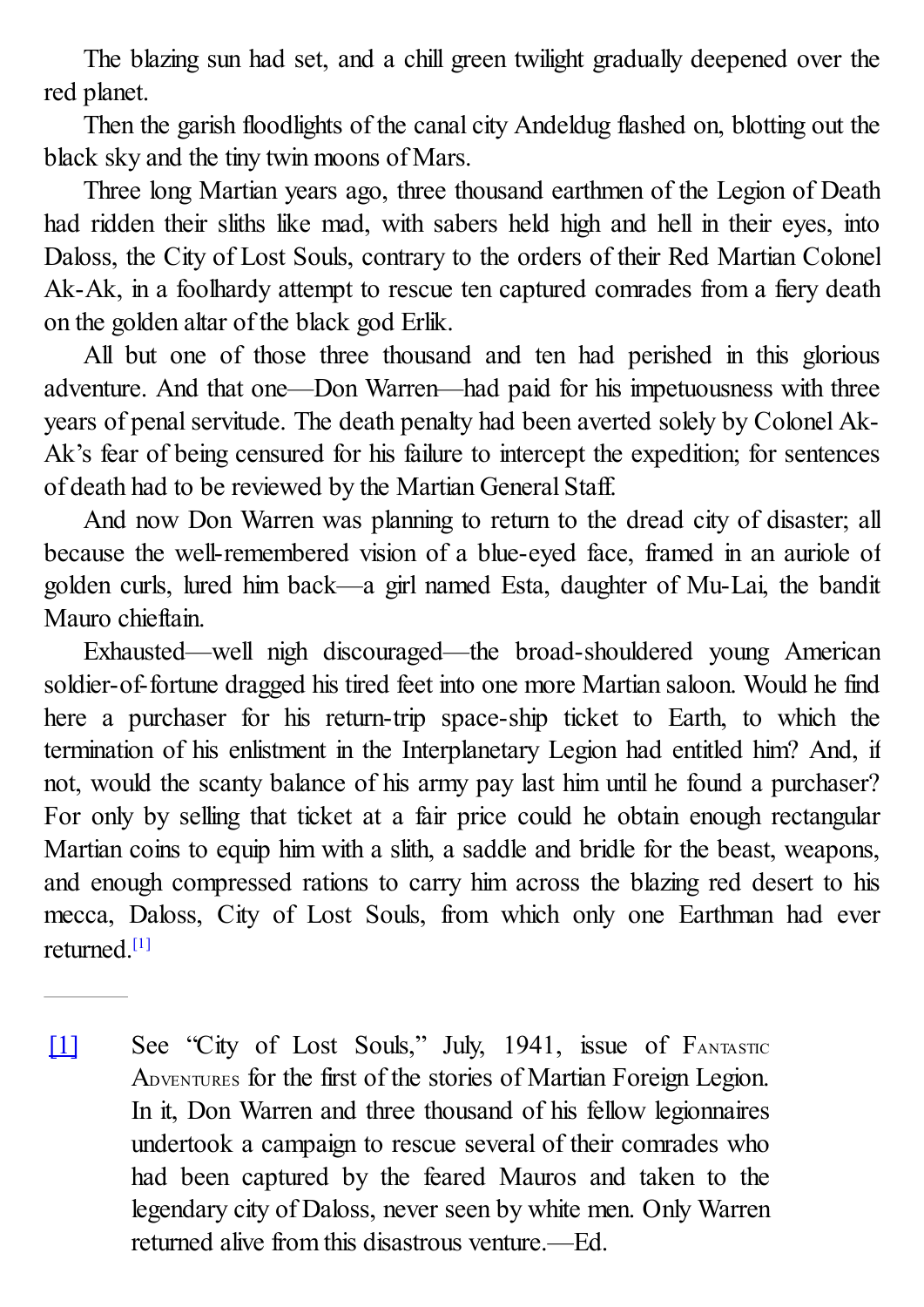A yellow haze of orra-root fumes softened the garish light of the helium-tubes. A quartet of black Martians from the desert hills pounded out a wailing native tune on hollow-keyed zylophones. Gaunt Jovian giants, red Martian aristocrats, black Martian peasants, dainty antennaed Cupians and furry Vairkings from Venus, and pale Earthmen, rubbed elbows together in a cosmopolitan throng.

Picking his way through the jostling crowd, Don Warren found a vacant booth, and ordered a goblet of poolkay from an obsequious black waiter. Poolkay, distilled —Mexican style—from the red cacti of the deserts of Mars.

As Warren paid for the searing liquor with one of the last of his oblong bits of small change, his fingers gripped upon a coin with which he would never part—the thin gold strip which he had snatched from one of the coffers in the subterranean treasure-chamber of Daloss, as Esta had guided him and Captain Hammersmith good old Hammy, now long dead of desert fever and madness—in their escape from the dungeons of Mu-Lai, the bandit king, Esta's father.

What a picture the feel of that coin now recalled to Warren's longing mind! The picture of Esta waving goodbye, as he and Hammersmith had galloped off on the two sliths which she had provided for their escape from her father. Curls of burnished gold. Skin, shell-pink. Eyes of sapphire blue. And a slim but voluptuous figure, half-concealed, half-revealed, by her flowing white shawl, and diaphanous garments beneath.

Would he ever see her flaming loveliness again?

Had she remained true to him through the three long Martian years of his imprisonment? Or had her fierce father forced her into an unloving union with her betrothed, the handsome swart Ab-Nadik?

Warren raised the fiery draught to his lips, but his mind was not on drinking nor on his surroundings; his mind's eye was on that glorious golden vision; his pulses raced and his senses tingled to the memory of the feel of her warm young body pressed softly against him. His Esta! His for all eternity, regardless what might befall.

A name—spoken in a well-remembered guttural voice in the next booth just beyond the dividing matting—snapped Don Warren out of his dream. The voice was that of his gross old Red Martian Colonel, Ak-Ak. And the name was that of Ben-Stu, Esta's brother!

"Sh!" another voice, a youthful voice, replied. "We may be overheard. And please don't keep repeating my name."

Heart beating rapidly, Don Warren pressed his ear against the reed-woven partition.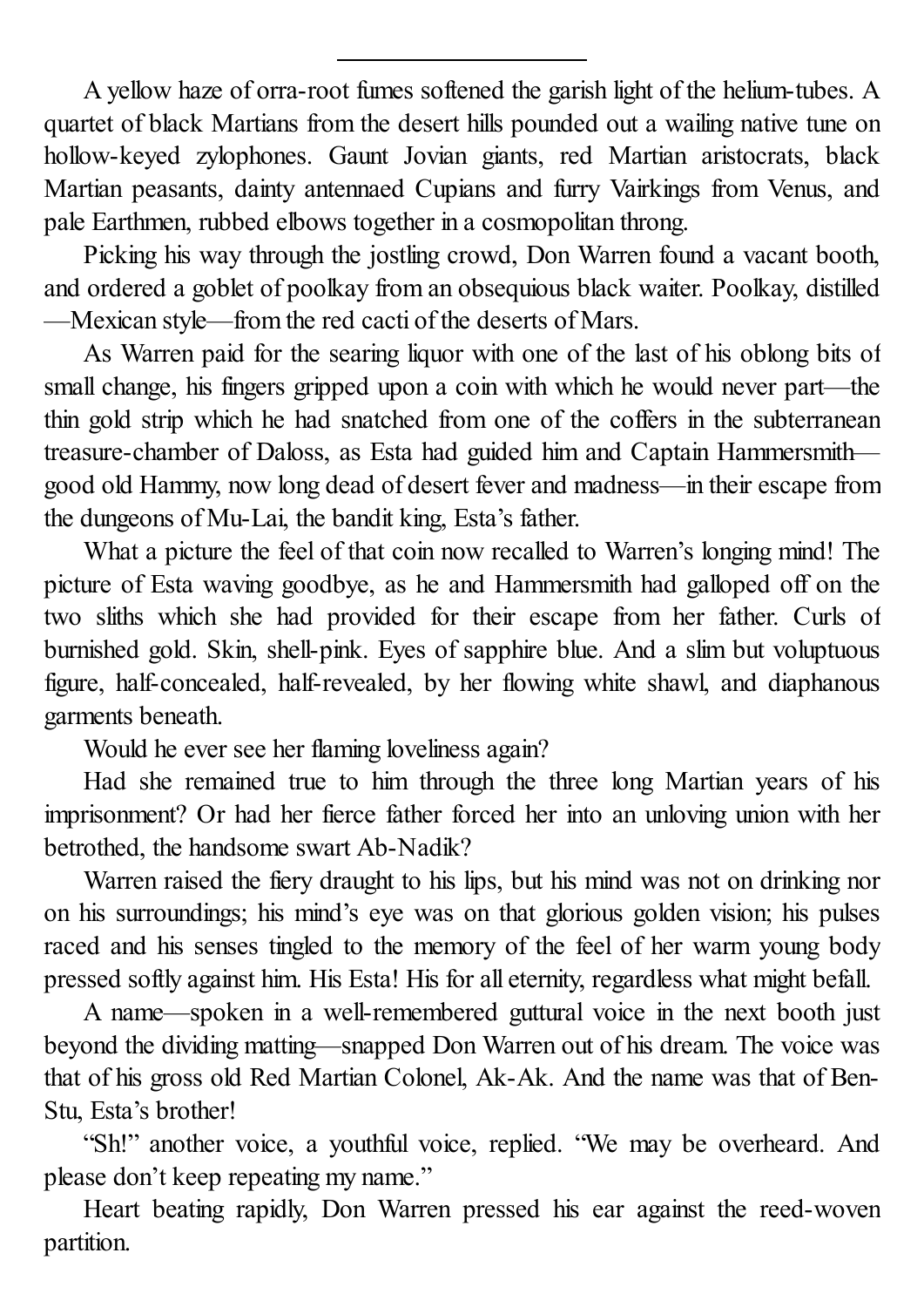A testy guttural whisper, "Okeh, Ben-Stu, have it your own way. But how can we plot, if we do not talk? Now tell me how you plan to admit our troops into your father's stronghold?"

Ben-Stu's response was given in such a low tone that, strain his ears as he might, Warren could make out only a word or two. And even Colonel Ak-Ak now observed more caution.

All that Warren was able to gather from the conversation was that Ben-Stu was offering, for a price, to assist Ak-Ak's government troops to penetrate the hitherto unconquered golden City of Lost Souls.

Of course, all this might be a trap for the unwary Martian Colonel. Warren could not conceive of Esta's brother being a traitor to his father and his home.

Unable to make out any more of the conversation, which by now had dropped to an even lower tone, Warren settled back in his seat. But he had lost all desire for the fiery liquor which stood on the table in front of him. So he took out his pouch of ground orra-root, rolled a cigaret, inserted it in his long metallic cigaret-holder, lighted the tip, and puffed away ruminatively.

Where ought his loyalty lie? With the government of Mars, which he had sworn to support, uphold, and defend? Or with the brother of his beloved?

While he was mulling this problem over in his mind, the idea suddenly came: how did he know that the youth in the next booth really was the Ben-Stu that he claimed to be? And then another idea followed the first: this youth couldn't possibly be Ben-Stu, for Ben-Stu was dead!

True, Don Warren had never seen Esta's brother lying dead. Nor had he ever seen the boy alive, for that matter. But he remembered now what he had heard and seen upon regaining consciousness on the cobblestones of the main thorofare of Daloss in the first mad assault of the Legion of Death on that City of Lost Souls.

Esta's mother, a hawk-faced crone, had been slitting the throats of the wounded Legionnaires, but Esta had recoiled with horror and had refused to join in that pleasant little pastime.

Then had come the mother's wail: "Great Erlik! It is my son, your brother Ben-Stu, who lies here! The cursed Earthmen have slain him!"

She had gathered the body in her arms, and the beautiful Esta, with a sudden access of fury, had cried: "Give me the knife, mother. I can kill them *now*!"

Esta had strode directly toward the spot where Warren lay, still stunned by his fall from his slith. A long kris was in her slender little hand. Her golden curls were stirring in the wind.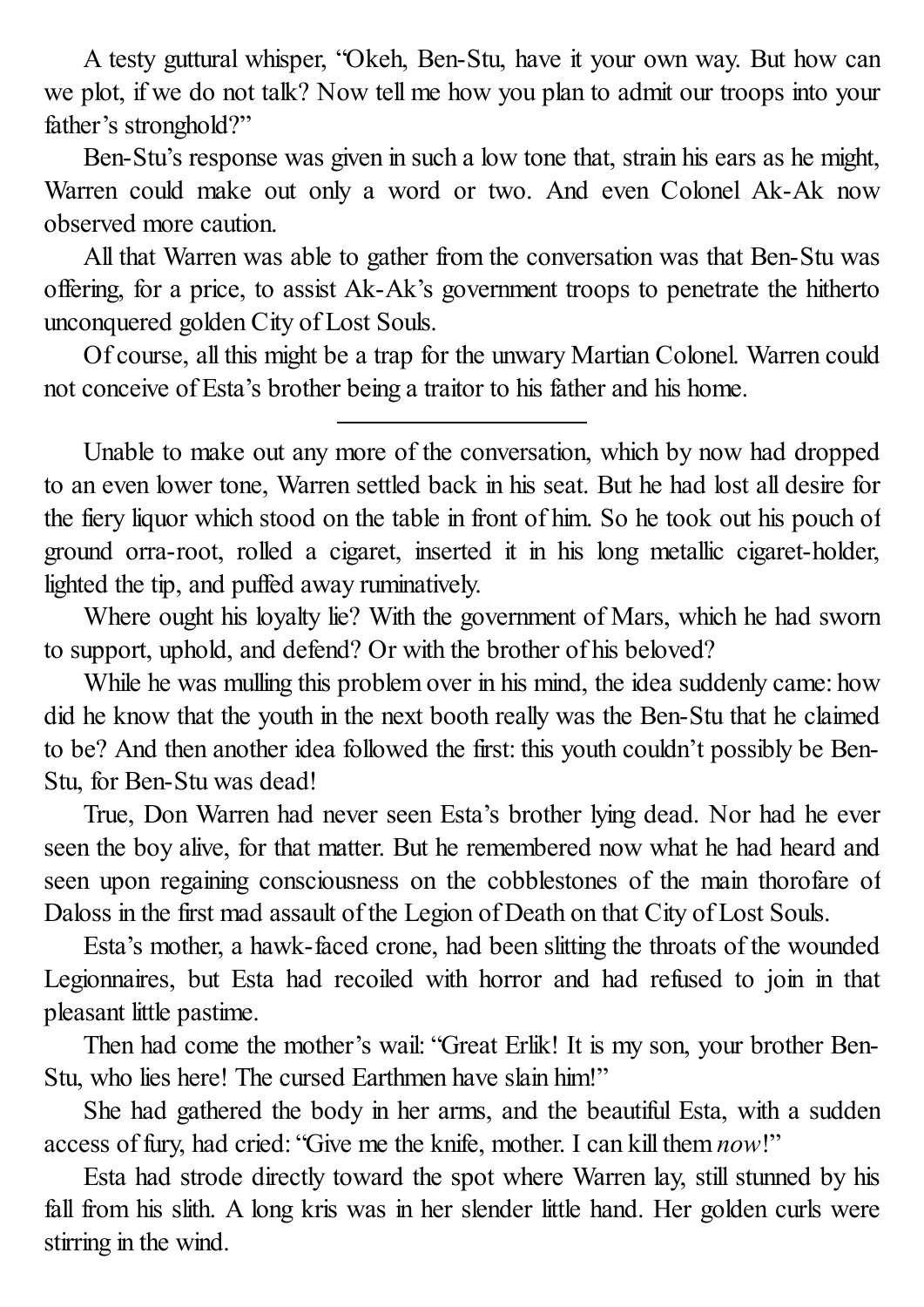But when her blue eyes met those of her intended victim, it had been love at first sight for both of them, a love which—at least so far as the Earthman was concerned —would last through all eternity.

Yes, Ben-Stu was dead. And so the young man in the next booth must be an impostor. But impostor or trickster, what mattered it? Either role boded ill for the government of Mars, if Colonel Ak-Ak were to place his trust in his young companion. For the possibility of Ben-Stu betraying his own city to the enemy never entered Warren's head.

Ought Warren warn the Colonel? Colonel Ak-Ak had been responsible for the failure of the Legion's attack on Daloss three years ago. Let him now pay the penalty by leading a fiasco himself.

The two men in the next booth arose, and began worming their way through the milling crowd toward the exit of the saloon. Don Warren, leaving his glass of poolkay untouched, followed them.

Yes, he had been right as to the identity of the guttural voice which he had overheard. There could be no mistaking the gross waddling body, the bullet head and bull neck, of the swarthy Colonel Ak-Ak. Furthermore, he wore the uniform of an officer of the Martian army. His companion was slim and boyish, yet with broad shoulders and sturdy stride. Curly hair of the same burnished gold as Esta's. He was clad in civilian breeches and tunic of steel gray, rather than in the flowing white or striped cape of a tribesman, as Warren had expected. Warren did not get a view of the young Mauro's face.

Just outside the saloon, in the garish glare of the street floodlights, Colonel Ak-Ak and the supposed Ben-Stu halted. Warren ducked behind one of the pillars of the doorway. The two conspirators shook hands and parted, the Colonel going to the left and the other to the right.

Warren once more hesitated for a moment, debating whether he should warn his ex-superior. Then he shrugged his broad shoulders, and followed the young Ben-Stu. It was now the supper-hour; the brightly lighted street of the space-port city was practically deserted. The long metallic cigarette-holder, still in Warren's hand, gave him art idea. He stepped rapidly forward and jabbed it suddenly into the ribs of his quarry.

"Not a move or a word, or I'll blast you!" he hissed.

The other winced, but made no attempt at a get-away.

Warren continued peremptorily, "Step into this next saloon, and no funnybusiness. I want a word with you." He withdrew his supposed atomic pistol, and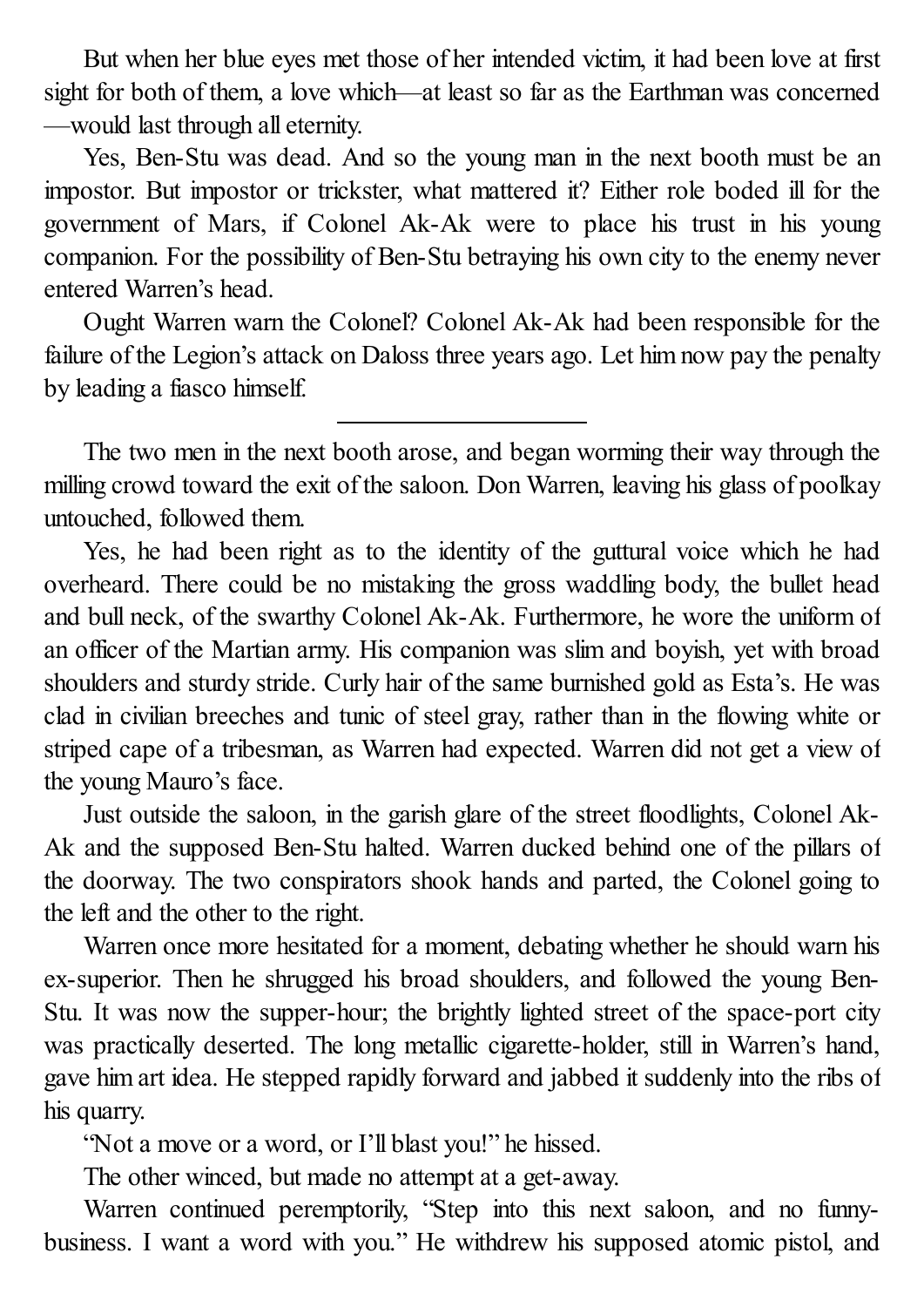held it so that it bulged out the folds of his tunic. The other glanced around, saw the bulge, and shrugged again. They entered the next saloon.

Warren found an empty booth, and with his left hand motioned the young Mauro inside. They sat down facing each other, Warren's gun-hand beneath the table. For a few moments the two appraised each other in silence.

Warren liked what he saw. The Mauro's face was handsome, almost beautiful, and yet not in the least effeminate. His eyes were crinkly and a deep azure blue, almost the color of Esta's. His nose was short and straight, with just the least tilt to one side. His mouth was quizzical, and yet with a certain aloofness. His chin was firm.

"Have a drink?" Warren invited.

"Thank you, no. I don't drink—with strangers."

"We can't sit here unless we order. Better join me. Here, waiter, two seltzers."

"Well?" the Mauro inquired, raising one furry dark eyebrow. "Of whom do I have the honor to be a captive?"

"I belong to the Martian secret service," Warren lied.

"So?" The Mauro did not seem in the least disturbed. If anything, he seemed relieved, slightly.

"My name is Don Warren. Ever hear it?" Esta certainly had mentioned Warren in her household. The people of Daloss must have heard the name of the only outsider ever to evade their clutches, especially inasmuch as their own Princess had aided in his escape.

But there was not the flicker of recognition in the cool blue eyes of the man opposite. He shook his head. "No—. And my name is my own business," he added.

"I stole your white slith three years ago," Warren continued, watching like a cat.

The other shrugged. "So you know who I am? Or, rather, who you *think* I am." "I heard Colonel Ak-Ak address you as Ben-Stu."

The other grinned broadly, but said nothing.

The waiter arrived with the sodas. Warren paid him, and he withdrew. "Ben-Stu," said Warren. "I wish word of your sister, Esta."

The Mauro raised his heavy eyebrows, pursed his lips, and chuckled irritatingly. "Assuming that I *am* Ben-Stu," he said, "I answer that she is well."

"And Ab-Nadik?" This was the young Mauro officer to whom Esta had been betrothed before Warren had come into her life.

"You seem to know all the family."

"Family?" Warren sat suddenly erect, his face an agony of apprehension. "They,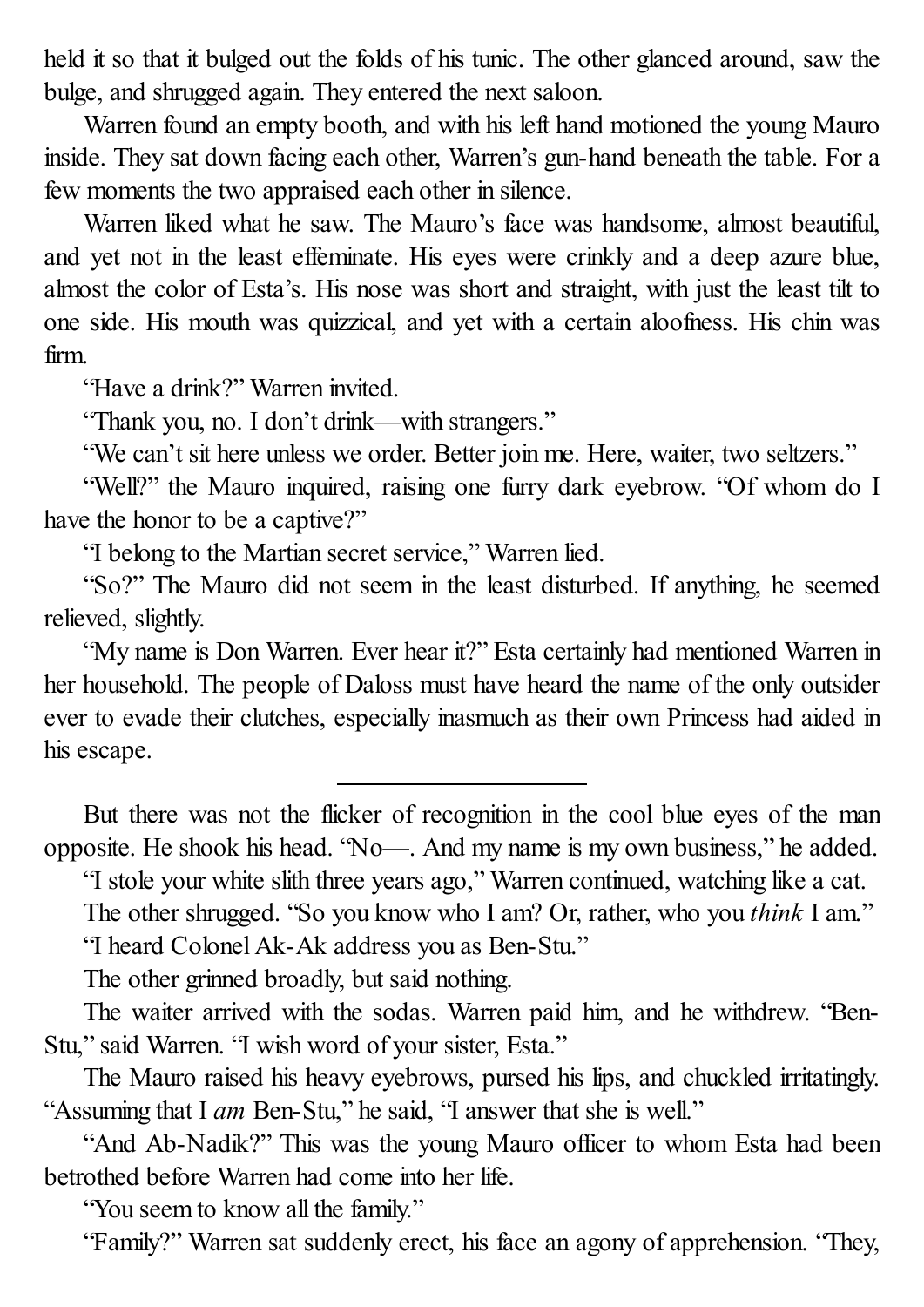they are—"

"Married? Alas, no. For Esta kept postponing the ceremony. But recently the brave Lieutenant was wounded—seriously wounded in a raid. That doesn't displease you, does it? I thought not." Ben-Stu was now doing the cat-watching. "Esta has been nursing him back to health. The ceremony will take place as soon as he recovers."

"And how soon will that be?"

"About two passings of the slower moon."

Don Warren settled back with a sigh of relief. "There is yet time," he breathed.

A hand beneath the table suddenly gripped the wrist of Warren's weapon hand. The next instant he was jerked forward against the flimsy table. The Earthman, caught off guard by the sudden assault, fought first for balance, at the same time striving to jerk his right hand free from Ben-Stu's grip.

In that he erred, for immediately the Mauro's brawny left fist drove across the short expanse of table, and caught Warren flush on the point of the chin. A sick weak trembling ran through Warren from the shock, and his ears began to ring. Instinctively he clung to Ben-Stu's wrist under the table, locking the Mauro's right arm, and at the same time trying to shake the cobwebs from his reeling brain.

Ben-Stu, snarling fiercely, tried to get his right arm loose. Failing, he yanked Warren toward him. The Earthman's weight was thrown heavily against the table, upsetting it. The table tipped out of the booth. Ben-Stu rolled free. But Warren, clawing wildly for support, grasped nothing but air and came down with his belly smack against the upturned table edge.

He felt consciousness recede, but managed to slide off onto the floor, and then stagger to his feet. He opened his eyes to see at least three weaving bobbing Ben-Stu's attack him, and his arms went up in defense.

Ben-Stu's fist, crashing against Warren's head, rocked him out of his daze. His strength returned. Gritting his teeth, he closed in and exchanged hard punishing body-blows with the young Mauro.

By this time a crowd had gathered and were wildly cheering the two combatants. Warren paid no attention to them. He sent a blow to Ben-Stu's mouth that brought blood trickling over the firm young chin. The angered Mauro waded in fiercely, caught the giddy Warren under the heart and made him sag. Then a smashing fist into the jaw, and Warren slid to the floor.

Flat on his back lay Don Warren, in the midst of a circle of thrilled spectators. His wiry opponent knelt astride of him, one hand on Warren's throat, the other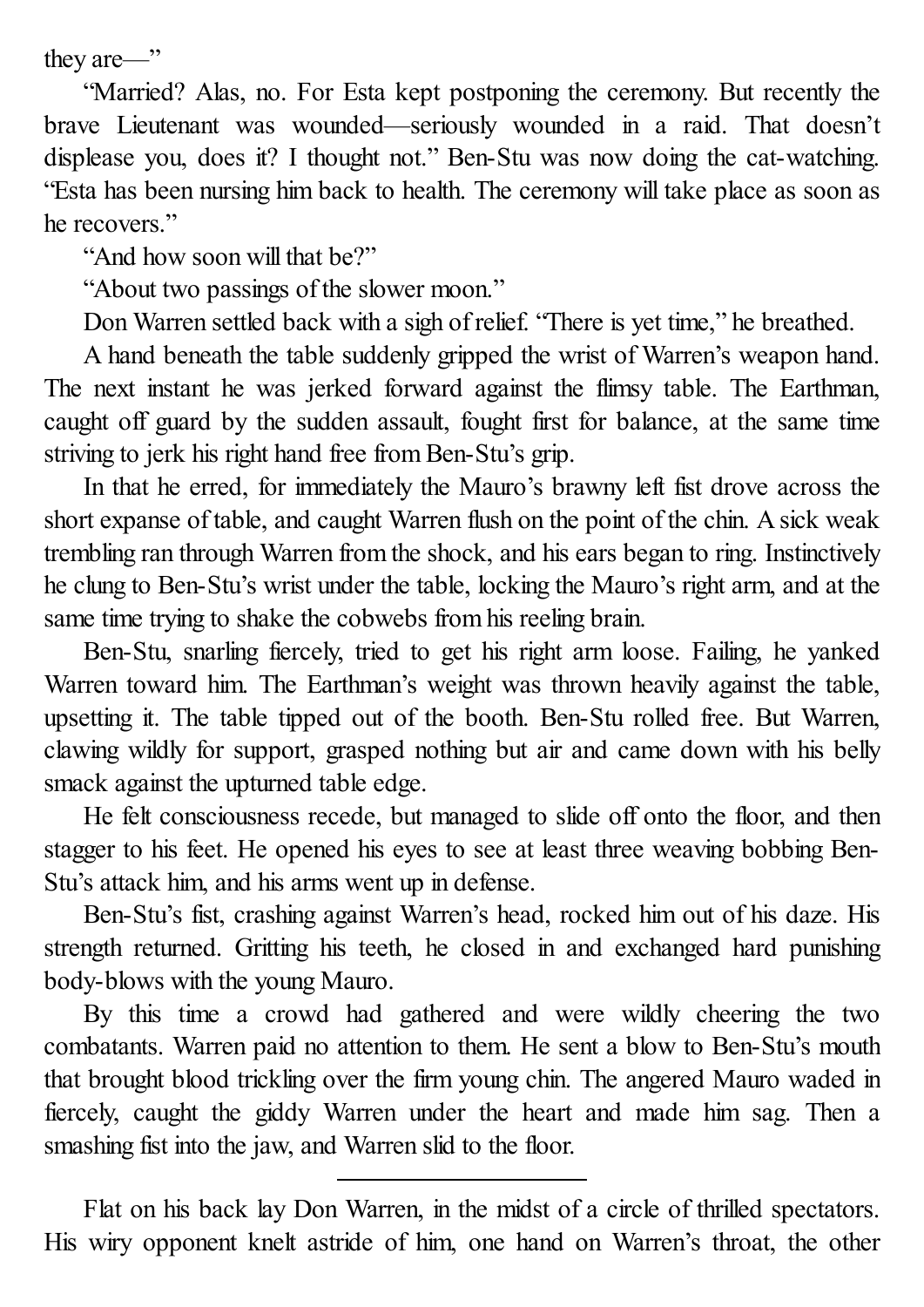gripping the supposed barrel of the supposed ray-gun. With a wrench, he snatched it away, and held it up in triumph. Then he grimaced at the anticlimax of finding that it was not the weapon he had supposed.

But he quickly covered-up his chagrin by shouting, "So you would try to steal my cigarette-holder? Let this teach you a lesson."

He gave the prostrate Earthman a slap on the face, and rose to his feet. Furious, humiliated, Warren too got up. Both men brushed themselves off, and smoothed their rumpled tunics. Disappointed, the audience dispersed.

Ben-Stu clapped his hands peremptorily. "Waiter, put back the table, and bring two poolkays." Then to Warren, "As I said before, I do not drink with *strangers*."

The two young men reseated themselves in their booth.

Ben-Stu, pocketing the cigarette-holder, said, "I shall keep this as a memento of a very pleasant evening."

The drinks arrived. The Mauro paid the waiter. Then he leaned forward across the table, toying with the stem of his goblet with one slim virile hand, and inquired. "And what proof have you that you are the man who stole my slith?"

"This," Warren replied, a little angrily. He groped in his pocket, and produced the ancient gold coin, filched from the treasure-room of Daloss.

His companion studied it intently, turning it over and over. Then shook his head. "No go," he said, as he handed it back. "I never saw one like it. And now that you do not know whether or not I am the son of Mu-Lai, the bandit, and I do not know whether or not *you* are Don Warren, what next?"

"Why are you in Andeldug?" Warren snapped, with a suddenness well calculated to catch the other off his guard.

The Mauro shrugged his lithe shoulders. "A fair question. I *might* be about to take a brief trip to the Earth. After all, Andeldug *is* a space-sport, you know. What else would a fellow be doing here?"

"Have you yet bought your ticket?"

"No. Why?"

"Would you be interested in getting one at half price?"

"Possibly."

"Sold!" Warren exclaimed, pulling out his ticket and handing it over.

Ben-Stu withdrew a fat wallet from the folds of his tunic, and counted out several rectangular gold-pieces. "You ought to have robbed me, instead of questioning me. It would have been much more productive. Well, give my regards to my *sister*." He put a peculiar emphasis on the last word.

Thrusting the wallet and the ticket into a pocket of his tunic, he arose and held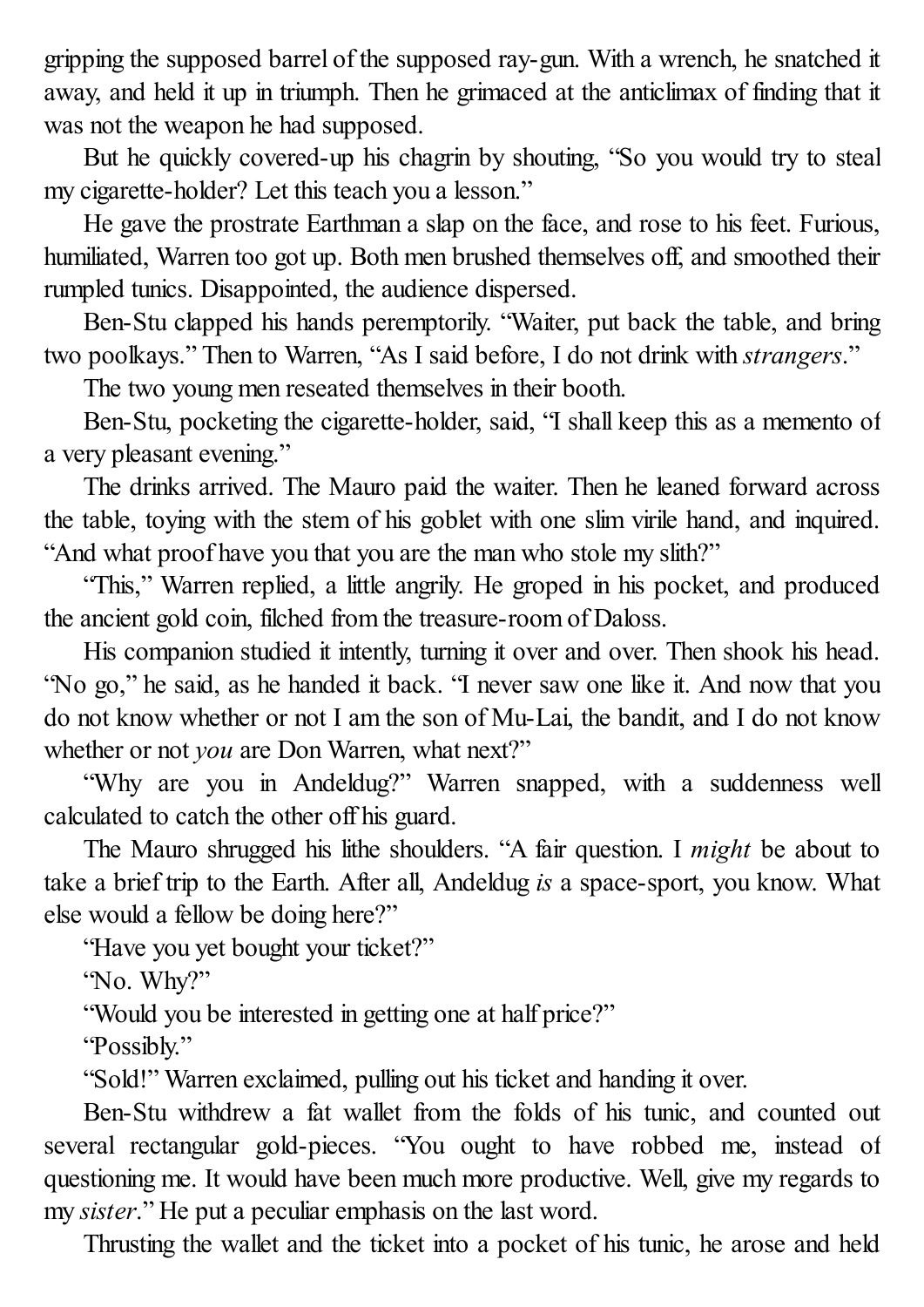out his slender sinewy hand. "Till we meet again." Grinning quizzically, he left the booth.

Don Warren stared after him, until he was lost in the crowd. Then gulping down both poolkays, the Earthman departed for a decent night's lodging.

The next morning Warren purchased a fine grey slith, a saddle and bridle, saddle bags, two atomic pistols, and all the ammunition and compressed food the beast could carry. Then he ferried down the Great Canal to Ricca, from which point he set out on slithback across the burning sands toward the distant Fobian Range—and what lay beyond.

But just as he was riding out of the city gates of Ricca onto the broad red plain, a tall figure shrouded in a white desert-cape stepped before him, and held up one hand. Warren reined-in his slith.

"What are *you* doing here, Ben-Stu?" he exclaimed. "I thought you were bound for Earth"

"That can wait," the young Mauro replied, striding up alongside the slith. Then he glanced furtively around, and whispered, "How would you like safe-conduct to the city of my father."

Warren's pulse leaped at the prospect. But, inherently cautious, he countered with, "At what price?"

"Your caution does you credit. The price is to work with Colonel Ak-Ak and me."

"At what?"

"Oh, I thought you had overheard us when you were skulking in the next booth to us, last night. We plan to overthrow my father, and make me King of Daloss."

Warren drew in his breath sharply. He had never expected this! Blinded by the resemblance of this young Martian to his reputed sister, Warren had instinctively assumed that whatever Mauro treachery might lurk in Ben-Stu's make-up would be directed against the enemies of his city, not against his own kin. And yet why not? Esta had been willing to betray her father for love of Don Warren; so why should not Ben-Stu betray his father for love of his own self?

Warren hastily suppressed a growing look of horror and contempt, and smiled enigmatically. Ben-Stu watched him craftily, intently.

"Surprised, eh?" asked the Mauro.

"N-no." Warren pursed his lips ruminatively. "Merely wondering."

"Wondering what?"

"What the Martian government expects to get out of the deal?"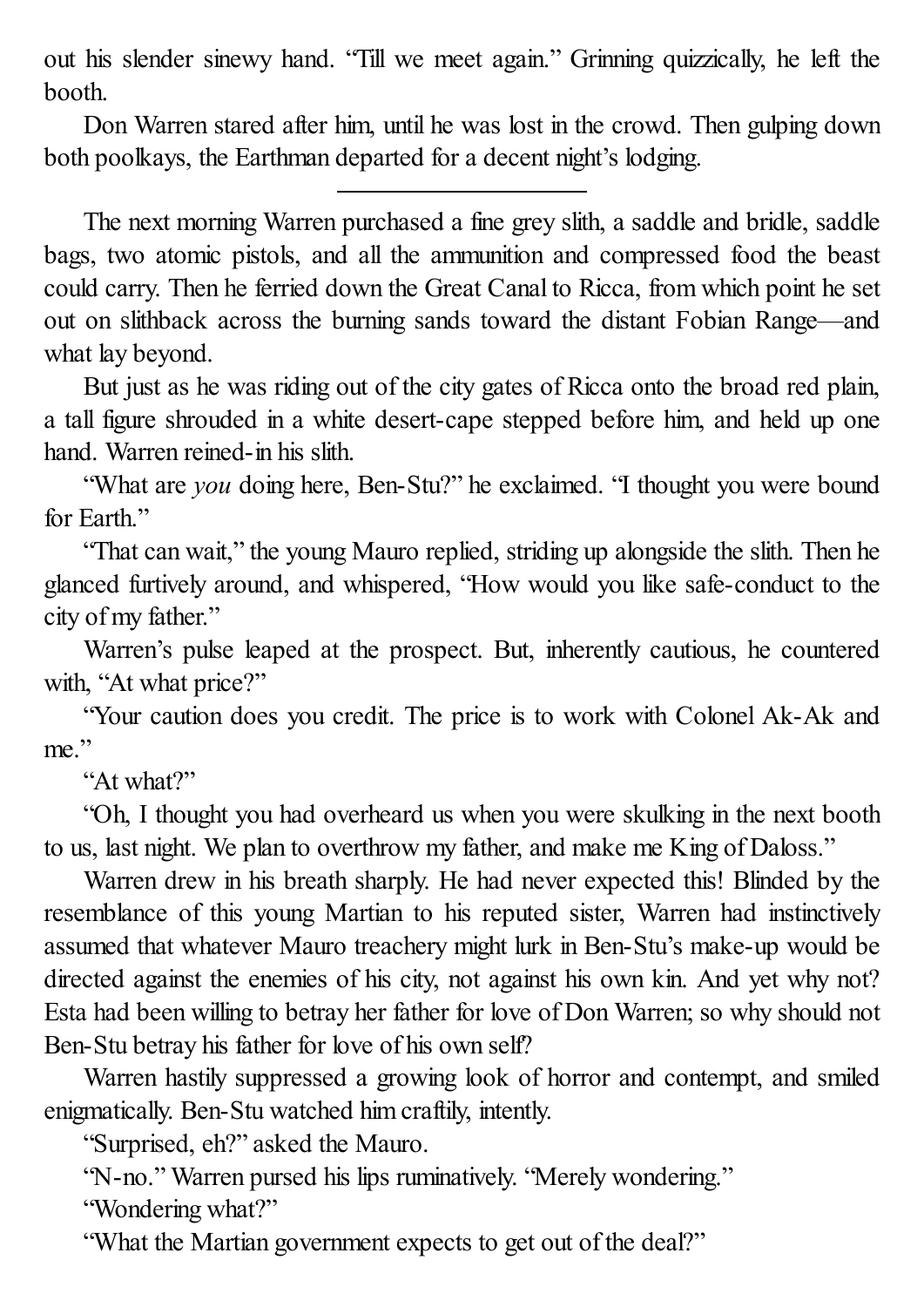"If you were the secret-service agent you pretended to be last evening, you'd know"

"Completely exposed, aren't I?" Warren dissembled a light laugh. "Well, I might as well come clean with you, as I expect you to come clean with me. I was sentenced to three years in the penal battalion and then drummed out of the Interplanetary Legion for that little escapade of attacking your impregnable city three years ago. The government of Mars was responsible both for the failure of our expedition and for my being punished for that failure. So why should I help them to make a success of a second attack?"

Warren had been very careful not to express any hostility to Colonel Ak-Ak, though it had been Ak-Ak, rather than the government of Mars, who had been responsible for both the failure of the expedition and Warren's penal servitude. Warren was banking on Ben-Stu not knowing the background of the previous adventure.

Ben-Stu now replied, "Right enough. Why should you, any more than I, assist that government?" His blue eyes glinted like blue steel. "Know then that Ak-Ak is a traitor to that government which you hate. He and I plan to rule Daloss together. Then to Erlik with the red rulers of Mars!"

This was worse and more of it! Tempted though Warren was to dissemble further, and thus obtain the coveted pass which would ensure him safe entry to the city which held his beloved, his contempt at her treacherous brother and his realization of what the rule of the gross Colonel Ak-Ak might mean to her people, overcame all sense of discretion.

With a shout of "For Mu-Lai and Esta," he wheeled his slith toward the young man who stood unsuspectingly beside him, and drove his spurs into the beast's grey reptilian sides to ride Ben-Stu down.

Although taken with surprise, Ben-Stu with native quickness leaped aside. The slith's shoulder struck him a glancing blow, but the wiry Mauro wheeled and flung himself at Warren.

His clawing fingers clutched Warren's waist and fastened tightly in his garments. Warren was yanked from his mount by the forward motion of the charging slith, and flopped heavily to the ground, with the cursing clawing Ben-Stu atop him.

But this time Warren didn't have the breath knocked from him, nor was he off balance as he had been in the cafe. He sprang to his feet, as Ben-Stu, head down and fists flailing, came tearing in. In the heat of battle both men forgot their atomic pistols. This was a grudge fight—man against man.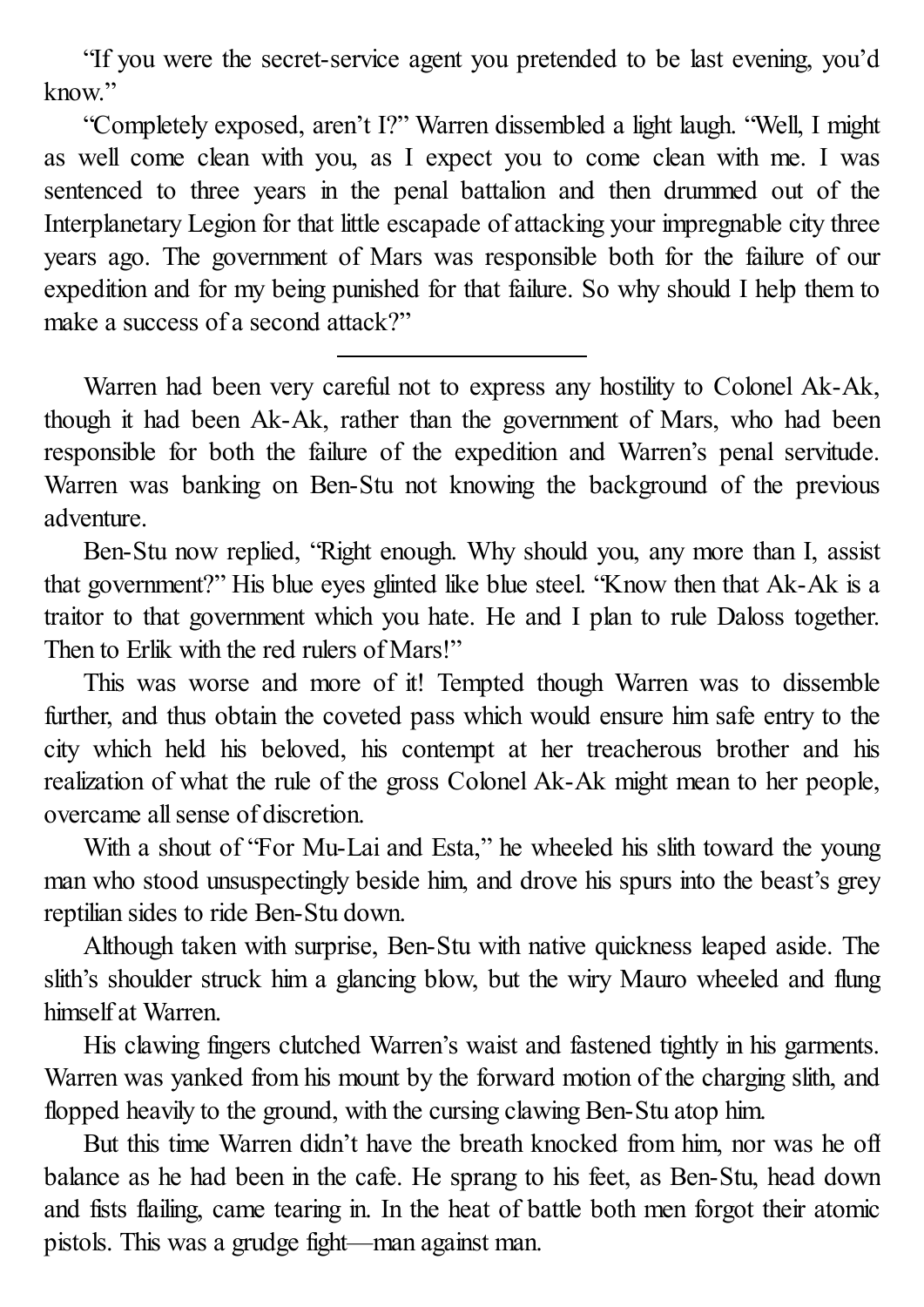Warren planted his feet in the deep red sand and shot out a speeding right fist. It caught Ben-Stu flush in the neck—brought him straight upright. Again Warren's fist streaked for the other's jaw, and Ben-Stu tripped back into the sand.

The Earthman leaped forward in an attempt to fling himself upon his rival, but Ben-Stu craftily dove for Warren's feet, clamped them in his grip and jerked Warren to the ground. Like a wild beast he crawled upward to get at Warren's throat. The Earthman nimbly twisted aside and to his knees.

Once more they were on their feet. Again they charged at each other, Ben-Stu reckless, and Warren cagily making sure of his footing before he struck. As Ben-Stu came charging in for the third time, Warren let him have a right across to the chin. This time Ben-Stu crumpled to the sands, and before he could get up Warren was atop him.

Ben-Stu kicked furiously and tried to twist aside, but the triumphant Earthman was not to be denied. His hands found his victim's pulsing throat, his own neck craned and averted just out of reach of the frantically flailing fists of Ben-Stu.

The Mauro's untamed blue eyes stared upward with a searching appeal. His lips moved as if to voice some plea, but Warren's strong fingers clamped tighter, and no sound came. Ben-Stu's complexion turned a mottled purple. His eyeballs protruded.

Warren snarled, "This will put an end to your treason! Esta's brother a traitor! Bah!"

But after all Esta loved her brother—traitor or no traitor. There could be no doubt of that. Warren's thoughts flashed back to the time when, as he lay on the cobblestones of the City of Lost Souls stunned by a fall from his slith, the report of the death of this brother had galvanized the golden-haired Esta into a fit of beserk rage against all the wounded Legionnaires.

With a sigh and a grimace of disgust, Don Warren relaxed his strangling grip on Ben-Stu's throat, and rose wearily.

Ben-Stu's own hands now clutched at his own throat. His chest strained mightily, until at last a tortured raucous gasp came through his swollen lips. His popping eyeballs receded. The mottled purple fled from his cheeks. He sat up, shook himself, and grinned.

He cleared his throat a few times. "Well," he coughed, "that makes us quits for the licking I gave you in the tavern last night. Do you wish the cigaret-holder back, or may I still keep it as a souvenir?"

"Cut the comedy!" Warren rasped, still standing menacingly over him, with both fists clenched. "I ought to have killed you for the traitor that you are."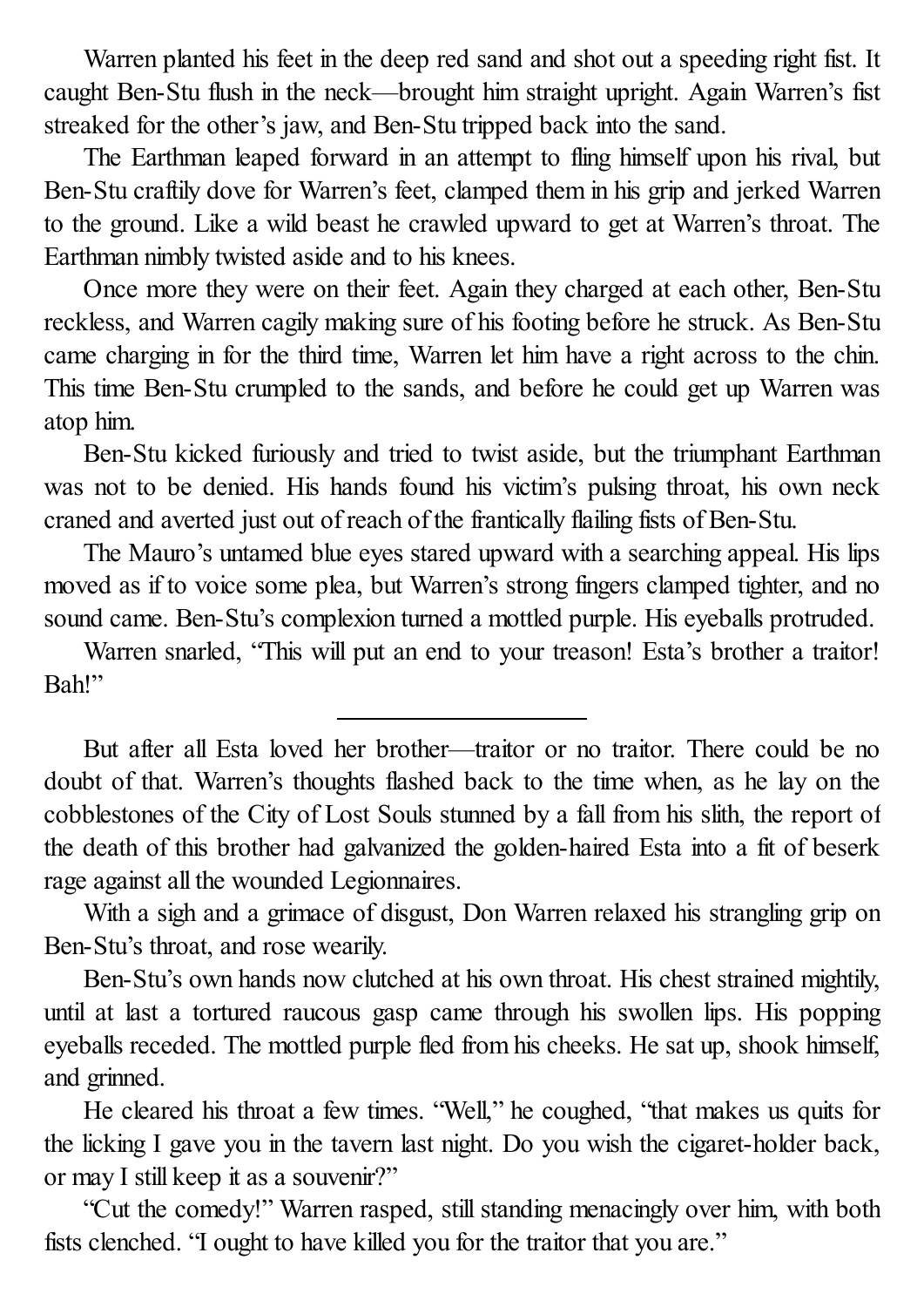"So? And give up getting the free pass into Daloss, which I offered you?"

"I'm not thinking of myself. I'm thinking of Esta. And," a bit ruefully, "it was only because you are—or claim to be—her brother, that I finally spared your life."

"Thanks to little sister for that much." Ben-Stu blew an airy kiss to the vast expanse of red desert which lay around them. Then sobering, "Now listen, you impetuous fool! If you hadn't had such an infernally tight grip on my windpipe, I'd have been able to save my own life by a simple explanation. I have no intent whatever of betraying my people or my father. Colonel Ak-Ak is a scoundrel. Anyone who follows him in this venture is a traitor to Mars, and deserves no sympathy. I have entered into this pretended conspiracy with Ak-Ak for one purpose only—to find out whom of my own people can be trusted."

"And, on the side, to entrap and destroy a large government force?"

"You show remarkable discernment for one so dumb."

Warren grimaced. Ben-Stu grinned, and struggled to his feet. The two young men faced each other, sizing each other up.

Then Warren held out his hand. "I'm with you," he declared.

"Good!" Ben-Stu gripped the extended hand. Then he took a card and a stylus from some pocket beneath his flowing white cape, and scribbled a note on it. "This will get you through Ak-Ak's lines, to Daloss. Give my regards to my sister."

Warren had no difficulty in rounding up his slith, which was browsing peacefully on a clump of red desert moss about a hundred yards away.

Then, waving to Ben-Stu, he galloped off toward the dim green slopes of the Fobian Mountains on the distant horizon. Other days long distant he had ridden the same terrain, accompanied by hellbent Legionnaires, lured by the treasure of Daloss. This time he rode alone. Would there be a return?

The more that Warren thought about the situation, the less certain he felt. With so much intrigue afoot, just who was double-crossing whom?

Was Ben-Stu really Esta's supposedly dead brother? Was Ben-Stu deceiving Colonel Ak-Ak; or was he, after all, a traitor to his own father? What was the real nature of the conspiracy between these two plotters? And had the young Mauro told the truth about Esta and Ab-Nadik?

Along toward afternoon, Warren noticed a black line of men on sliths approaching in the distance, far to the left. For a moment he watched them. Were they friends or foes? Better not to take a chance on meeting them now.

Warren jabbed his spurs into the slith, and the lean reptile leaped forward. But the Earthman had gone only a short distance when he observed that the cavalcade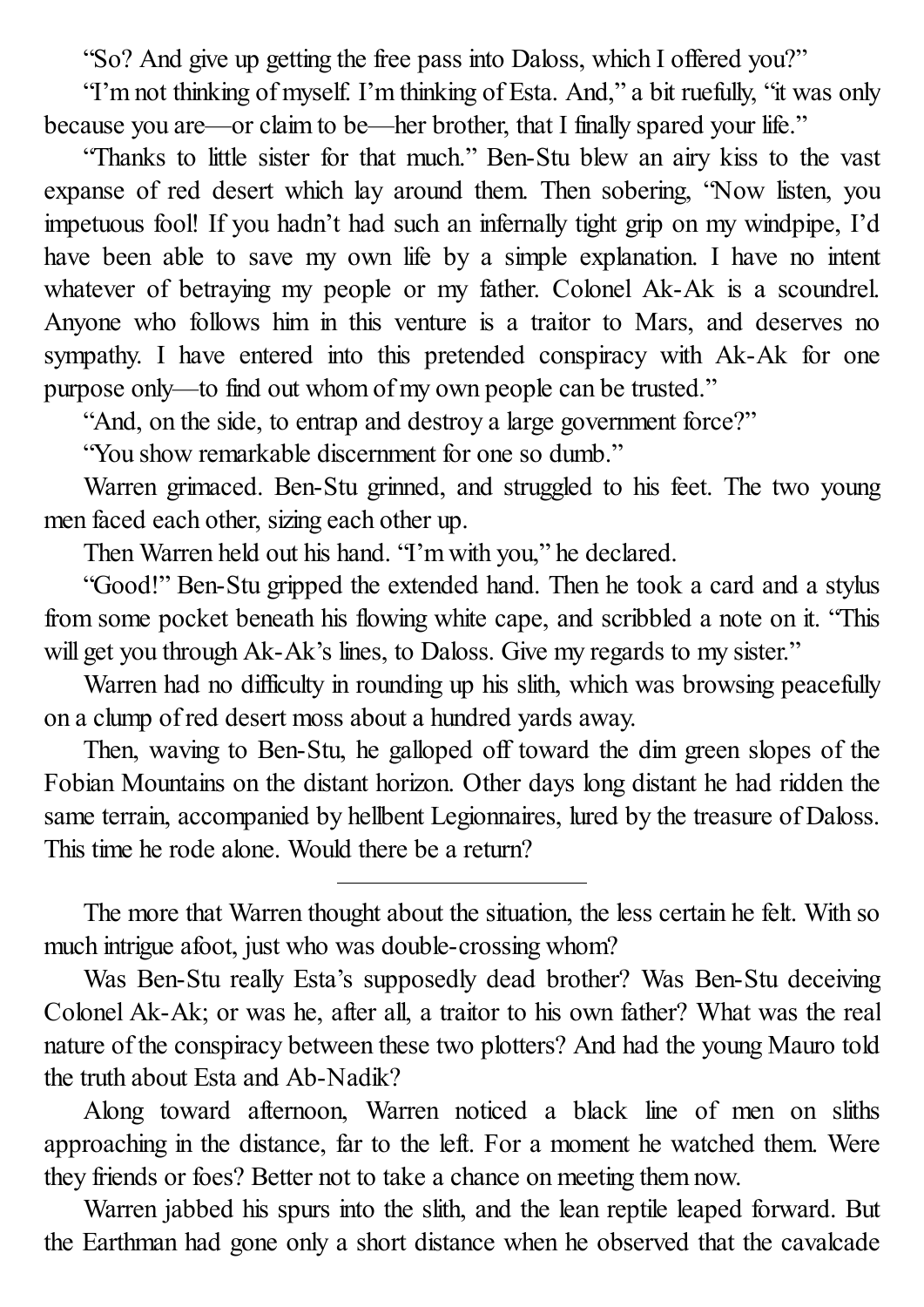had apparently spotted him. The black line veered sharply toward him, splitting into two parts.

"Now I am in for trouble," growled Warren to himself. "But perhaps I can circle that large dune ahead, and elude them."

He made good speed to the dune, and spurred up its side, with one of the two detachments of slithmen in close pursuit.

As he gained its crest, he looked ahead to find that the other detachment were charging up the slope on that side. He was trapped between two fires, one from ahead, the other from the rear. Furthermore he could now make out that these were government troops.

Off to one side was a cleft in the dune. Instantly Warren's plans were made.

Sitting on his mount at the extreme crest of the dune, he discharged an atomic blast at each of the enemy groups in succession. Then shouted, so that both could hear, "Come on, men, charge! We've got them cornered. I ride to join you."

Of course, he did not ride to join either detachment of the enemy. Instead he wheeled his mount, and slunk off down the declivity to one side, while the two detachments of the enemy met with a hail of fire, at the top of the ridge, each group imagining the other to be henchmen of Warren.

The defile into which Warren had dropped, was a twisted one, and so he was concealed from the battling forces. But he made the mistake of spurring out onto the plain and trying to escape. Instantly the government cavalrymen spotted him. One cried "There goes our man!"

Warren whirled in his saddle. His atomic pistols spat death at his pursuers.

Their returning fire blasted his slith. The animal went down, flinging Warren headlong. He had just time to crawl behind a large red sandstone boulder when his pursuers reached the spot. Atomic blasts flamed against the rock, splintering it and tearing big holes in the sand nearby.

The Earthman blazed away at his enemies until his guns would perform no more. His last charge of atomic force gone, Warren flung down his useless weapons, and held his arms aloft as a token of surrender.

"Well, now that you bandits have captured me," he shouted, "what do you propose to do with me?"

There was a moment of silence. Then a sergeant motioned to two privates to bind the captive. Warily they approached, for Don Warren had taken a heavy toll of their comrades, and so they still held him in great respect, although now apparently unarmed.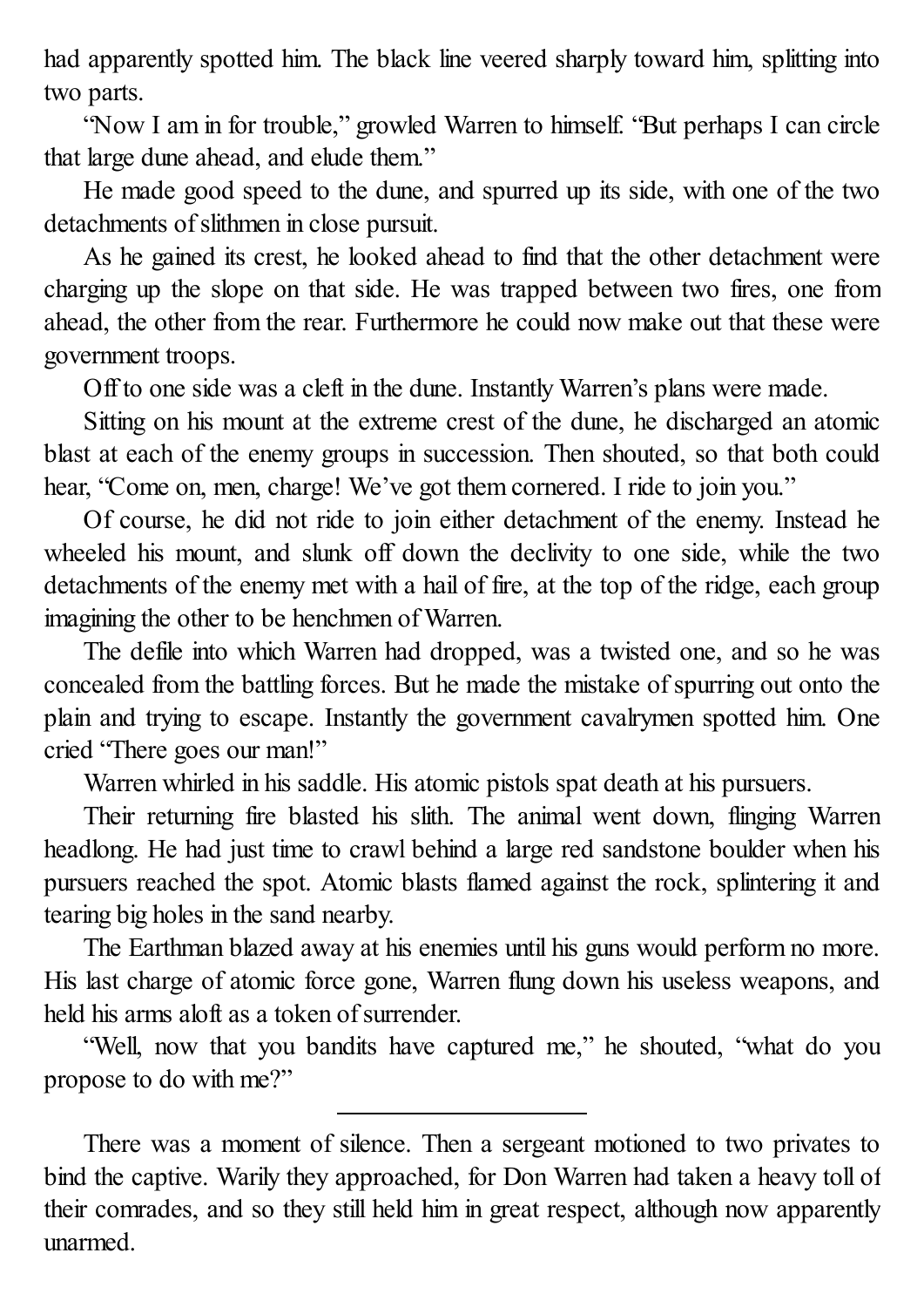"What do you mean 'bandits'?" the sergeant exclaimed. "We are government troops."

"No?" Warren ejaculated, raising his eyebrows in well-feigned surprise. "Thank God! I thought you were Mauros. Why didn't you say who you were, in the first place? It would have saved me a nasty scare, and would have spared you the loss of half your detachment. Well, no one can blame me for resisting capture by what I thought to be tribesmen."

"How can you prove you didn't know our identity?" the sergeant truculently replied. Yet there was an undercurrent of uncertainty in his tones.

Warren chuckled to himself. "My papers are in perfect shape, and I am not wanted by the authorities. I have a license to prospect in the desert. And surely no tribunal would believe that I was so foolhardy as to attack a whole platoon of regulars." He shrugged his broad shoulders, as though perfectly at ease.

The sergeant too shrugged. "Well, come along and tell your story to Colonel Ak- $Ak$ "

Warren with difficulty suppressed the gleam of joy which flared into his eyes. He had not dared hope that these forces against whom he had been fighting were those allied with Ben-Stu. Rather had he feared that they were some other detachment of government troops who would enforce the law against trading with the City of Lost Souls. Wouldn't Ak-Ak be surprised to see him, Ak-Ak's old enemy and especially under safe conduct from Ak-Ak's co-conspirator, Ben-Stu!

More cavalrymen than sliths had been slain in the battle, and so there was a vacant mount available for the captive. The smooth gait of the animal made riding not unpleasant, even with bound hands.

Early in the cool green desert evening, the detachment galloped into a tented encampment, clustering around a small red-stone house. Here Warren was immediately ushered into the presence of Colonel Ak-Ak.

Not a flicker of recognition did the gross red Martian aristocrat give to the prisoner.

The sergeant gave a surprisingly truthful account of the battle, of course omitting the part where each section of his own command had mistaken the other section for the enemy. He claimed that, on Warren's first approach, he had identified himself and his men as government troops; but magnanimously admitted that Warren may have misunderstood or may not have heard.

In return for this sporting treatment, Warren confirmed the sergeant's story, adding merely that he had mistaken the troops for Mauro bandits, and had promptly surrendered as soon as he realized the identity of the attackers.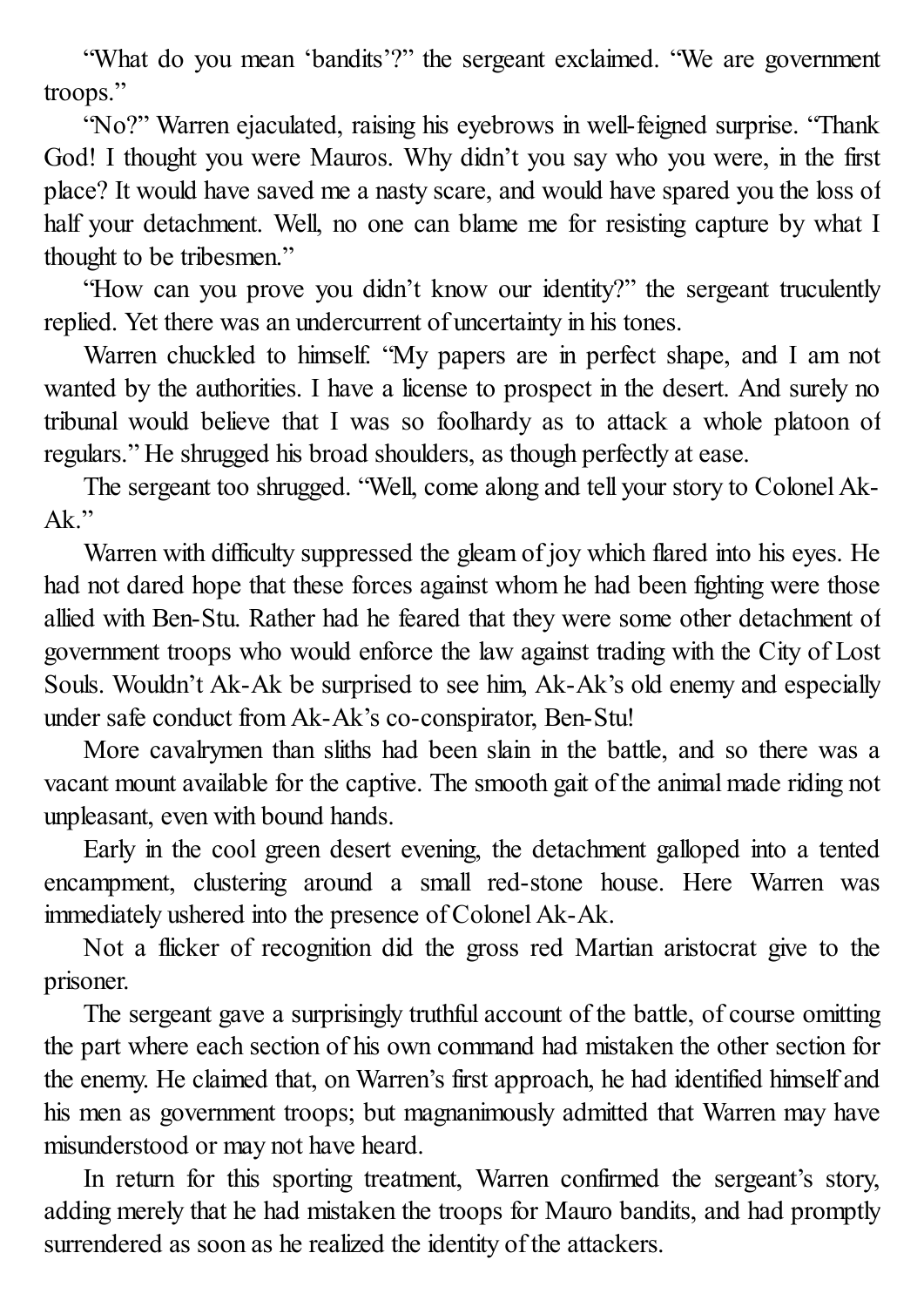When Warren concluded his narration, Colonel Ak-Ak with a wave of his pudgy copper-hued hand, ordered the sergeant and the guards to withdraw.

"But, Colonel," the sergeant remonstrated, "the prisoner is a dangerous and desperate character."

"Do you insinuate," Ak-Ak snarled, "that I, an aristocrat of Mars, am not capable of handling this Earth-scum? Be gone!"

Sheepishly they withdrew.

When they had closed the door behind them, Ak-Ak's face broke into a narrow-eyed smile.

"Well, Sergeant Warren," he bellowed, "for you once *were* a sergeant under me —or have you forgotten?—what brings you here?"

"You saw what brought me here, a squad of your own soldiers," Warren boldly replied. "But, if I had deigned to show them *this*, they would have brought me in honor, rather than as a prisoner."

He thrust his hand into one of the pockets of his tunic. Then his face fell. Hastily he searched through all his pockets, one by one, over and over.

The safe-conduct pass given him by Ben-Stu was nowhere to be found!

"A bluff, eh?" the Martian Colonel growled. "Well, now at last you are in my hands, and what should have been done three years ago can now be completed. I ought to have had you shot for your foolhardy part in leading three thousand of the best troops of the Interplanetary Legion to a useless death in the City of Lost Souls."

"If you had helped us, instead of hindered us, the assault on that city would *not* have been useless," Warren boldly replied.

"Enough of this insolence!" Ak-Ak barked, pounding on his desk with one hamlike fist. "I now have it in my power to condemn you to death, for attacking government troops. But perhaps you would care to buy your life."

"With what?"

Colonel Ak-Ak's pig eyes glittered. "With information. If you answer me truthfully, I will not only spare you—I might even offer you back your old rank of Sergeant. For you are a brave fighter, and *I* need such men."

"You—or Mars?"

Ak-Ak gripped the edges of his desk, and the pig eyes in his swarthy face became slits. "What do you mean?"

"Merely that I am an ally and a friend of your friend and ally, Ben-Stu of Daloss<sup>"</sup>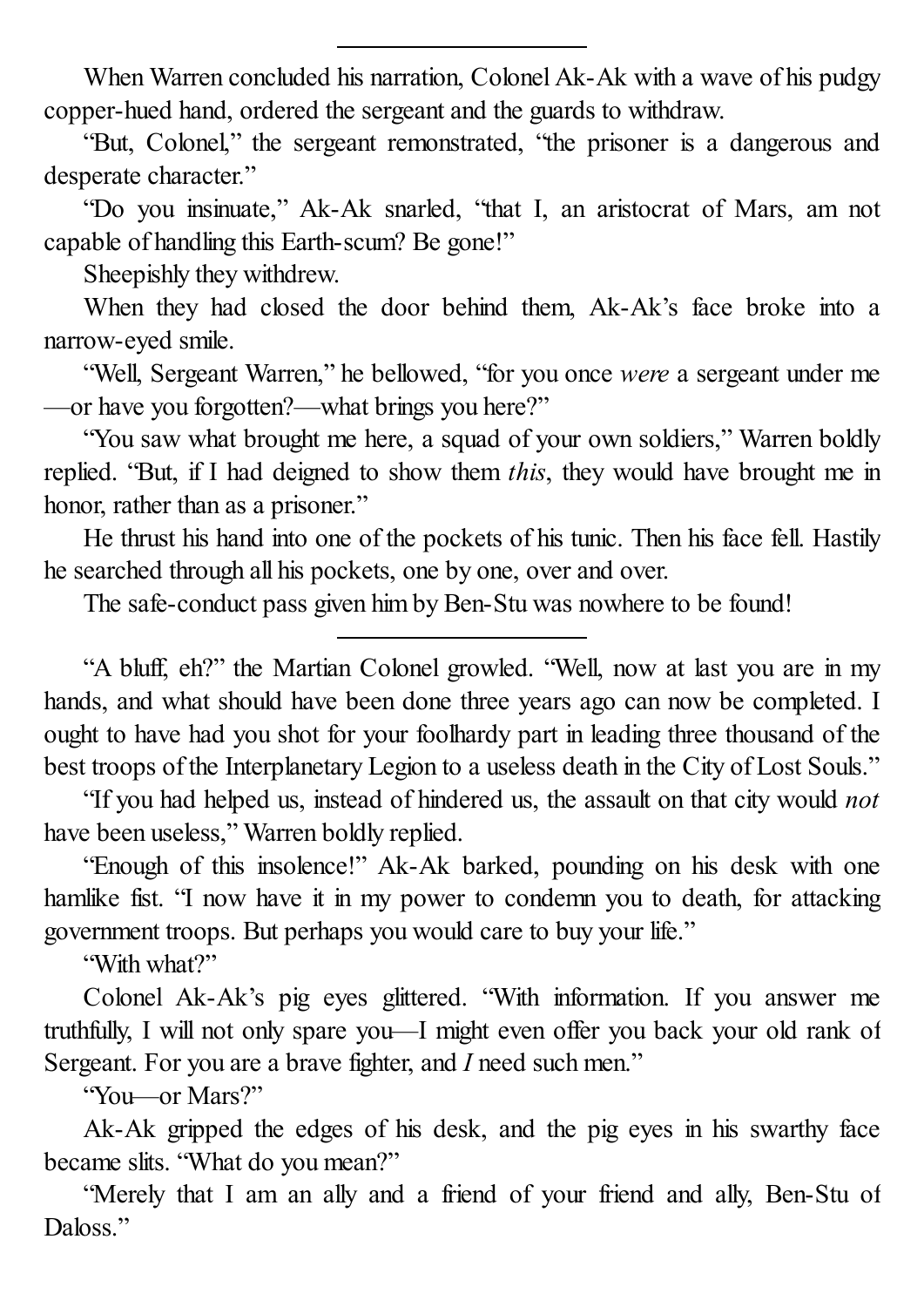"Ben-Stu and I are allies yes," the Martian Colonel muttered, half to himself, "but friends, no. Allies of convenience and necessity; but I mistrust Ben-Stu—and his friends. No need to question you any further. You know too much. You will, my dear Sergeant—*ex*-Sergeant rather—have to stand trial for your treasonable assault on my outpost."

"Isn't that rather foolish of you, Colonel? What if I were to testify that I know of *your* treasonable plan to use government troops to place yourself on the throne of Daloss? Colonel Ak-Ak, it is now *my* turn to dicker. The price of my silence is my freedom. Let me have a slith, provide me with a new supply of desert rations, and I give you my word of honor that I will open the gates of Daloss for you."

Colonel Ak-Ak grinned ingratiatingly. "Young man, you win. I was just testing you. You are free to leave. I'll write you a pass." He pulled open the top right-hand drawer of the desk, and took out a pad of blank-forms, emblazoned with the coatof-arms of Mars.

But there was an evil glint in his little pig eyes, which he could not conceal. And following the line of sight of Ak-Ak's glance, Warren saw that it rested on the buttend of an atomic pistol, lying in the open drawer from which the Colonel had taken the pad of forms.

"So?" said Warren to himself. "Very clever of the old buzzard! The 'ley fugo,' a quaint Old Spanish custom. I'm to be permitted to leave, and then will be shot in the back as I do so. Ak-Ak will retrieve the pass which he gives me, and the coroner's verdict will be: 'Shot while attempting to escape.' Very neat!"

Aloud he said, "It is very gracious of you, Colonel. One who trusts me, is never sorry. But would you mind telling me what you are writing on the pass—for, alas, I cannot read Martian"

Ak-Ak made a gesture of pretended annoyance, but a crafty smile spread over his gross jowls. "There, you've made me spoil it, with your chatter." He ripped off the top sheet of the pad, and tore it up. Then, as he resumed writing, he read aloud: "Furnish Donald Warren with a slith, arms, and desert rations, and pass him through my lines. Ak-Ak, Colonel, Imperial Martian Army."

He ripped off the sheet and handed it to Warren. And once more his glance rested on the butt of the atomic pistol in the open upper right-hand drawer of his desk.

Warren took the pass, folded it without reading it, and stuffed it into one of the pockets of his tunic. Clicking his heels together, he saluted smartly. Colonel Ak-Ak lumbered to his feet, and returned the salute, stepping around the corner of the desk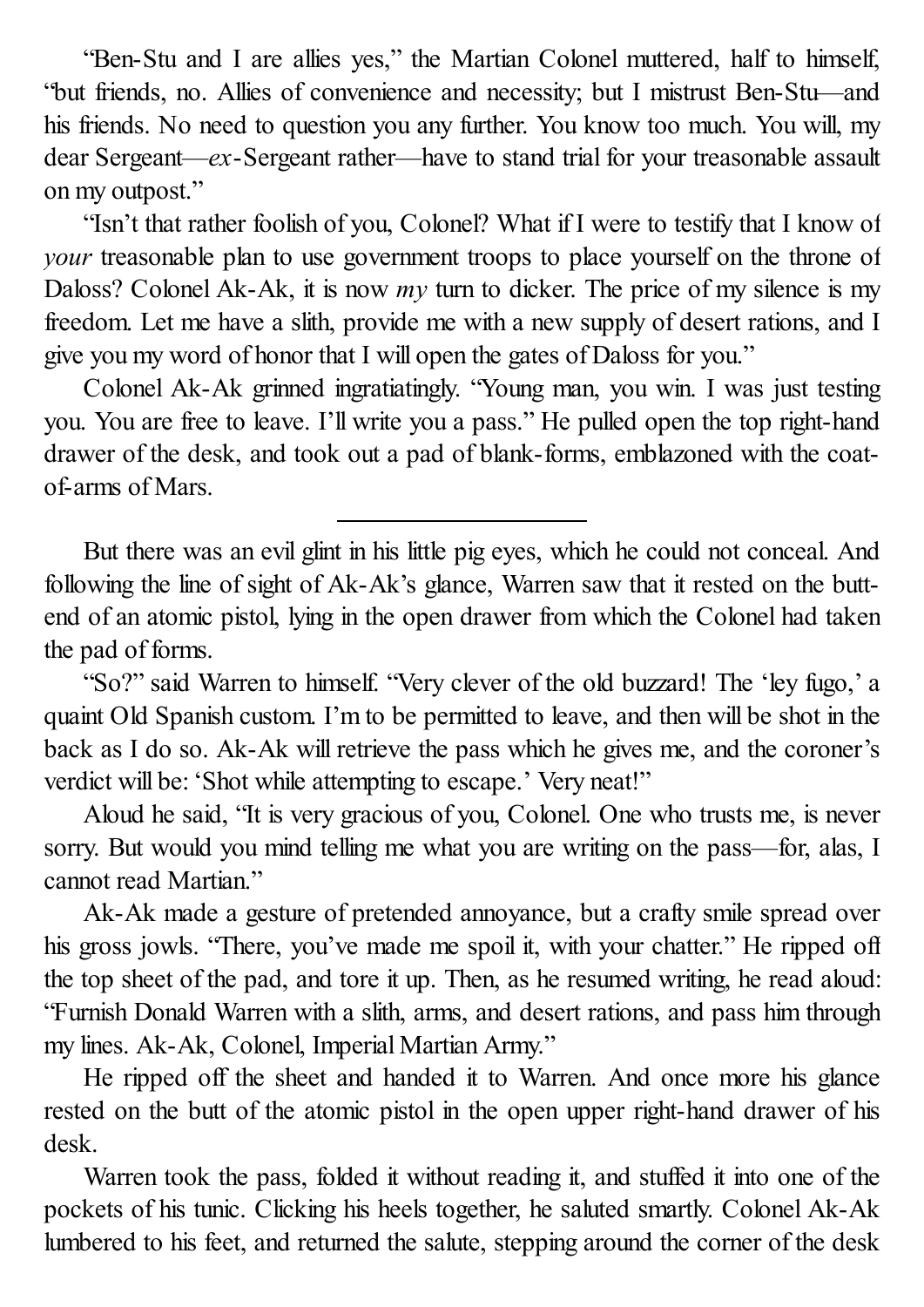and letting his left hand rest casually on the edge of the open drawer.

Warren held out his hand. "Good-bye, sir, and thank you."

Smiling craftily, Ak-Ak instinctively held out his own right hand, to accept the proferred handshake.

Slowly, without a flicker of the eye to indicate his intent, Warren clasped the extended hand. Then suddenly he yanked the Colonel toward him, off balance and away from that open drawer. Warren's left fist shot out straight to Ak-Ak's jaw, and the gross Martian Colonel crumpled and sagged to the floor without a sound.

Warren bent down. Working at high speed, he ripped the Colonel's tunic into shreds, and gagged his mouth and bound his wrists and ankles with the pieces.

Next to read the alleged pass. Inexpert as Warren was with the written pictographs of Mars, he was able to make out that the paper directed his arrest on sight. But the torn paper lying on the floor, the one which Ak-Ak had prepared before Warren had slated his inability to read Martian—that one was in truth phrased correctly.

Hurriedly Warren transcribed its hieroglyphs onto a fresh sheet, and forged the Colonel's signature at the bottom. Then pocketing the Colonel's weapon, he stepped out of the little stone house, closing the door behind him.

To the burly guard outside he reported, "The Colonel asks not to be disturbed for an hour by—anyone. He has some important paperwork to do."

Before the stupid guard had time to digest that information, Warren was striding toward the picket-line. There he flashed his pass to the officer in charge, and picked out what seemed to be the fastest slith tethered there. At the commissary, rations, weapons and ammunition were forthcoming. Everywhere the forged pass worked magic.

Warren glanced back at the Headquarters building—all was quiet there, with the sentinel still pacing up and down outside. So Warren led his laden mount to the edge of the camp.

But here an unexpected difficulty presented itself. A lanky sentinel studied Warren's pass. "I can see the seal of Mars, all right, but I can't make out all these lizard-tracks."

Warren read the pass aloud, but still the sentinel shook his head. "I'll have to call the Corporal of the Guard, though I doubt if *he* knows how to read either."

Interminable delay presented itself. The Corporal would escort him to the guardhouse, so the Officer of the Guard could inspect the pass. By that time almost anything might have happened.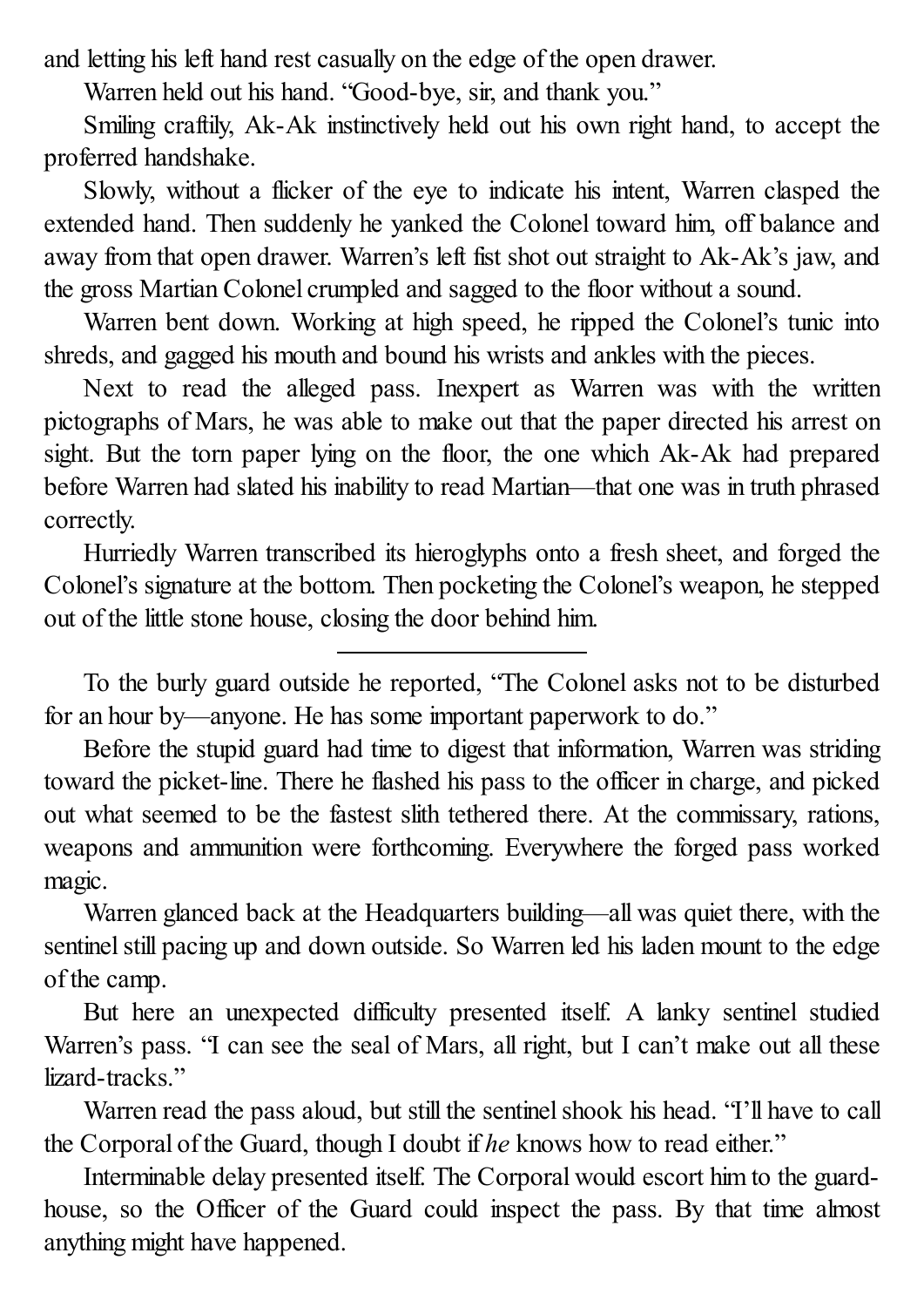In fact, it was happening right now. As Warren looked back toward the camp, the door of headquarters swung open, and Colonel Ak-Ak, still gagged and trussedup rolled out. There was no time to lose.

"But I am Sergeant Donald Warren, you numbskull!" Warren explained. "It will go hard with you, if you do not honor this pass. I am on an important mission of reconnaissance, and must leave immediately!"

"Sorry, Sir, but I never saw you before."

"Nor have I ever seen you! That makes it unanimous."

The sentry scratched his head. While he was dumbly trying to figure that one out, Warren vaulted into the saddle, and was off across the red desert at a full gallop. The befuddled sentry shrugged his shoulders, and let him go.

However, by this time Colonel Ak-Ak was on his feet, unbound and ungagged, shouting orders. Soon a mounted detail was in hot pursuit of the fugitive. Now indeed the "ley fugo" could be put into effect; and, if successful, there need be no *pretense* that Warren was "attempting to escape."

But first they would have to catch him. Warren had chosen well, in selecting his slith from the picket line, for this noble saurian was indeed fleet-footed and in the prime of condition.

One factor more was in Warren's favor. The greenish shadows of the Martian night were deepening. If the speed of his slith held up, he might escape his pursuers in the gathering dusk. So he bent forward on his mount, crooning words of sweet encouragement, mixed with searing oaths, into its ears in an effort to coax even more speed out of the animal.

But his pursuers had evidently trailed fugitives countless times before. Their strategy was to send their fleetest mounted sliths ahead, and to follow with other fresh unmounted sliths strung out behind led by other riders. In this manner, when sliths bearing riders tired from the weight they carried, fresh sliths could be substituted with very little delay.

Warren, blasting away at his pursuers, was astonished at the way in which the distance between him and his enemies was being slowly cut down, in spite of the speed of his own slith. He could not understand how at one moment he seemed to be leaving them behind only to have the gap narrow quickly the next.

The rolling red desert did not have enough rock formations to enable Warren to circle or sidetrack his pursuers. He saw that he would have to wait for that until he reached the Fobian Mountains now almost directly ahead of him.

The slith's speed was slowing down by the time the Earthman reached the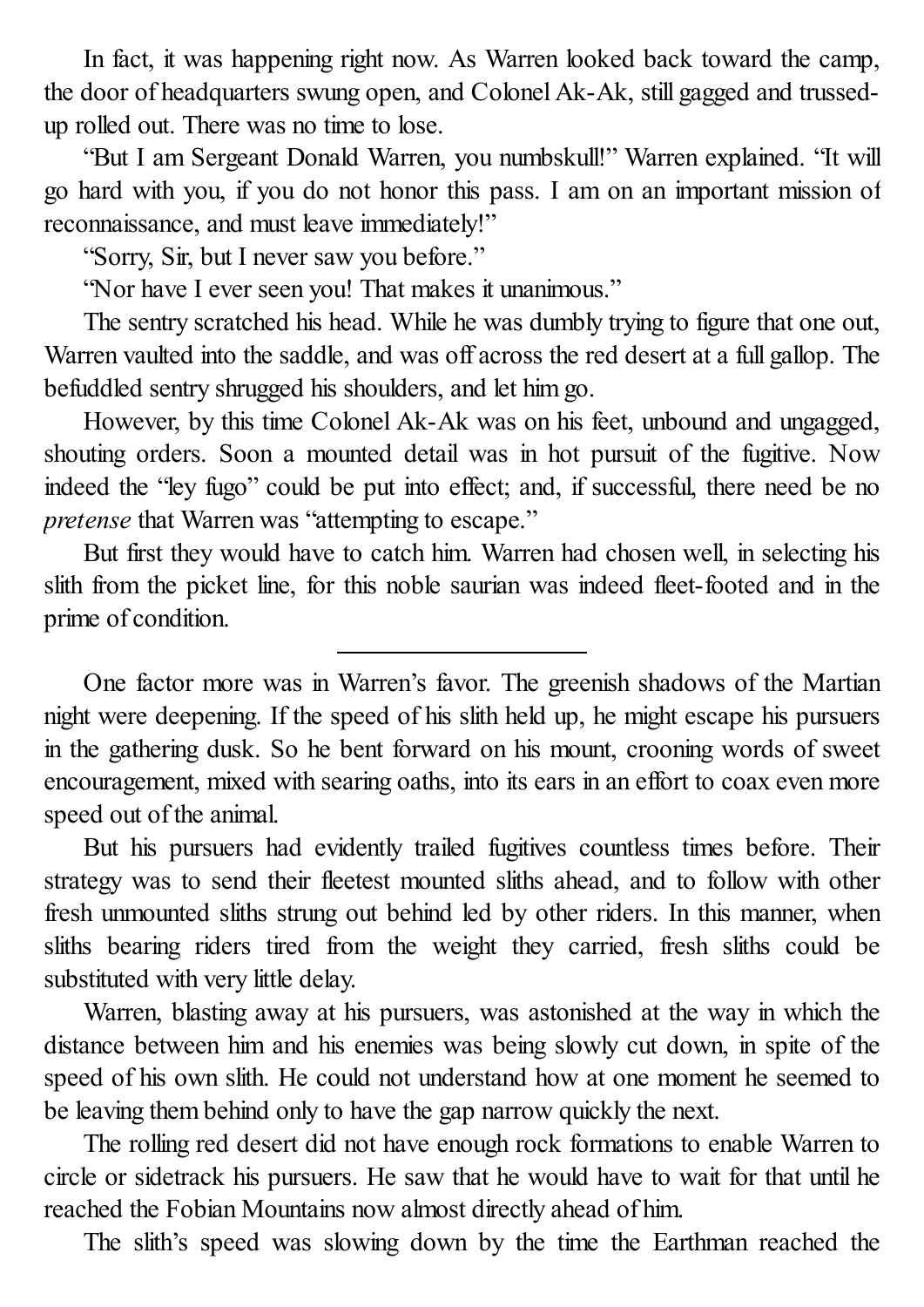mountain slopes. Night was now falling fast beneath the twin moons of Mars. Warren guided his roaring mount into a deep narrow canyon, momentarily eluding the posse.

From this point he was able to climb higher into the mountains, and his heart began to sing as he thought he was giving his pursuers the slip.

His joy was shortlived, however. Gazing down into the valley, he noticed tiny twinklings of flashlights as the posse followed the splay footprints of his slith. Well, anyway, that procedure would slow them up. They'd never catch him now.

But wait! Where was he? Warren had been going up and up, and now found himself on a narrow rock ledge with a precipice on one side and a towering cliff on the other. A natural mountain trap that he had unwittingly gotten into.

He could of course go back. But that would be folly! He was outnumbered at least twenty to one. He turned his slith about. The animal bumped against something, and its fore part went down heavily. Warren jumped just in time to avoid being crushed by the animal.

He felt its leg. Broken!

For a moment he stood undecided. Already he could hear the shouts of his pursuers not far distant. He drew his atomic pistol, fired, and the steed lay limp.

"Too bad, old fellow," said Warren sadly. "You served me well."

Quickly he stuffed compressed rations into his mouth, shoved the pistols into his pocket with as many refills as he could carry. Then he pushed the carcass of the dead slith to the precipice and sent it toppling over.

The voices of his pursuers were closer now. Wearily, Warren began climbing the steep cliff to his right. It was his only chance! There was no retreat.

The cliff was terrifically steep. Warren's hands were stiff and bleeding. Several times he almost lost his footing, and experienced a sensation of dizziness as he thought of the drop into the abyss below. But he kept on, sheer will power driving his muscles to greater exertion. Finally, he pulled himself over the top and lay in a depression, panting, resting his aching body.

He heard voices below, but did not dare to look. Well, if they climbed up after him, he would shoot it out with them to the end.

"See! Here is blood," said someone.

Boots scraped on hard rock.

"The slith fell, cut its leg, and they both rolled over the edge," said another. "Well, our chase is ended. The fellow is dead."

Warren heard them leave, but he was too tired to peer over the rock. Bat-like reptiles flew about him, brushing him with their wings. He did not even move to shoo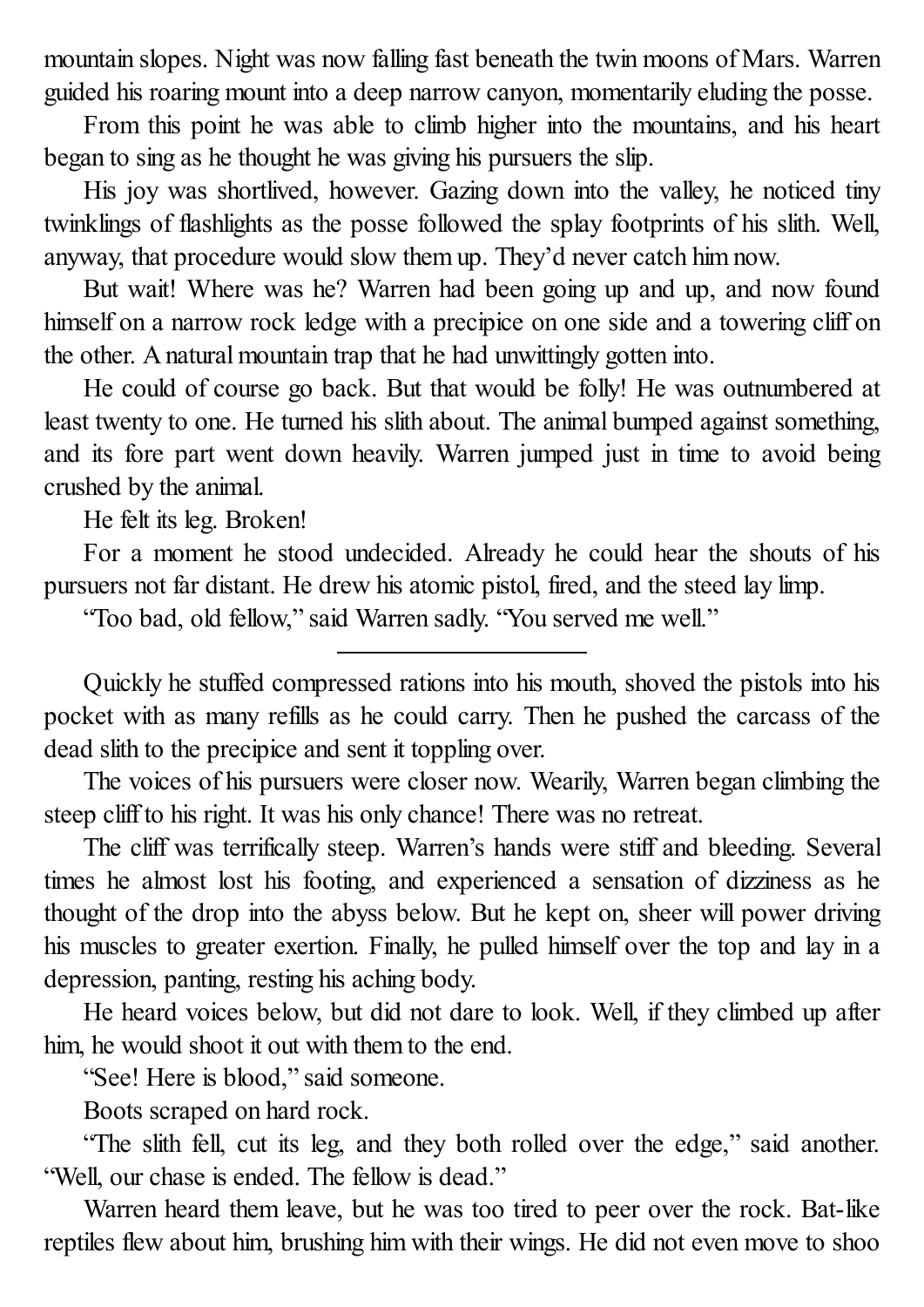them away, and shortly fell into a deep sleep.

In the chill morning he awoke cold and hungry. The eminence on which he lay sloped gently down away from the top of the cliff which he had scaled. Warren rubbed his eyes and peered into the distance on allsides. Westward he could barely discern the outlines of Colonel Ak-Ak's camp. So he set out north-east, in the general direction of Daloss—and Esta.

He found a few pieces of compressed rations in his pockets. But these morsels made his hunger worse. His throat was dry as paper. If only he reached his destination before hunger and thirst finished him.

For hours he wandered down the mountain slopes out into red desert, footsore and discouraged. Every step became an effort. His throat burned constantly.

By evening he was plodding along ready to drop at every step from exhaustion. He had found nothing to eat or drink. His bloodshot eyes stared like those of a man whose mind had fled. Just when he sank to the ground and fell asleep, he never remembered.

When morning came, he was unable to rise. He was weak and shaken and his throat felt as if iron bands were closing it. Somehow he finally got up and stumbled forward on his cut and bloody feet. Would his quest end here? Would he die before he reached the City of Lost Souls?

The red sands were blistering his sore feet, reddening his eyes, and stiffening his eyelashes.

His bleary gaze fastened on the space before him. In the distance he could see men on sliths approaching from several directions. They seemed to be Mauros clad in white robes. Should he shoot it out with them?

His hands felt for the atomic pistols. They were gone, apparently lost in his wanderings. Fool! Why had he not strapped them to him?

He glanced about, found a craterlike declivity in the red sands and lay down. Perhaps they wouldn't find him there. If they did, they would probably shoot him on sight. If they didn't find him, he would probably die anyway.

The Mauros trotted closer and met about a hundred meters distant from Warren's hiding place. They exchanged greetings and dismounted. In the clear desert air Warren could hear every word. He learned that they were patrols, scouting against the reported advance of government troops, of which, however, they had seen none.

It had been hot and stuffy enough in this hole when Warren had crawled into it,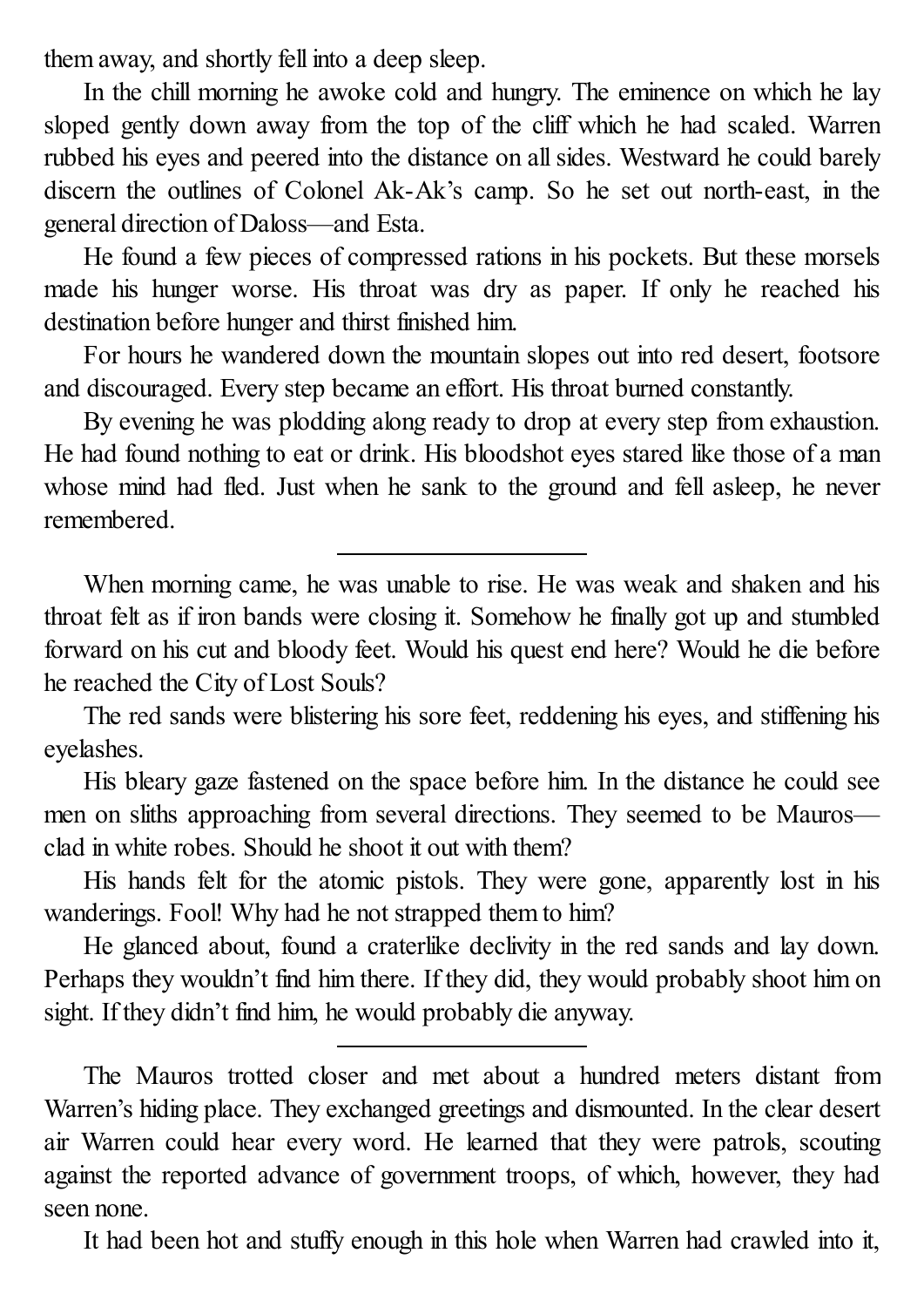exhausted, famished, and perishing of thirst. But, as the glaring sun mounted in the cloudless desert sky, the heat became unbearable. Sweat oozed from every pore of a body already dehydrated to the limit. And yet this sweat brought no cooling relief, so swiftly was its moisture sucked up by the furnace-hot dry desert atmosphere.

Warren lay prone on the burning sands, face-down to shield his eyes from the blazing glare of the noonday sun. But at last he could no longer stand the heat of the sun's rays upon his back, and rolled over, face upwards, covering his eyes with his blistered hands.

"Dear God, don't let me die like this!" he prayed. "Erlik, black deity of my Esta, I'll even put in a word to thee. Let me see my beloved once more, and I'll burn incense even on thy golden altar."

He laughed harshly, as his reeling mind recalled the story of the old Irish lady who used to bend the knee, not only whenever the priest mentioned the name of one of the blessed Trinity, but even when he mentioned the devil. The priest, noticing this, remonstrated with her; but she replied, "Now, feyther a little politeness never hurt no-one; and who can tell what may happen?"

The voices of the Mauro scouts droned on interminably.

Shading his eyes Warren stared up into the limitless expanse of black sky, and discerned a faint sun-tinged speck of silver-gray, circling about. The speck descended in ever widening circles, growing larger and larger, until Warren could make out the shape of a bat-desert buzzard, settling toward him.

The Mauros too noticed it.

"Here comes the angel of death," one declared. "May Erlik, the black god, preserve us!"

"Wonder what the foul beast sees," spoke another. "Doubtless something in that hollow over there."

"Oh, some carcass, likely," shrugged a third. "So long as *we* still live, why worry!"

With a croak, the huge pterodactyl settled onto the red sands a few meters away from the prostrate Earthman, flexed and unflexed its leathery wings a few times, then folded them with a clatter, and hopped over to him, craning its wrinkled neck, and cocking its ungainly head on one side, to stare at him out of beady black eyes. An overpowering reptilian stench filled the little crater.

Warren retched, and the bat-buzzard recoiled a few hops in surprise.

Warren kicked one foot at the beast in the hope of shooing it away; but this gesture only excited its curiosity. It hopped closer. The man tried to spit at it, but no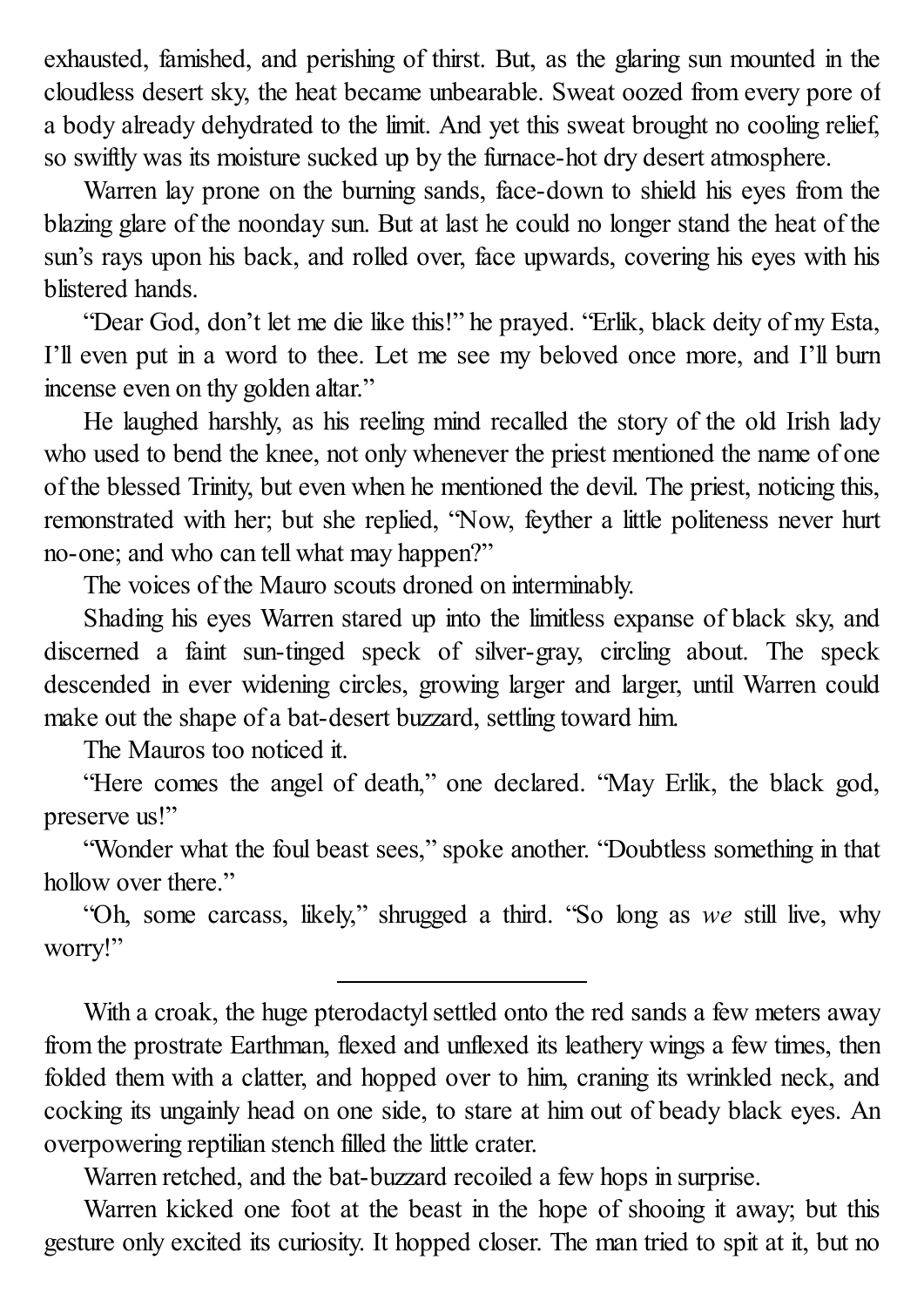saliva came into his parched mouth.

Raising himself painfully upon his left elbow, he scratched in the sand with his right hand, found a small red stone, and heaved it at the creature. The stone was a direct hit. With a squawk of surprise, the bat-lizard flapped aloft for a few wingstrokes; then settled down again and furled its leathery wings.

"Something queer going on over in that hollow!" one of the Mauros exclaimed. "Let's investigate."

A loud scornful laugh greeted his suggestion, and he subsided.

As for Warren, he collapsed weakly, totally enervated by his effort. The desert reeled and swam about him. He was almost past caring what happened.

A sharp painful blow on his chest aroused him. He opened his eyes. The leathery buzzard was perched upon him, tentatively pecking at him with its beak. The fetid stench of its nearness was overpowering; but Warren's thirst was so intense that at that instant he could have gulped down sewage with relish. This creature, gaunt though it was, must have blood in its veins: stinking blood, but blood, a liquid!

Quickly swinging up both hands across his body, Warren clutched the neck of his tormenter, and squeezed. Squeezed so quickly that no squawk, nor even a hiss, came from the beast. Its eyes bulged out. Its beak opened and closed spasmodically. It beat at him with its leather wings, and clawed at him with its knifelike talons. But still he held on, and squeezed all the tighter, with a desperation born of desert madness.

Finally the beast went limp, and its reptilian writhings ceased. Avidly Warren pulled its long wrinkled neck down toward his face, withdrew cracked and swollen lips from his teeth, and sought for the jugular vein of his victim.

All thought of his surroundings had fled from his heat-crazed mind. He knew but one idea—liquid to slake his parched palate.

A laugh above him snapped him back to the realities of his situation. Flinging the dead reptile from him, he staggered to his feet, and groped for the atomic pistol which he did not have.

The whole rim of the hollow was lined with Mauros, fierce dark-visaged hawknosed Mauros in flowing white capes.

"We have you covered," spoke one. "Better come peaceably."

Tiredly, with a great effort, Warren raised his arms above his head. Then his knees buckled, and he pitched forward on his face on the hot sands.

After interminable eras he opened his eyes again. His head lay in the lap of a Mauro warrior, whose not unkindly visage was peering down at him.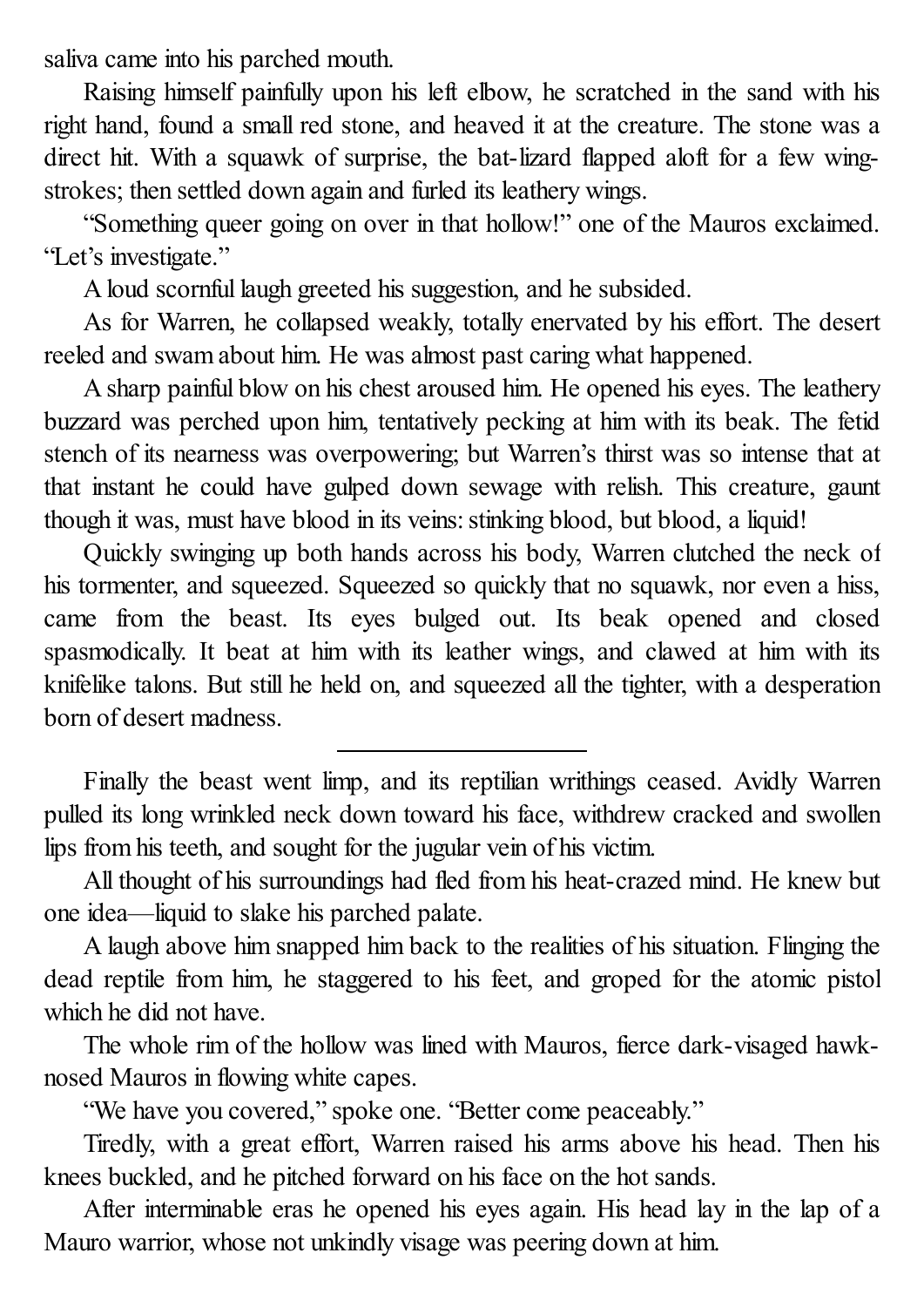"Water!" he croaked.

The mouth of a canteen was inserted between his lips, and a warm trickle entered his gullet. With a sigh, Warren passed out again.

Vague recollections of jolting along, slung face down across the withers of a slith. Then twilight, cool green evening shadows, and the tents and fires of a Mauro encampment. Once more oblivion, broken only by a dream—or was it a dream? of hot and savory broth.

When Warren next opened his eyes, it was to the calm awakening from a refreshing sleep. Sweltering noonday once more. He was lying on a bed of mats and skins in a smallstriped tent. Just outside the opening, squatted a burly Mauro sentinel grasping a long atomic rifle in one black hand. Warren hailed him. The guard parted the tent-flaps, and stepped inside.

"How you feel?" he asked.

Warren grinned. "Better. How does it happen that you fellows treated me so kindly? I thought that desert tribesmen always killed their captives. Tortured them, even."

The Mauro bared his white teeth in a mirthless grin as he replied, "Our chiefsays to be very good to prisoners, so that he can ask them questions."

"And then?"

"After that we torture them." His dark eyes gleamed expectantly, and he bared his teeth again.

"Pleasant prospect. And who *is* your chief?"

"Ben-Stu."

Warren gasped with relief. "Not really?" he eagerly exclaimed. But Ben-Stu had been headed for a space-trip to the Earth. He couldn't be here! It was too good to be true!

The Mauro shrugged. "He here all right."

"Then send for him! At once! Please! He's a friend of mine. Tell him that you have captured his friend, Don Warren."

The Mauro shrugged again, ducked out between the tent-flaps, and called to another tribesman who happened to be swishing by in his white cape. The two whispered together for a moment, with occasional glances toward the man inside the tent. Then the other strode away, and the burly sentinel squatted down again and resumed his watch.

After a long wait, a squad arrived, and escorted Warren to headquarters, a rather palatial marquee for such desert forces. Warren half expected to find that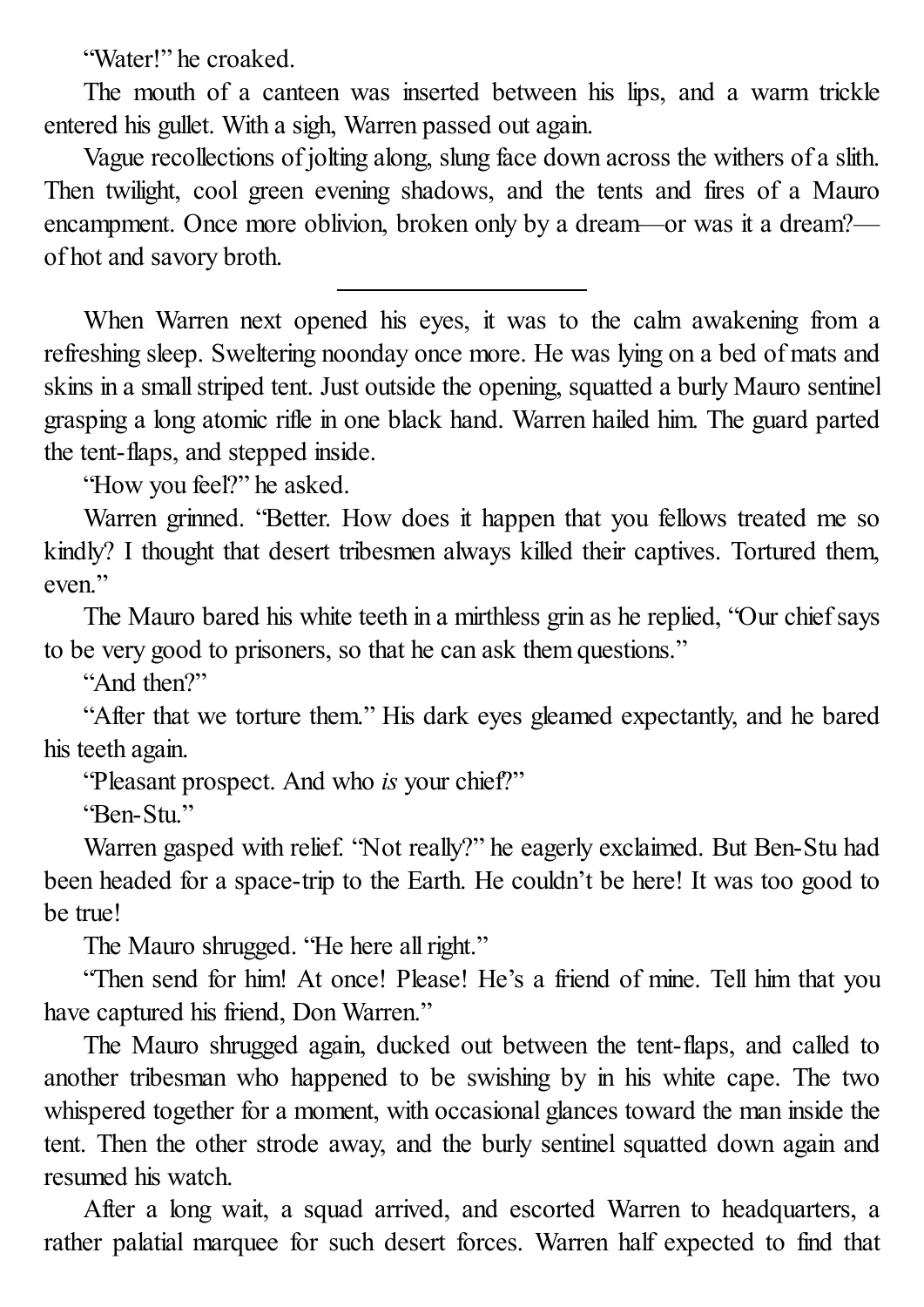Ben-Stu was not there, after all; and so he was not surprised nor very disappointed, when he was led into the presence of a typical hawk-nosed gun-metal-black desert chieftain.

The man reclined in a sort of elaborate folding camp-chair.

"Name?" he snapped, surveying Warren coldly from beneath long black lashes.

"Donald Warren, Earthman, lately Sergeant of the Imperial Martian Army."

"Any proof of your identity?"

"Yes." Warren fished in the pockets of his torn blouse, found the forged pass, somewhat matted and blotted by sweat, and handed it over.

The Mauro chieftain gingerly unfolded it, deciphered the name and the signature, reading them both haltingly aloud, then grinned engagingly and motioned to another reclining chair near his. Warren slumped gratefully into it, for he was still very weak.

The Mauro turned to one of the guards. "Tell him it's he," was the cryptic message which he gave. Then to Warren, "Well, Sergeant, you certainly were carrion buzzard-bait last night when they brought you in. We doubted if you would live for questioning. But today you are up on your feet. There is a saying on Venus: 'You cannot kill an Earthman<sup>"</sup>

"I've never been to Venus."

"Nor have I. But I once knew a Cupian maiden. She taught me much. And I taught her a thing or two." His sharp eyes glinted reminiscently.

The doorway curtain was pushed aside, and Ben-Stu strode in. But what a changed Ben-Stu. The same blue eyes, curly yellow hair, and incongruously Nordic features, it was true; but the charming youth whom Warren had known was now crown prince of Daloss.

Warren staggered to his feet. "Thank God, Sir, it's you!" he exclaimed.

"God? What means this profanity in the presence of a true believer?"

"Thank Erlik, I mean," Warren stammered.

"That's better." The regal look dropped from Ben-Stu's boyish face, and he grinned his old-time friendly grin. "Well, Warren my old friend, it's certainly good to see you again. Please accept my apologies."

"Your apologies for what, Ben?"

"For not bringing you here in person. But sit down. You have been through many trials and tribulations. I can read them in your lined features and tired eyes. Changed plans bring me here unexpectedly. But honestly, when you left me and rode off into the desert on your slith, headed for Daloss, it was not my intent to rejoin my forces for some time, nor did I know where any of them could be reached at the moment,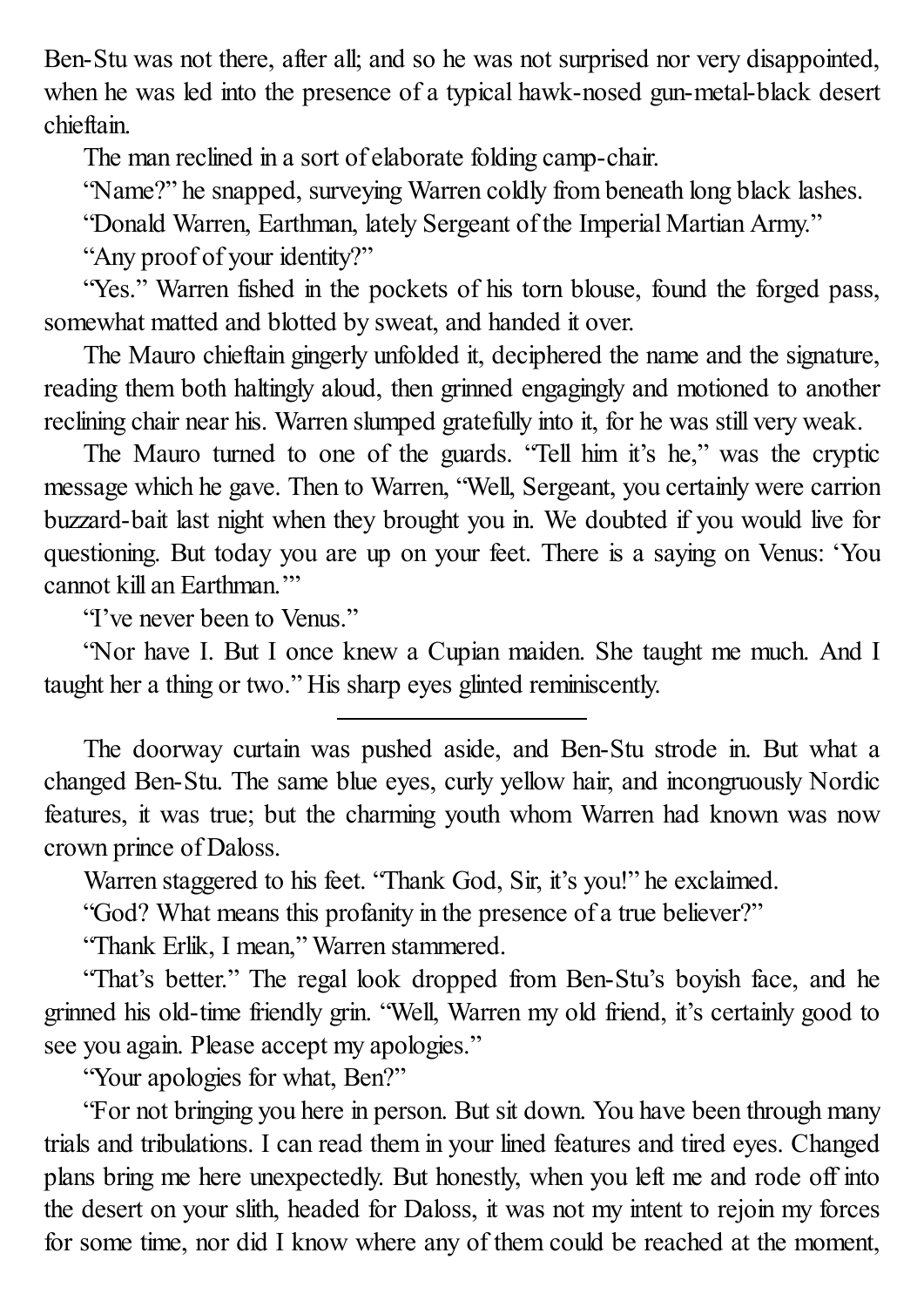or I could have spared you much suffering. But after all, as they say in England on your planet, 'all's well that ends well.' Here you are, safe and sound. Even your sufferings have not been in vain, for they have demonstrated to me your fortitude and dependability. A true brother, you will be. Well, what happened to you!"

The dark-faced Mauro interrupted grimly with, "Ben-Stu, Read this." And handed him the forged pass.

Ben-Stu read, with a gathering scowl on his blond features. Then wheeling around upon the confused and surprised Earthman, he barked, "So you are a traitor, after all, a henchman of that treacherous crraat, Ak-Ak!"

"Just a minute! Just a minute!" Warren remonstrated, holding up one hand. "I thought that Ak-Ak was a buddy of yours. But I hate him no less than you seem to do. Listen to the story of my adventures, and then judge for yourself where my loyalty lies."

"Very well. Proceed." But his voice was grim, and held little hope.

Nevertheless, Warren proceeded to relate, calmly and dispassionately, his adventures since they two had parted just outside the City of Ricca.

He told how he had fought with, and been captured by, government troops, not knowing them to be Ak-Ak's. How Ak-Ak had surprisingly been enraged at finding him to be a friend of Ben-Stu's, and had attempted to trick him by the ley fugo. But he had slugged Ak-Ak, and had forged this pass to get a slith and equipment and free passage through Ak-Ak's lines. Then all about the pursuit by Ak-Ak's men, Warren's desert wanderings, and finally his capture by Ben-Stu's Mauros, as he battled with the huge bat-lizard in the hole in the desert.

When Warren finished, Ben-Stu coldly remarked, "A likely story! What do *you* think, Lieutenant?"

"I think he lies," the black Mauro replied.

"And so do I. Ho, guard, remove the prisoner. We take him to Daloss with us, for sacrifice upon the golden altar of Erlik."

Warren stared with stupefaction at Ben-Stu's cold and haughty face; and now, behind the still unmistakably Nordic features of this desert chieftain of Mars, Warren discerned the black-eagle expression which would have sat more appropriately on a Mauro of the more common gun-metal skin.

There was nothing which Warren could say or do. Squaring his broad shoulders, and setting his lips to a thin purposeful line, he stared straight at his former friend and ally. Ben-Stu stared back haughtily. Two strong men, standing face to face, each trying to stare the other down.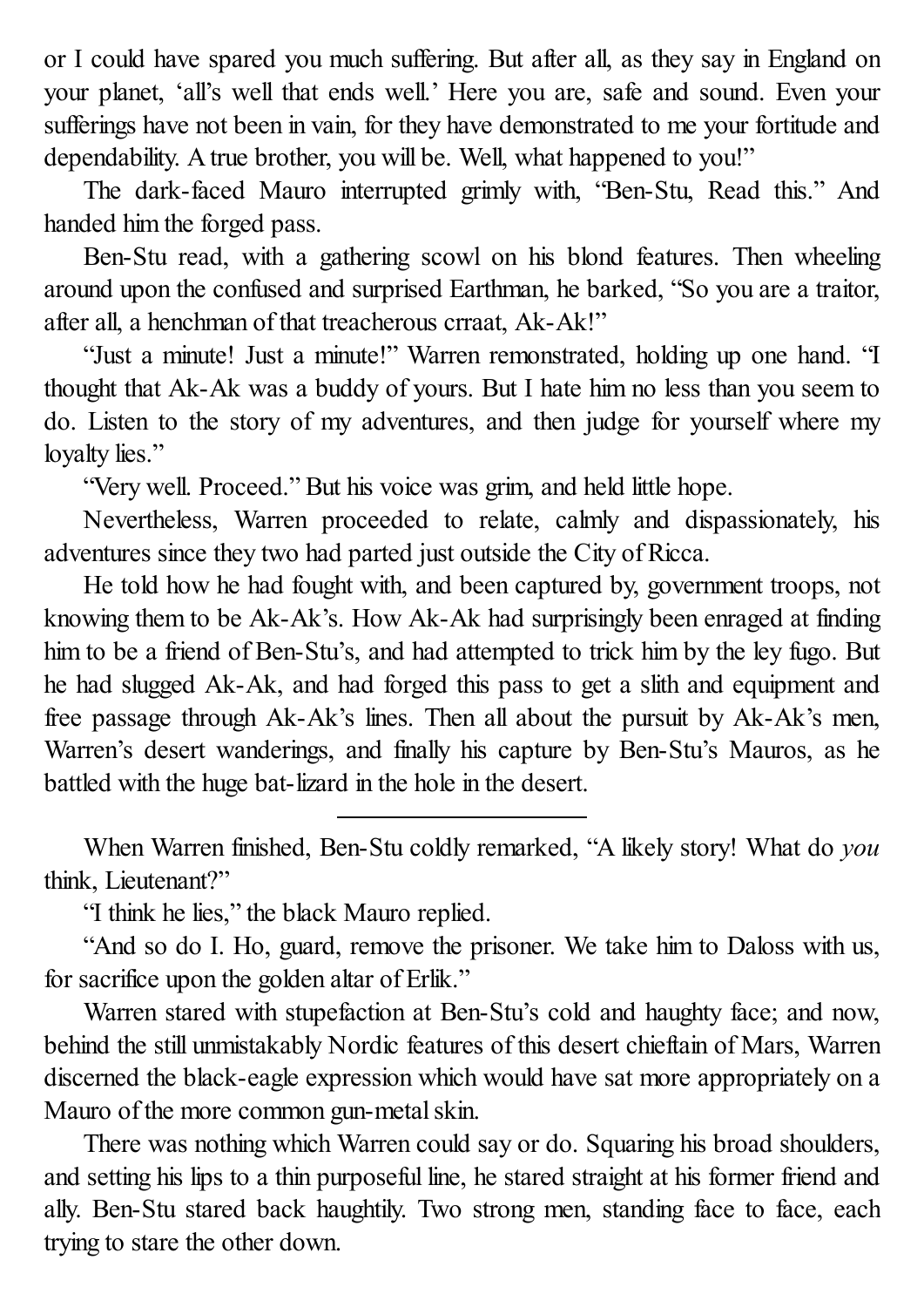The blond Mauro's eyes faltered first; and the Earthman, satisfied with this momentary victory, and not wishing to embarrass the other to the point of irretrievable hostility, instantly let his own eyes fall. The forged pass lay crumpled on the ground where Ben-Stu had dropped it after reading it. Warren stooped and picked it up.

"Hey! What are you doing with that?" Ben-Stu demanded.

Warren thrust it into one of the pockets of his ragged tunic. "I intend to keep it until, one day, I can prove to you that this pass is a fake and that therefore I am not in the employ of Ak-Ak."

Ben-Stu's dark lieutenant laughed sneeringly. "So he would prove himself not a liar, by proving himself a forger!"

Then the guards seized Warren and led him away, to bind him hand and foot, and throw him in a tent.

The next day the Mauros broke camp. Warren was placed astride a slith, his ankles tied beneath the creature's belly, and his wrists tied to the saddle-horn.

It was a familiar road which they traversed; seemingly endless red sand-dunes, finally giving way to hilly slopes. Small squat bushes and sparse blue-knobbed grey lichenous trees. A shrine of black ersite. Rocky slag-bluffs. Beds of salt, weirdly white amid the desert red. They passed the lichen grove where the Legion of Death had been ambushed three years ago, but had won through. The narrow pass through the mighty Fobian range. And then the towering spires and minarets of Daloss, City of Lost Souls, flanked by jagged mountain ranges, and backed by a high plateau, red and barren and forlorn.

As the cavalcade trotted up to the fretwork metal gates in the arched doorway of the high red mud wall which encircled the city, Warren's pulses quickened. In spite of the fact that he was being led to slaughter on the golden altar of the black god Erlik, Don Warren's heart sang with home-coming; for at last, after three long years, he was back again in the City of his beloved, the beautiful Esta. Would he see her before he died?

Attendants unbarred the gates and swung them open, and the cavalcade trotted in on their splay-footed gray reptilian steeds. As the slithmen rode down the wide central street of the city, toward the great black dome of the towering Temple of Erlik, Warren craned his neck from side to side, but saw no face that he recognized. Low red-stucco buildings flanked the street on both sides. Mosaics, azure blue and white and turquoise green, sparkled in the late afternoon sunlight. In the doorways, veiled women stared at the troop, but none of them was Esta. From behind latticed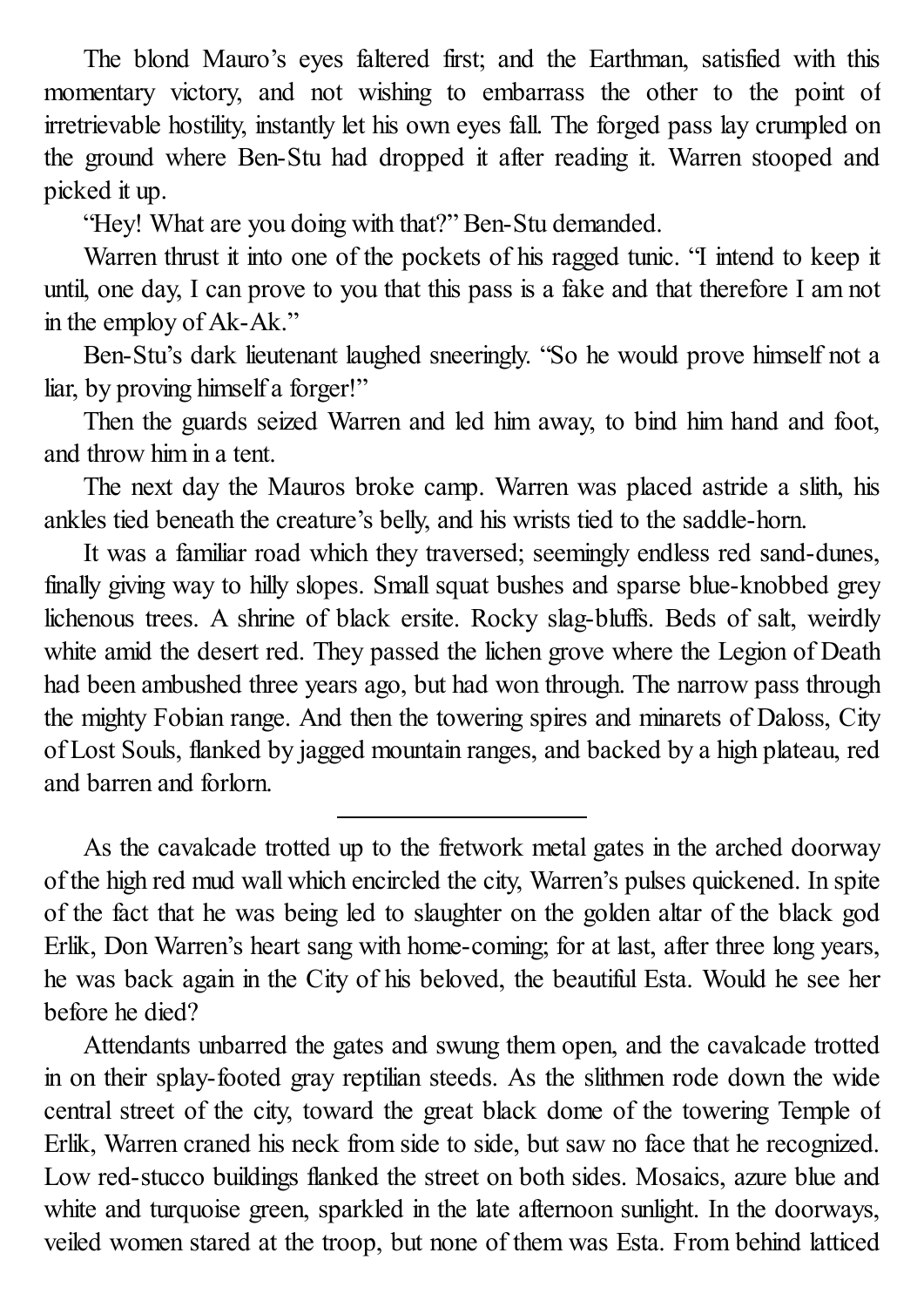windows, other eyes peered out.

The cavalcade reached the temple walls—high walls of red sandstone, with windowed red towers. And above the wall waved the velvety tops of many bloodgreen ktath-trees, indicating the vast cool gardens which lay beyond. In the midst of these gardens stood the immense black-plastered temple itself, with its seven rainbow-hued spires, and its great bulbous black dome reaching into the Martian sky.

[Illustration: A single shot rang through the desert air]

Through the gateway in the high garden wall they padded, and swung off their saddles in the ktath-tree grove. Warren's ankles were cut free from beneath his slith's belly, his wrists were untied from the saddle-horn, and he was yanked unceremoniously from the beast's back, to fall in a cramped and weary heap on the red sward of the temple garden.

Ben-Stu, his gaudy cape flapping behind him, strode over to his prostrate captive, stared scornfully down on him for a few tense moments, and then prodded him with one sandaled toe. Warren looked up. Weakly he got to his feet, and faced his tormentor.

His eyes flashed. "Ben-Stu," he said scathingly, "I was a fool to trust the likes of you."

Ben-Stu laughed harshly. "Well this is good! The man whom I found I couldn't trust, is complaining that he can't trust me!"

Ruminatively, Warren thought aloud, "I suppose I ought to tell his father, the Chieftain Mu-Lai. If Ben-Stu is loyal, this would do no harm. If he is a traitor, it may do some good."

"N-n, N-n! No good at all," laughed the young Mauro. "For Mu-Lai already knows your yarn in detail—I have recited it to him—did as dramatic a job of it as you did, when telling it to me."

"Esta would believe me," Warren flung back at him.

"Mm. We shall see." And, with that cryptic remark, Ben-Stu motioned to two of his henchmen, dramatically swished the righthand corner of his gaudy cape across his left shoulder, turned, and stalked away toward the looming black temple of the Dark Star. The two guards seized Warren, and hustled him along in the wake of Ben-Stu.

Just within the temple, scene of that well-remembered battle of three years ago, Ben-Stu turned sharply to the left. He extracted a large key from the folds of his desert garments, unlocked a small door, and led the way with surefooted ease down a flight of stone steps into stygian darkness below. Gusts of dank musty air welled up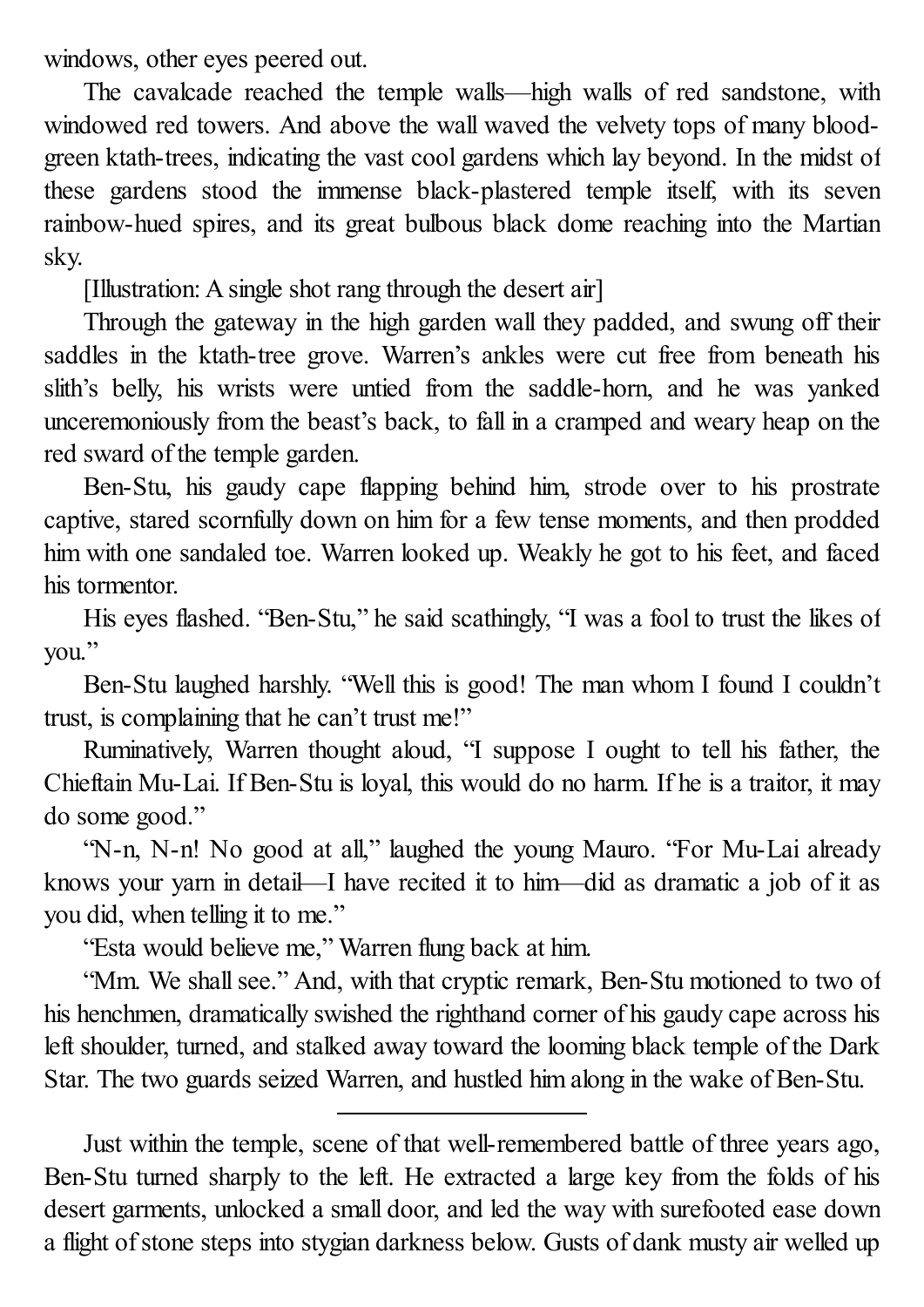out of the depths. Stumbling, Warren was pushed along down the stairs and across the cellar pavement, finally to be flung upon the moist floor. He heard a grated door creak shut behind him and the squeaky sound of a key in a rusty lock. Then without a word, Ben-Stu and the two men left Warren to his bitter thoughts.

He had reached Daloss, the City of Lost Souls, the mecca of his desires, the inaccessible place which he had scarcely dared hope ever to revisit. Here he was at last, yet to what end? Back where he had started, about to be roasted alive on the fiery golden altar, as an offering to Erlik.

As Don Warren lay despairing on the slimy stones of his cell, his thoughts turned to the last remark of Ben-Stu before bringing him here. Warren had mentioned that Esta would believe his story, and Ben-Stu had cryptically replied, "We shall see." Did that remark have some hidden meaning?

As if in answer to Warren's unspoken query, footsteps approached in the corridor outside the bars of the cell. Several persons, one of whom was carrying an electrical flashlight, were coming forward. The beam played upon the grated door of the cell, and a man stepped forward, unlocked the door, and swung it open. The person carrying the light entered the cell, halted, and turned the beam full on Warren, who scrambled to his feet and stood blinking.

Then a glad little cry in a well-remembered voice: "Ah! He told me true! For it *is* the American"

"Esta!" Warren shouted, darting forward, his arms outstretched.

But from behind the girl there came a peremptory "Halt! Lay not profane hands on the daughter of Mu-Lai."

Warren halted. The girl drew near him. But still he could not see her, because of the dazzling beam which she carried.

"Let me see your glorious face," Warren begged.

The light shifted upward and backward, and illumined features even more dazzling than Warren had remembered. Three years had matured and perfected the youthful promise that had been Esta. The pretty girl had become an incomparable woman. Character had molded the softly cameo-cut face into lineaments of a loveliness positively breath-taking.

The azure eyes now possessed a depth of soul. The aureole of golden curls had taken on a copper glint. Warren had thought Esta's beauty unsurpassable, but the girl had now surpassed even herself.

"Beloved!" Warren murmured brokenly.

Esta stepping forward out of earshot of the guards who had accompanied her, whispered back, "Beloved!" Furthermore she spoke in English, though haltingly.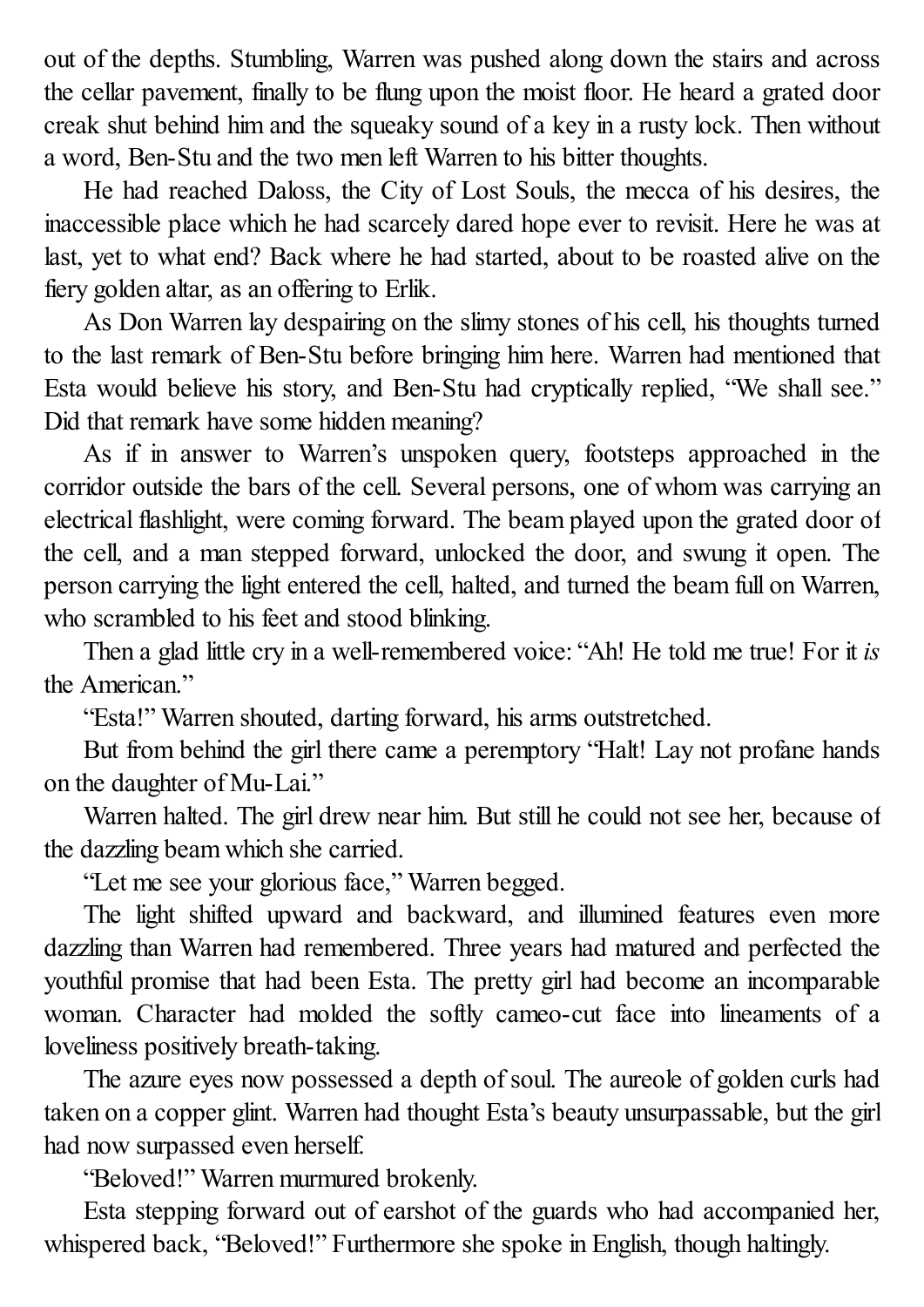"Then you are still free?" Warren asked.

"Still free, and still yours, beloved—till death us do part."

Death? The word had an ominous connotation, and Esta had uttered it with a little catch in her silvery voice.

She now continued, with a sob, "And death *is* to part us, beloved. Oh, why did you ally yourself with Ak-Ak, our enemy?"

"I did *not*!" Warren indignantly exclaimed. "Surely *you* do not believe that of me!"

"Ah, I knew it. And I told my father and my brother that you would not side with our enemies—except perhaps as a pretense, so as to get through their lines and join us. But Ben-Stu still mistrusts you, and has persuaded my father too to mistrust you."

Gradually they had lapsed back into Martian, for more rapid conversation.

"Then why did Ben-Stu let you come to me?"

From the darkness behind Esta, in the corridor beyond the cell door, came the answer, in a masculine voice. "It was I—not Ben-Stu—who brought her here."

A swart and dark-skinned young man, with hooked nose, cruel thin lips, and beady black eyes, stepped forward into the light.

"You!" Warren exclaimed, falling back a pace. "You! Ab-Nadik!"

"The same," the man replied, folding his arms, and grinning evilly.

How much of the conversation had Esta's affianced husband heard, Warren wondered.

"But why should *you* bring Esta to see *me*?"

Ab-Nadik's perfect white teeth showed between his barely parted thin lips. "Perhaps so that I could gloat over the two of you. Perhaps because I love Esta so much that I am willing to grant her this favor. Perhaps because I no longer love her. Who knows." He shrugged the narrow shoulders beneath his gaudy cape.

Turning away from Warren, he shouted to the two guards who had come with Esta, "Leave us now. I am not afraid of this Earthman. Besides I am armed." He patted his sides where the butts of two atomic pistols protruded from the top of his pantaloons. The scraping footsteps of the two guards could be heard receding in the distance.

"Now that there is no danger of your being seen," Ab-Nadik continued, "to each other's arms! I, Ab-Nadik, command it. Kiss each other goodbye."

Eagerly Esta moved forward. But Warren was deterred by suspicion. Why should Esta's betrothed order her into the arms of another man? "So! You wish to gloat over our forlorn leave-taking on the eve of the fiery altar!"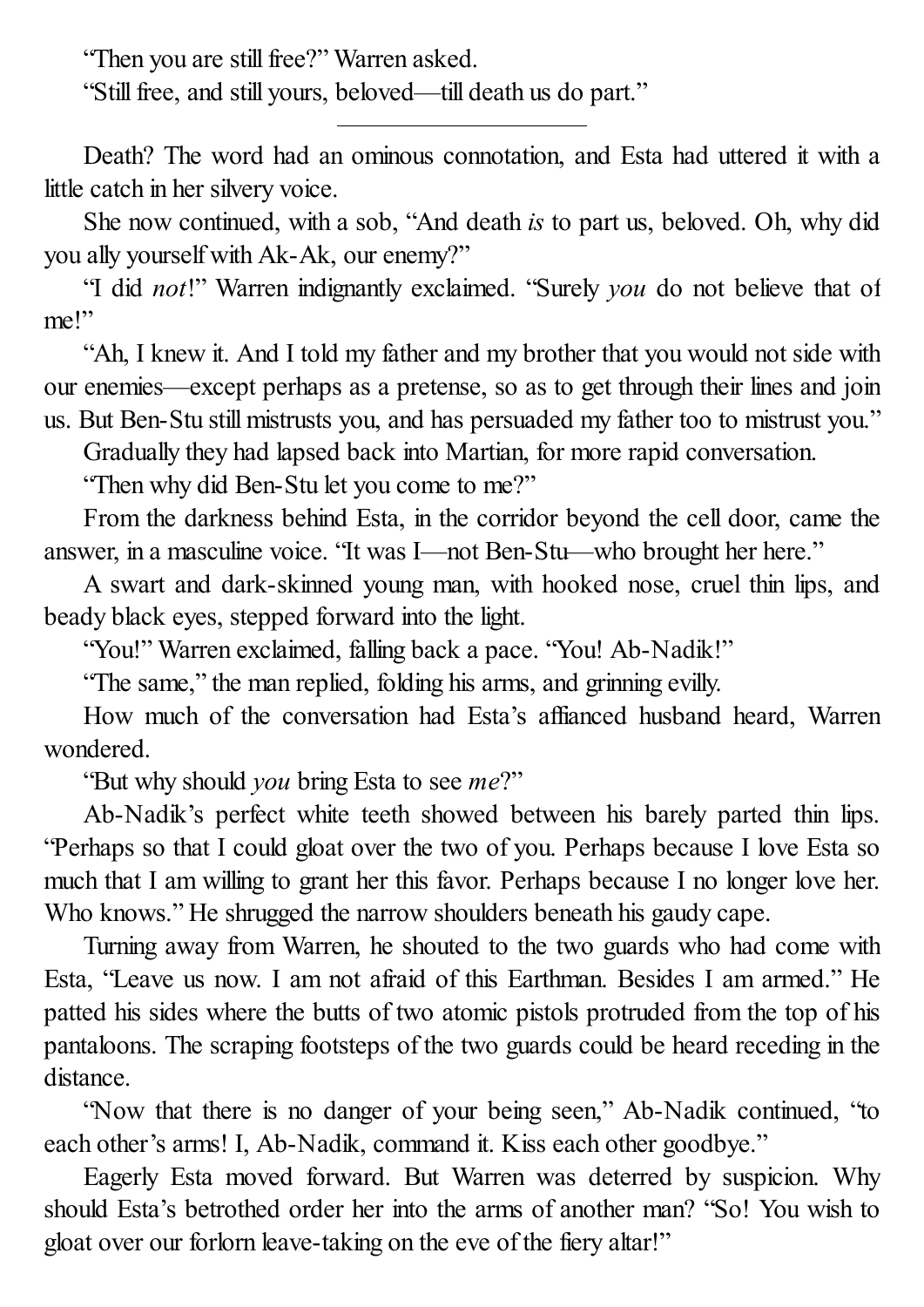"Not at all! Not at all!" Ab-Nadik replied in an injured tone. "I came here to effect your escape."

"You? Why?"

"Perhaps because I fear you up until the very last moment when the flames of Erlik have taken their toll. Perhaps to demonstrate to Esta how much I love her. Perhaps because I do not love her at all, and so hope that you may return and thus save me from a loveless match. Who knows!" Again he shrugged. "The fact remains that neither Mu-Lai nor Ben-Stu trusts you. Nor can either of them be prevailed upon to spare you. But, make haste, or we may be too late."

This time Warren and Esta awaited no further urging, as they clasped each other close, forgetting all in the warm throbbing pressure of each other.

Ab-Nadik's gruff voice brought them back to reality. "Enough! Now, Esta, go. It is sufficient risk that I run, without you being here to complicate it."

The lovers kissed once more—lingeringly. Then Esta departed, her blue eyes gleaming happily. "Till we meet again, beloved," she breathed. "I shall be waiting for you."

"All Mars cannot keep us apart!" Warren shouted after her.

Ab-Nadik produced another light from the folds of his flowing garments. "Come," he commanded. "You have been this way before." There was an undercurrent, as of spite, in his words. He pushed Warren ahead of him down the corridor, and unlocked a door. The treasure-chamber of Daloss!

As they made their way toward the other end, Warren ran his hand into one of the chests of ancient gold coins.

"No! None of that!" Ab-Nadik snapped.

"Just one as a souvenir. The one which I took the last time was taken from me when Ak-Ak captured me on my way here."

Ab-Nadik's dark eyes narrowed, and he bit his lip. Then forcing a thin smile, he said, "Very well. And, speaking of Ak-Ak, now is the time for a showdown. Are you loyal to Ben-Stu, or to Mars, or to Ak-Ak?"

What should Warren answer? Which answer did Ab-Nadik expect? And what would be the result of each of the three possible replies?

Then Warren played a hunch. Ben-Stu and Mu-Lai believed him allied with Ak-Ak, and this belief was the cause of his present predicament. He might as well be hung for a sheep as a lamb. So he said slowly, "If I couldn't deceive Ben-stu, there is no hope of deceiving you. Ak-Ak and I are just like that." He held up one hand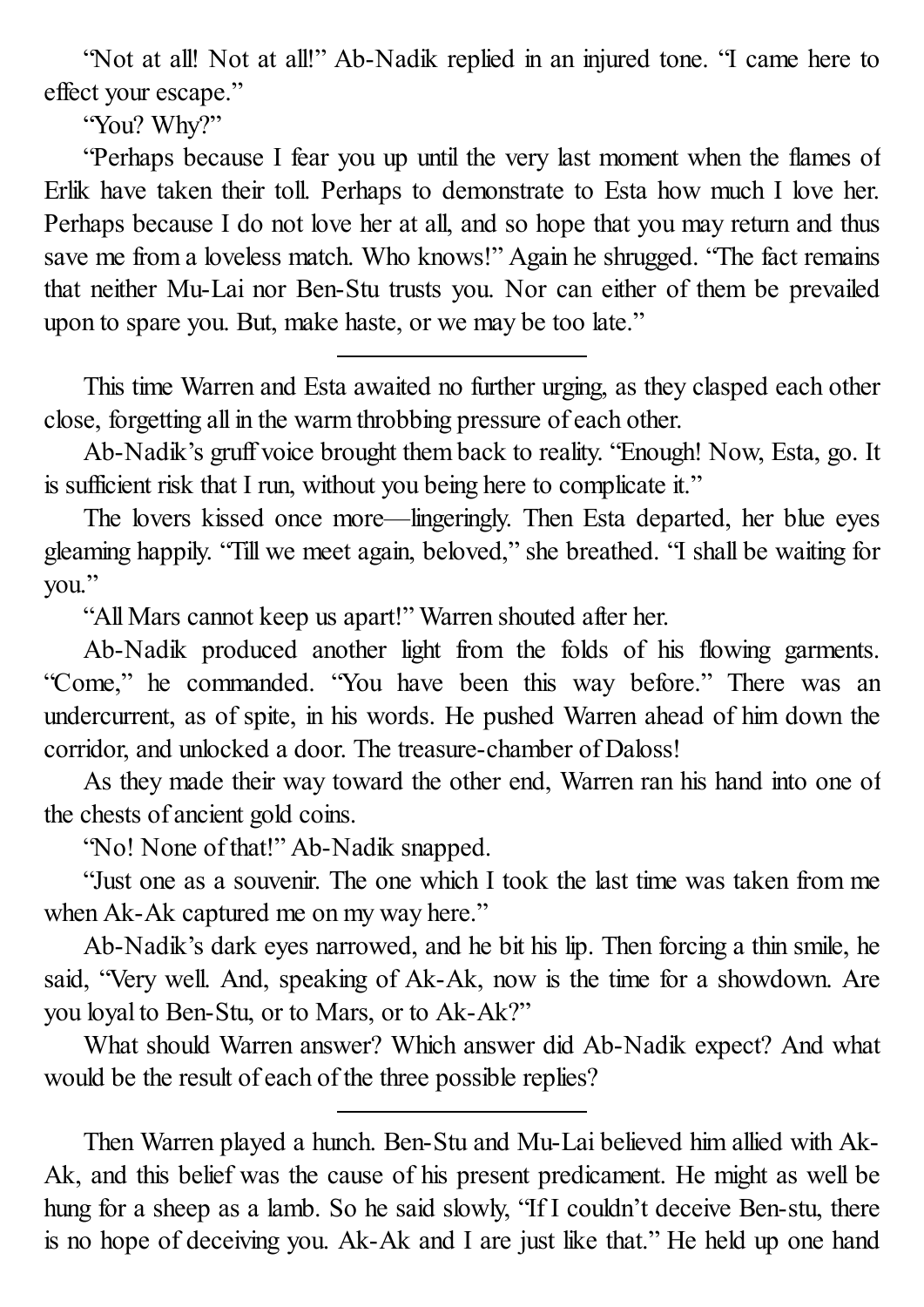with the first two fingers intercrossed.

"Prove it!" Ab-Nadik snapped, thereby indicating to Warren that the latter had chosen the right answer.

For reply, Warren produced the crumbled forged pass from one of the pockets of his tattered tunic. Ab-Nadik inspected it carefully by the light of his electric flash.

"Um! Genuine enough," he declared half to himself. "But you lack discretion. You should never have let Ben-Stu see this."

"But I thought that Ak-Ak and he were allies. Even now I don't know what to think"

"Ben-Stu is no ally of Ak-Ak. He was just luring him on. But here's where *I* come into the picture. I *am* an ally of Ak-Ak. Play with me, and you can have your freedom, your revenge on Ben-Stu, and—and—one more reward."

"Of course, I will play with you. You are too generous. What do you wish me to do?"

"Take this note of identification to O-Dom, a desert chief who rules the oasis due west of the pass by which you entered these mountains. He is supposed to be an ally of Daloss. Actually he has teamed up with Ak-Ak. Ak-Ak has entrusted O-Dom with a store of high-explosive uranium, which is to be used to blow up the city walls in an assault on Daloss. Such an attempt, being known to the defenders of this city, will never succeed. So tell O-Dom to use the explosive to block off our watersupply. He will know what I mean."

Warren pricked up his ears. What wouldn't the planetary authorities give for this information! For generations, the source of the water-supply of Daloss had been a mystery. Here is a planet, where rain almost never falls except at the two poles, a planet the entire water-supply of which is derived from the melting of the polar snow-caps, and is carried to all other regions solely by man-made canals. How incongruous, with this set-up, then, is the phenomenon of a city located far from any of the canals, and yet amply supplied with water, in fact even blessed with springs and brooks! How incongruous likewise is the phenomenon of an oasis in the midst of the red desert! Strange that no-one ever mentally linked together these two paradoxes!

Warren's reverie was interrupted by Ab-Nadik thrusting into Warren's face the note which he had written, and exclaiming, "Come, come! Wake up!"

Instantly Warren was on the alert. Yet he feigned continued stupefaction. Passing the back of one hand across his eyes with a tired gesture, he said, "Please forgive me, but I am still a bit dizzy from my desert hardships. I'll be all right in a moment.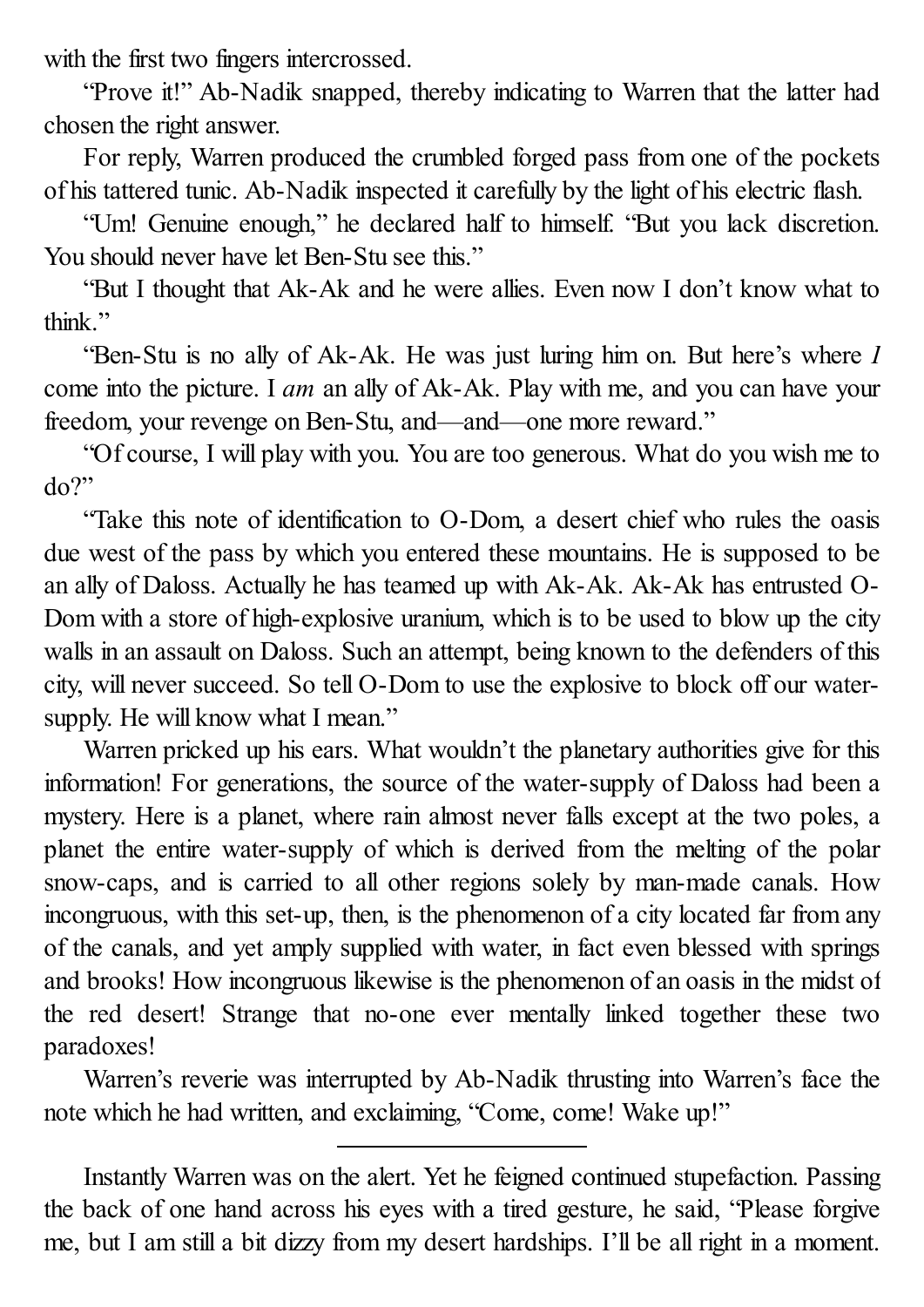And may I please have my own Ak-Ak pass back, Sir?"

Grudgingly, Ab-Nadik handed it over.

"And now, how do I get to O-Dom's oasis?" Warren asked.

"Follow me!" Ab-Nadik unlocked a door in the farther side of the treasurechamber and led the way down a long dark winding tunnel, untilfinally dim moonlight showed ahead through a grating. This grating Ab-Nadik also unlocked. They stepped out into the clear cool Martian night.

A slith was tethered close by—a slith slung with canteen, arms, and desert rations.

"You and I fought each other once before," said Ab-Nadik. "Remember? But there are no hard feelings, for we are allies now." He held out his hand.

"You mentioned a third reward for this alliance—a third reward in addition to my freedom and revenge on Ben-Stu."

Ab-Nadik's teeth flashed. "The third reward is—Esta."

"Esta?" Warren could hardly believe that he had heard aright!

"Yes. Esta. I no longer love her. Since she gave her heart to you three years ago, she has been damaged goods so far as I am concerned. I have dissembled so as to deceive Mu-Lai, her father. But I love another, who will be my queen when I rule over Daloss. Esta will become a mere slave—a plaything which I can bestow on whomever I choose. She is yours, my friend—to do with as you wish—you do not even need to marry her!"

"Why—you—beast!" Warren hissed. He wheeled and swung one fist square against the mocking grinning line of teeth that gleamed in the light of the twin moons. Ab-Nadik, defamer of Esta, went out cold.

Warren jerked free the knot that tethered the slith, vaulted into the saddle, and streaked off through the night, with a pad-pad of soft splay hooves.

A sputtered oath behind him apprised him that Ab-Nadik had recovered his wits. The sharp hiss of an atomic blast sped close to Warren's head—Ab-Nadik had opened fire. Warren leaned low over the pommel, his face against the stinking neck of his reptilian mount. Then consciousness dissolved in a burst of pyrotechnic sparks, and he knew no more.

After interminable ages he reopened his eyes. He was lying in thick red moss, and the sun was on the western horizon. Sore and dizzy he staggered to his feet, and felt himself carefully all over. Intact, though his head ached splittingly and the desert all about him seemed to reel and teeter and spin.

No sign anywhere of the slith which had borne him thus far. Well, perhaps he could stagger on through the night toward the oasis of O-Dom, if he but knew where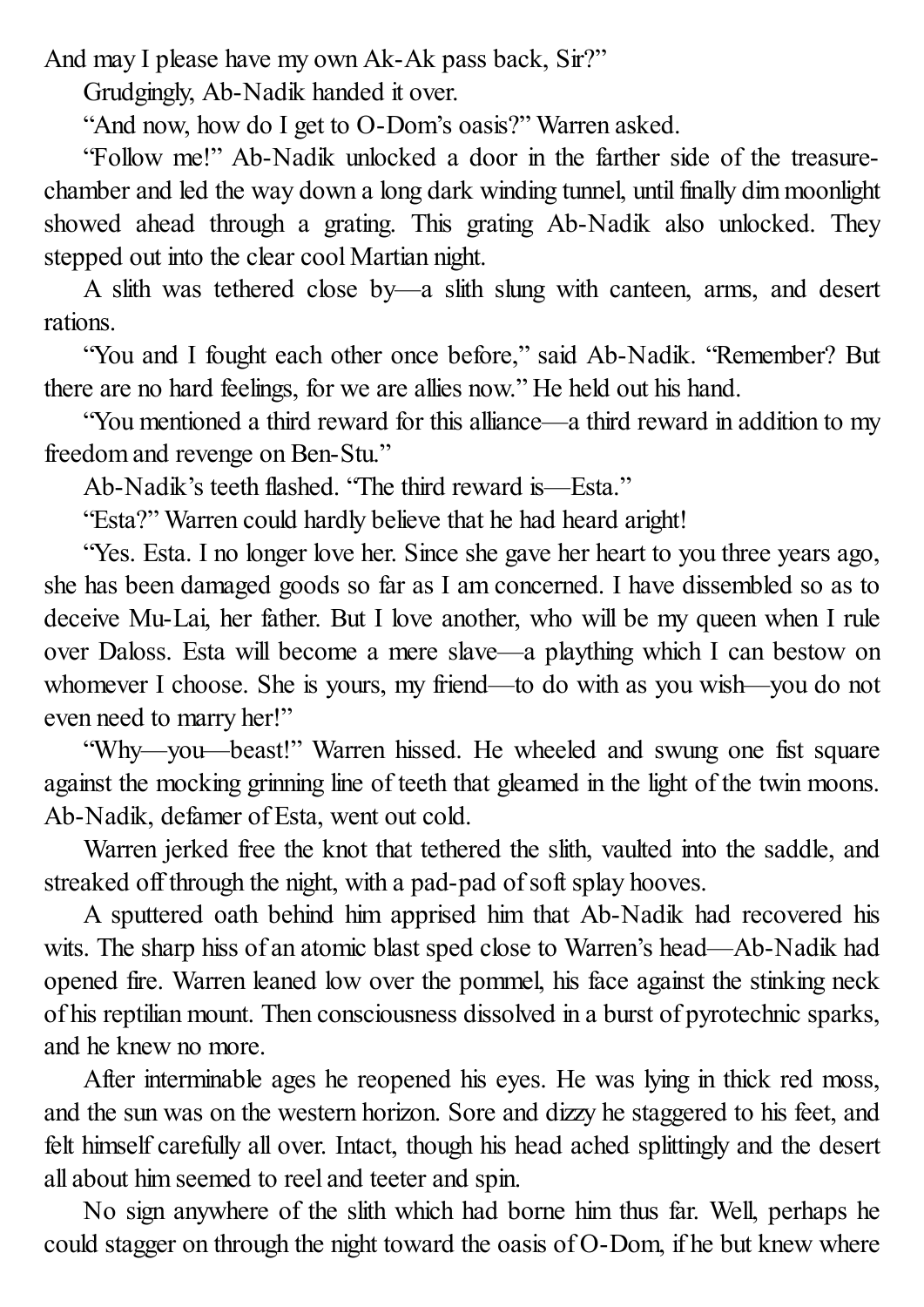that oasis was.

He took out the note which Ab-Nadik had given him, and spelled out its pictographs: "This will introduce Wahr-En. His message from me is authentic. He is a gentleman. Ab-Nadik."

Thrusting it back into his pocket, Warren looked out across the red desert toward the setting sun. To his surprise, he saw mountains there! There should be no mountains to the *westward*. Certainly the slith could not have carried him unconscious clear through the Fobian Mountains; yet only thus could they now lie to the westward.

Then he noticed that the setting sun was rising in the west. He laughed aloud. It was the *rising* sun—it was rising in the *east*. He had been all turned around!

Now facing to the *true* west, he discerned on the horizon a speck, which might be—must be—an oasis.

Toward it he resolutely set forth across the cool green morning sands.

The sun rose higher. The cool green morning sands became the hot sweltering red sands of noonday. Yet still Don Warren trudged on. The spot on the horizon widened and heightened. It was indeed an oasis. Filled with renewed courage, Warren squared his shoulders, set his jaws, and—made it!

Just before sundown he staggered up to the edges of a community of low stone houses, tents, tilled garden patches, and a few gray lichen-trees growing amid huge boulders and ledges of red sandstone.

A black-skinned hawk-visaged sentinel in shabby dirty desert pantaloons and cape, and armed with a rifle of ancient vintage, halted him on the outskirts of the village.

Warren thrust his hand into his pocket for the note from Ab-Nadik, and came up with the forged Ak-Ak pass. Some sixth sense persuaded him to accept this as an omen. He handed over the forged pass, instead of Ab-Nadik's note.

The sentinel evidently could not read, but the writing appeared to impress him. Motioning Warren to walk ahead, so that he could keep him covered by his ancient weapon, he prodded him toward a nearby stone hut. Here merged a more presentable and intelligent-appearing black-man.

This individual slowly spelled out the pass, then beamed on Warren with a friendly toothy smile.

"Welcome, friend," he said, "but why do you come on foot? And where do you come from?"

"I come from Ab-Nadik of Daloss. My slith threw me, a day's march from here,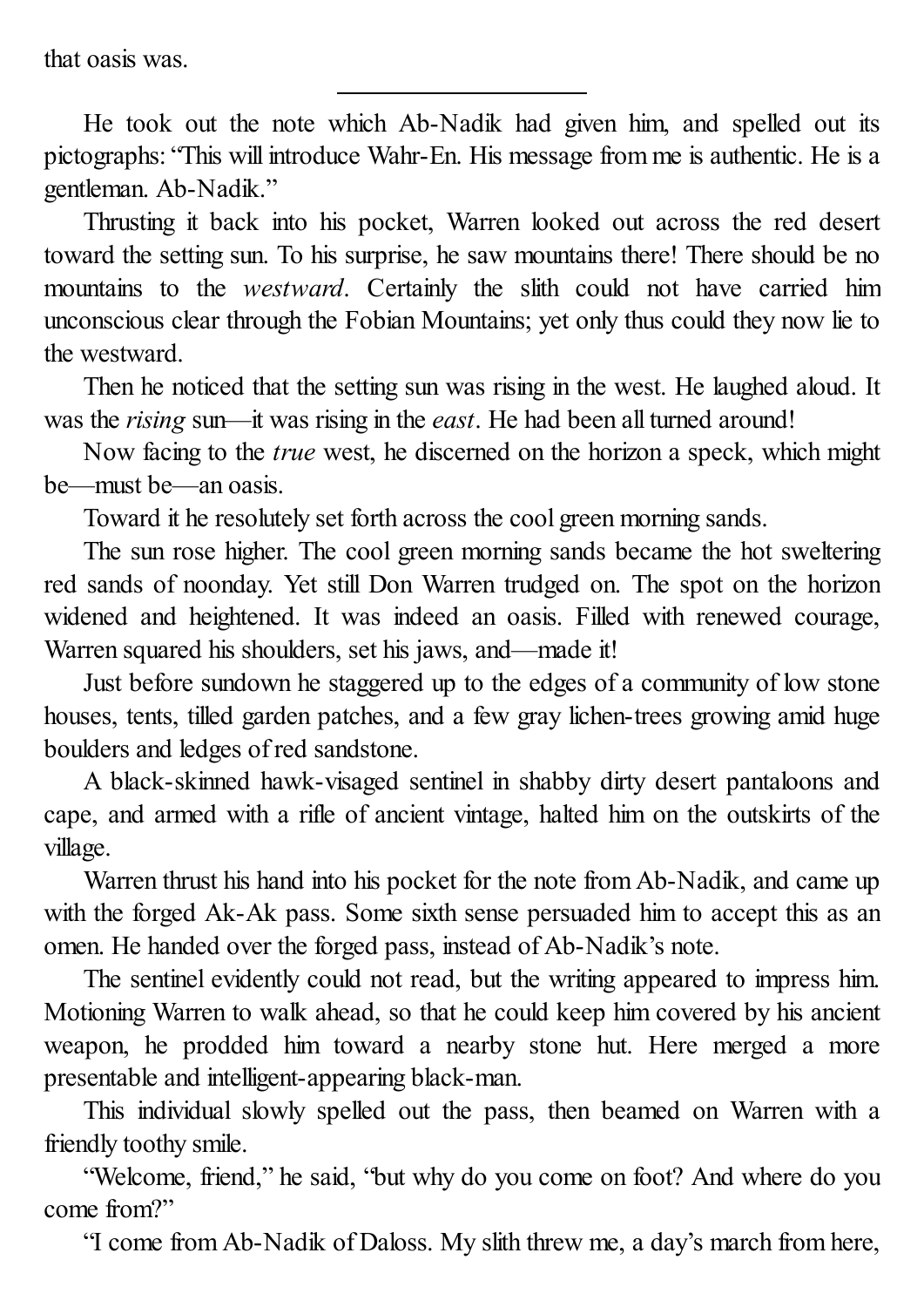after I had traveled all night. I must have become sleepy, or I would not have lost control of the beast. Now I am hungry and thirsty, as well as tired. But mostly am I thirsty. And I have an important message for the great, the noble, O-Dom."

With simple grace and hospitality, the officer invited Warren to enter his humble quarters, and poured out for him a tall mug of desert wine, surprisingly cool, and not cloying, in spite of its syrupy consistency.

A dirty black servant now brought the evening meal—a sticky bitter-tasting red paste, the staple dish of desert-dwellers, very filling and satisfying.

There followed a smoke—long hollow twigs of gray lichen, stuffed with orraroot tobacco.

Warren sat in the doorway, and puffed away with his friendly desert tribesman, as the green shadows fell over the red expanse of Mars, and cool breezes sprang up among the rocks and lichen-trees, and little bat-lizards flitted to and fro, while the lesser moon hurtled across the sky from west to east, and Warren felt that it wasn't such a bad world after all.

For the first time since his discharge from the penal battalion, he felt a modicum of peace and satisfaction. He had seen his Esta again. She still loved him. And—for the moment—he was safe and free.

In an outpouring of gratitude to the fates, he turned toward his host and exclaimed, "Sir, you are a gentleman!"

The effect of these words was sudden and unexpected. With a scream of rage, his host sprang to his feet, snatched out an atomic pistol, and leveled it at Warren. The man's gun-metal face turned an even darker hue in the pale moonlight. His acquiline features were contorted into a hideous snarl.

"Take that back!" he shrieked, waving his weapon menacingly.

Warren stumbled to his feet, and staggered backward. "Take what back?" he gasped. "I meant only to compliment you—to pay you a deserved tribute for your hospitality."

His swarthy host lowered the gun. "I forgot that you are an earthman and a city dweller," he said. "Please forgive my outburst."

"But what did I say amiss?" Warren persisted.

The other levelly replied, "To call a desert-dweller a 'gentleman' is a deadly insult. To us, 'gentleman' means a member of the hated red nobility of Mars, who keep us desert-folk from our rightful heritage. We kill all gentlemen."

"I'm sorry," Warren murmured contritely. "I did not know. All that I meant was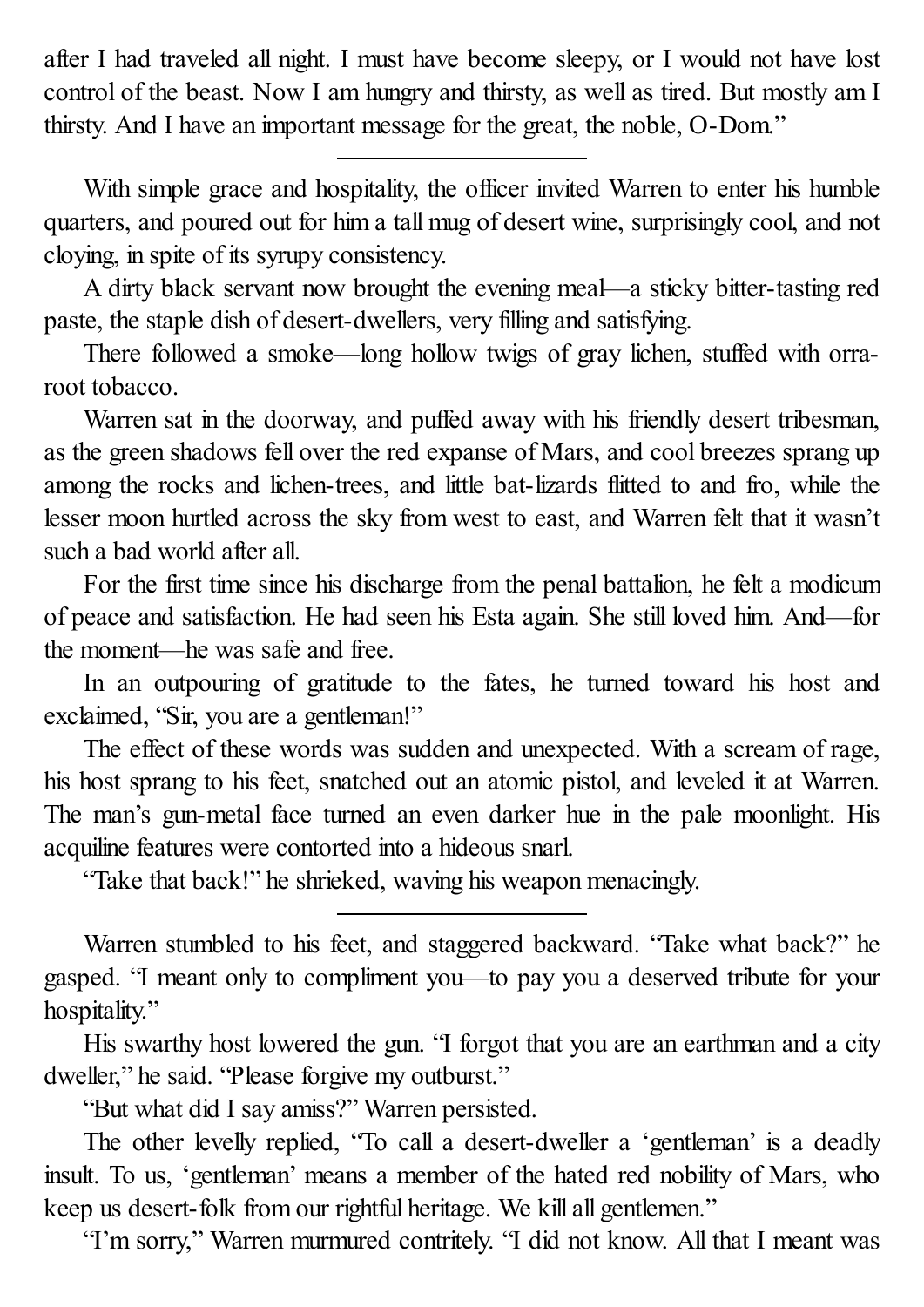that you have been most kind and courteous to me."

And then, as they resumed their seats and lit two more long lichen cigarettes, Warren's mind suddenly flashed back to the note which Ab-Nadik had given him: "This will introduce Wahr-En. His message from me is authentic. He is a gentleman."

So *that* was it! Instructions to O-Dom to accept the message about dynamiting the water supply, but to kill the bearer. Ab-Nadik *did* love Esta after all, and was taking this means to "kill two bat-lizards with one stone," i. e.: get a message to O-Dom, and rid himself of a rival. How fortunate that Warren had shown instead the forged pass from Ak-Ak!

But now, what was he to show to O-Dom? The pass itself might do to satisfy this simple guileless black man with whom Warren now sat smoking, but it would hardly suffice such a wily desert chieftain as O-Dom.

His host cut in on his thoughts with, "O-Dom is not here this evening. Sleep in my humble house, and I will lead you to him on the morrow."

Anything to postpone the reckoning, thought Warren, eagerly assenting. Soon he was curled up on sleeping rugs spread on a pile of fragrant lichen-twigs.

He cudgeled his brains for some solution of what to say to O-Dom on the morrow, but no thoughts came. And the next thing that he knew, it was morning.

After breakfast—the same pungent red paste—his host led him to a large sandstone hut in the center of the village. A mangy sentinel paced up and down in front of the door. To the sentinel, the man explained who Warren was; then left him, stating that he had duties to perform, but would see him later.

The sentinel ushered Warren inside into what appeared to be an office of sorts, and told him to sit down and wait. The Chief would be there presently.

A black man, in clean white blouse and pantaloons, a gaudily striped cape, and wide desert hat, stalked into the room. His face, though haughty, seemed not overly intelligent.

"I am O-Dom," he stated loudly. "Who are you, Earthman?"

"I am Wahr-En, a former prisoner of the hated aristocrats. I bear a message from your friend and ally, Ab-Nadik of Daloss." He handed over the recently altered note.

A stylus on the table gave Warren a sudden idea. The Martian symbol for "one" lacks but a single pencil-stroke of being the Martian symbol for "none." In an instant he had altered the fatal message from Ab-Nadik to O-Dom by the addition of that single stroke. Its concluding sentence now read: "He is *no* gentleman." O-Dom would take that to mean that Warren, in spite of being a city feller, was okeh.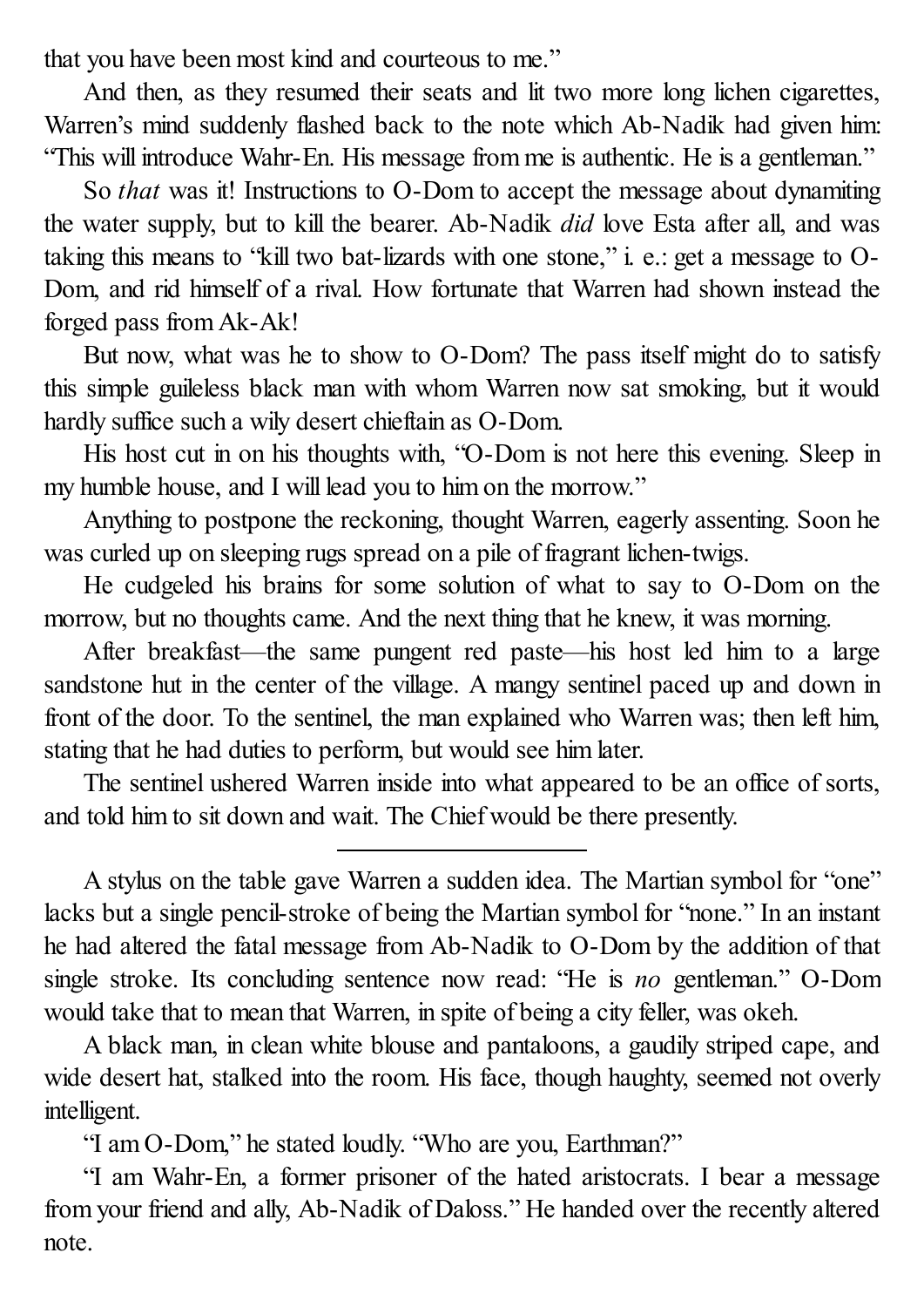O-Dom read it slowly. "And what is the message which my friend has entrusted to you? It must be indeed important, that he trusts it not to paper."

What was Warren to give as the message? Certainly he did not wish to be a party to cutting off the water-supply from the city of his Esta. Why hadn't he thought up some substitute message, all this while?

Slowly and haltingly he began, "Ab-Nadik says that you have just received a shipment of high-explosive uranium isotope from Colonel Ak-Ak. Ab-Nadik wishes me to take that shipment—and—"

"Well?" O-Dom's shoe-button eyes narrowed and bored into Warren.

This would never do. Suddenly the inspiration came. Warren had found the solution of his difficulties. He would prevent, rather than carry out, Ab-Nadik's plan. He would secure the explosive on a pretext, and then destroy it. He threw his head back, breathed deeply, and smiled.

"As I was saying when you interrupted me," he continued with dignity, "Ab-Nadik wishes *me* to take the explosive, and blow up the water-supply of Daloss. You are to show me where, but I am to do the deed."

"But what about the original plan of using the explosive in an assault on the walls?"

"Ab-Nadik is convinced that you can never reach the walls. The mountain pass is manned, for Mu-Lai expects an attack. Why expose yourself and your men to slaughter, when thirst will lay low the mighty city of Daloss."

The black man pursed his lips ruminatively. "An excellent plan! The plan of a genius! I will do it!"

He clapped his hands. An attendant entered.

"Get Rah-Tray," he commanded, "and send him here with the explosive."

The attendant departed. O-Dom motioned Warren to a stool, and handed him a lichen cigaret. As they smoked and waited, O-Dom rapidly sketched to Warren the plans for the seizure of Daloss. Ak-Ak was due to arrive any day now, with his renegade Martian troops and thousands of desert tribesmen whom he had been gathering. The desert-dwellers had long been jealous of their brethren in the snug city of Daloss. No longer would Daloss lord it over them. Daloss and all its riches would be looted.

The rebels had depended upon treachery within Daloss to help them. Now the traitor had turned traitor—Ben-Stu had proved loyal to his father after all. But fortunately this defection had brought them a new ally, Ab-Nadik, who planned to rule over the ruins of Daloss, with Mu-Lai's daughter Esta as his queen.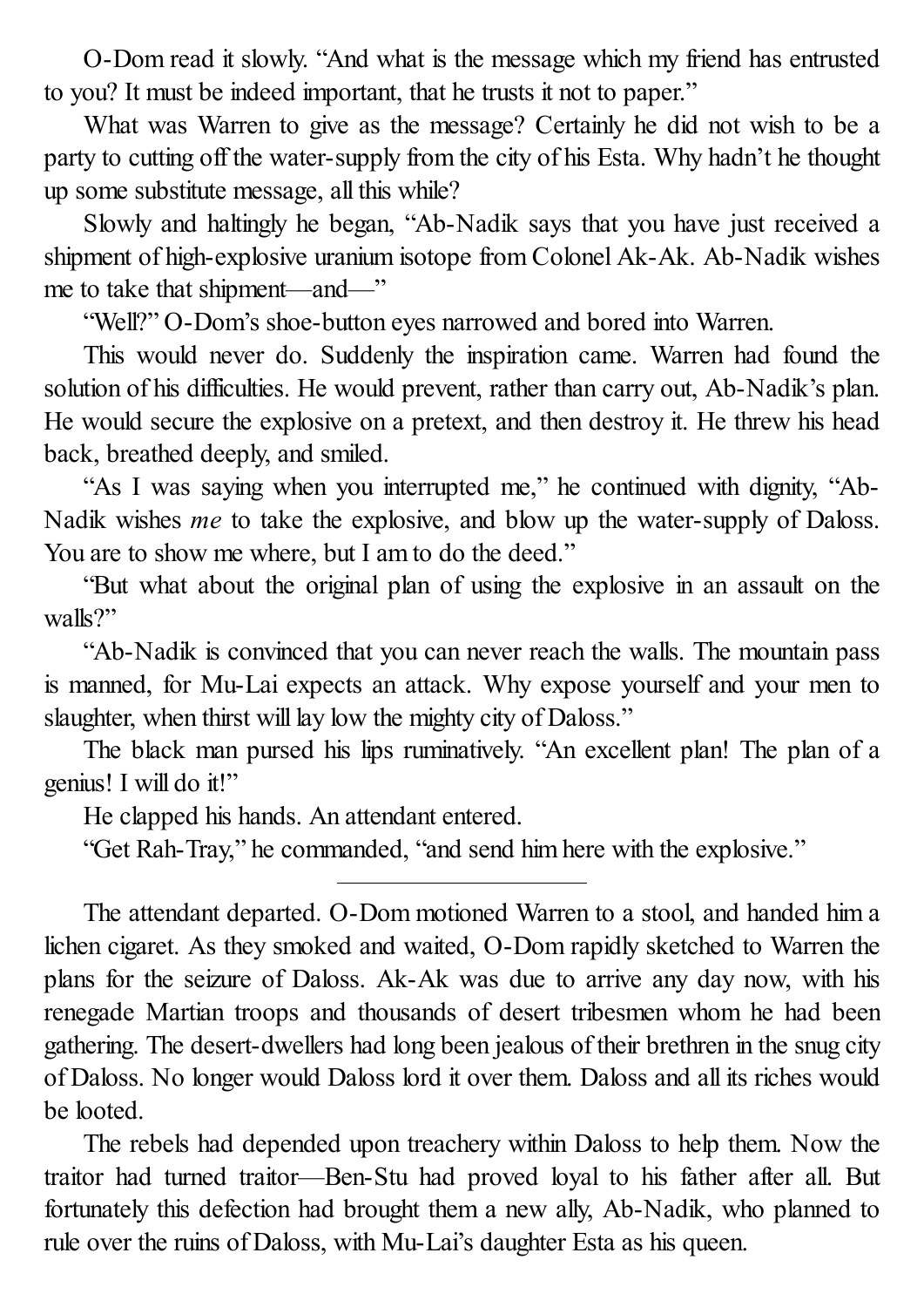O-Dom babbled on, as Warren secretly clenched his hands at the impious thought.

A fierce hook-nosed young Mauro stalked in and saluted. "The squad is ready, Sire."

"Rah-Tray," O-Dom announced, "this is Wahr-En, an emissary of Ab-Nadik. Take him and the explosive to the springs. Properly placed, the explosive will cause all of Daloss to die of thirst." His dark eyes gleamed evilly at the thought of so much suffering. "And now, Wahr-En, go. And may Erlik go with you."

Warren saluted. "The same to you, Sir." But in his mind, he reversed the thought, so that it became: "To Erlik with all of you."

Warren stepped outside. To his consternation, he noted that Rah-Tray had with him a score or more of black warriors. One was carrying a small box—the explosive evidently.

"Hand it over!" Warren demanded.

But Rah-Tray shook his head. "We shall carry it for you," he replied. "Follow me"

He led the way up onto one of the ledges of red rock, and down through a cleft. Torches were produced and lighted. Far down in the cavern below them could be heard the hollow drip and lapping of water.

"At this spot seeps the leakage from the great canal," said Rah-Tray. "Here we draw the water for our crops and our sustenence. And from here runs an underground river, straight to Daloss. I think that *I* know better than you do, Earthman, just where to set off the blast that will seal the tunnel."

"The request from Ab-Nadik, concurred in by O-Dom, was that *I* was to have the honor"

"You shall have the *honor*—all in due time—but I shall name the place. Did not O-Dom say that I was to guide you? No city-dweller before you has ever even known the secret of the water supply of Daloss and of this oasis. I think it was a great mistake to let even you know."

They had by now come within sight of the subterranean stream. Warren would have to act quickly if he was to save Daloss—if he was to save even himself.

"Just a minute, Rah-Tray," he said, walking up to the other. Then suddenly, "Look out behind you!"

It was an old gag, but evidently a new one on Mars, or at least in this primitive community. As Rah-Tray instinctively wheeled around, Warren reached out with both hands and snatched the two atomic pistols from the waist-band of Rah-Tray's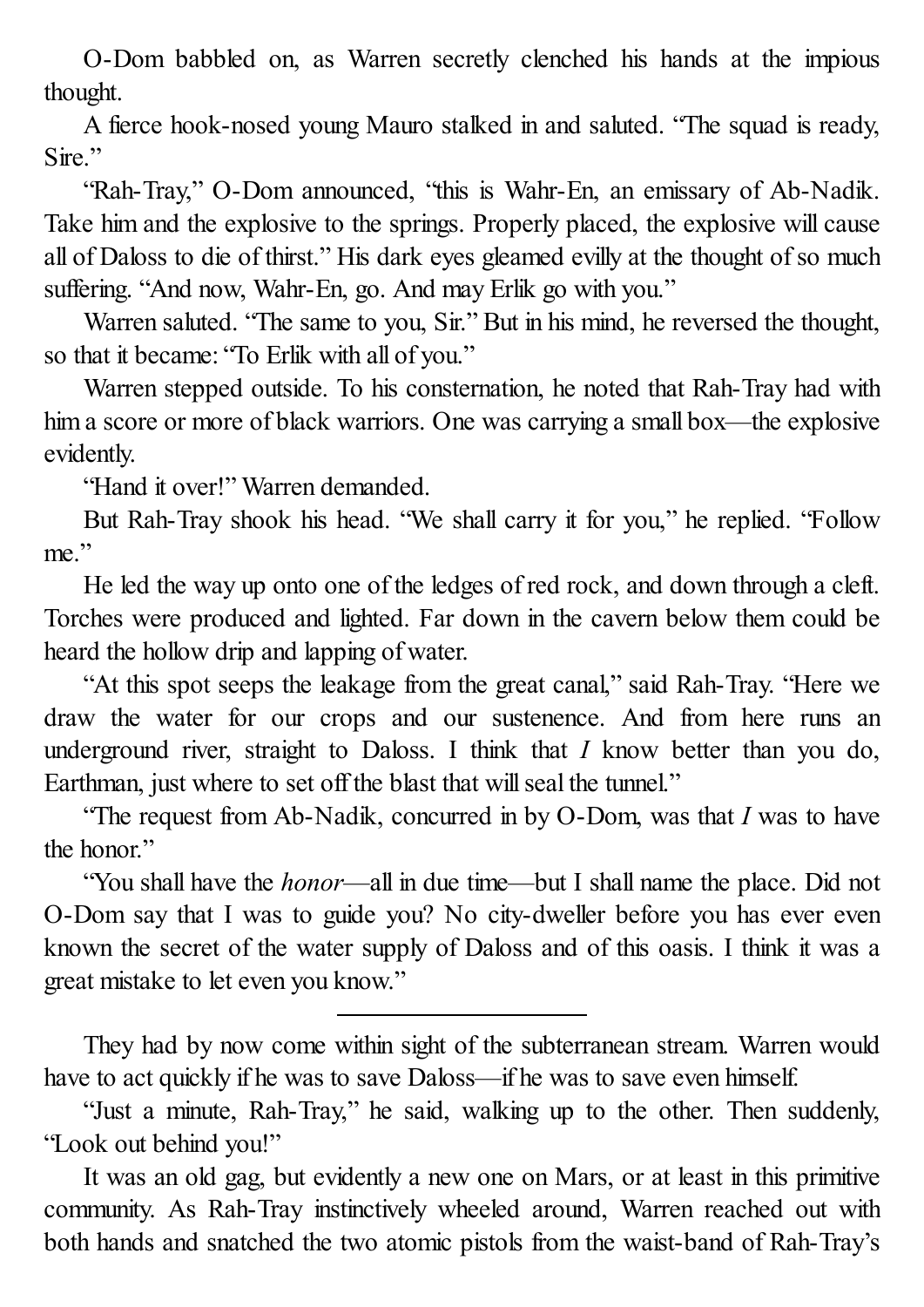pantaloons. Backing quickly away, he covered the group with a sweep of his weapons.

With a cry of surprise the man who was carrying the small box of uranium isotope, let it fall as he raised his hands aloft. Mercifully it did not explode.

"Back! Up the cavern!" Warren shouted.

For reply, a sizzling ray of flame stabbed down through the flickering darkness, grazing Warren's left shoulder with a searing pain. An answering flash from one of his own weapons laid his assailant low. The other desert men turned and bolted up the cavern.

But, instead of leaving, they took refuge behind projections on either side, a short distance away. Warren too dropped behind a sheltering ledge.

For some time they sniped at one another with atomic weapons, aiming at each other's flashes.

Then came a shout from the entrance of the cave, rolling through the air, "Colonel Ak-Ak has arrived. He says that the Earthmen is an imposter, and must be captured at all costs."

"Don't I know it!" Rah-Tray sang back. "Come on men, let's rush him."

Out from behind their protecting rocks the desert men poured. One of Warren's weapons went dead. How many blasts remained in the other he could not know. But he did know that he was about to be overpowered by sheer weight of numbers. Not only was he confronted by the original squad, but other tribesmen, carrying torches and atomic rifles were pouring into the cavern.

One of the vanguard tripped over the little box of uranium, and fell, cursing.

Why not? Taking careful aim, Warren poured a steady stream of concentrated atomic force into the box of explosive.

A curtain of blasting fire choked the entire cavern in front of him. With a deafening crash, the air, the rocks above, below him, and on each side swept back to engulf him. The fiery wall receded, as Warren was wafted into nothingness.

Space closed in on him, wetly, coldly, oppressively. He could not breathe. He was under water—water which was buffeting him, tumbling him head over heels.

Instinct led him to hold his breath—though his lungs were bursting—to strike out with arms and legs, to try to swim.

His head cleaved the surface in stygian darkness. He drew a deep tortured breath, only to suck in a choking mouthful of water as a foaming wave struck him in the face.

Sinking once more, Warren cleared his lungs. Then he shot high in air amid the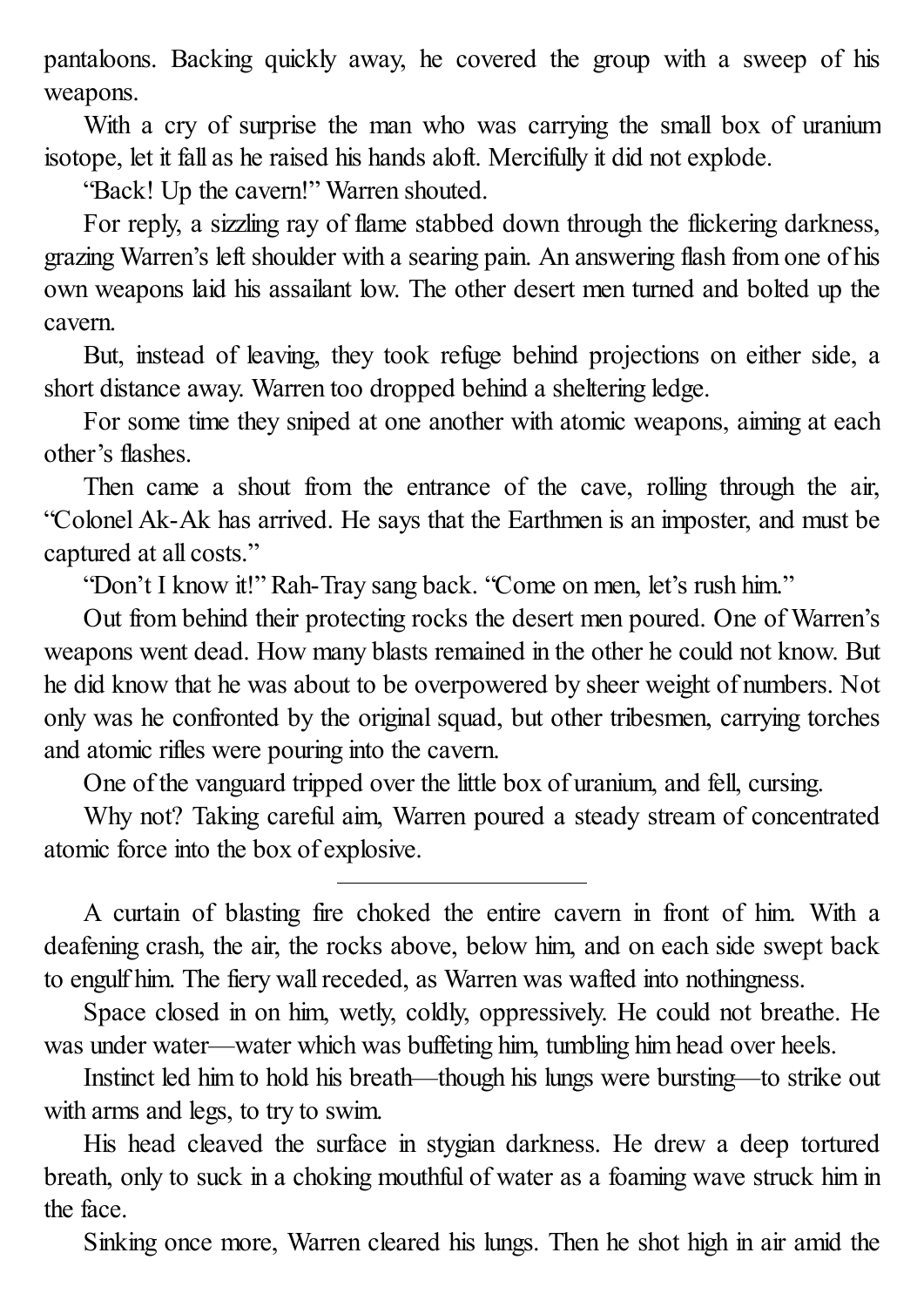whirlpool eddies—high enough to breathe a full breath before dropping back again.

So he struggled on. The torrent roared. It dashed him against sharp rocks, first on one side, then on the other. Gradually he weakened.

Light showed ahead. Was it the end of the tunnel? Open air once more?

Now he could dimly see his surroundings. There seemed to be a shore, a ledge, along the left bank of this subterranean stream. Diffused sunlight filtered down through a shaft from above.

Then darkness once more, as the swift current swirled him along. Limp and almost unresisting, Warren was hurled head-foremost against one wall of the cave, and knew no more.

Was this death? A soft fragrant bed cradling his aching limbs. Tender hands soothing his fevered brow. A silvery voice crooning to him.

He opened his eyes. Esta's golden-framed face smiled solicitously down at him.

"Oh, my beloved," she breathed, "you came back to me. I knew you would."

Just outside the room were other voices, harsh voices.

The stern tones of Mu-Lai, saying, "Ab-Nadik insists that he die, my son. You yourself brought him here to kill him. What has changed your mind?"

The equally stern tones of Ben-Stu, saying, "We shall see."

Frantically Esta flung her arms around him, crying, "They shall not have you, my beloved. You are mine. I found you in the well, when I went with the other maidens to draw water. No one was supposed to know that you are here."

Raising himself on his elbow, and gently disengaging himself from the entwining arms of the girl, Warren called, "Oh, Ben-Stu, Mu-Lai, come hither, quickly."

"At last I can prove my loyalty," Warren asserted. He produced the note which Ab-Nadik had given him, soggy and almost a pulp, but still legible. "I changed a 'gentleman' to read 'no gentleman'," he explained. "Ab-Nadik wished me killed after I had delivered the message. Oh—and by the way—I punched his face just before I left here. He had insulted Esta."

Ben-Stu grinned his old-time grin. "So that's where he got his split lip. Said he ran against a door in the dark. But I wondered."

But Mu-Lai's face darkened. "And what *was* Ab-Nadik's message—and to whom?" he incisively demanded.

"It was to O-Dom, to blow up the water-supply of Daloss." Ben-Stu too darkened, "And you delivered that message?" "Certainly."

The dark regal hawk-nosed chieftain and his blond son stalked into the room.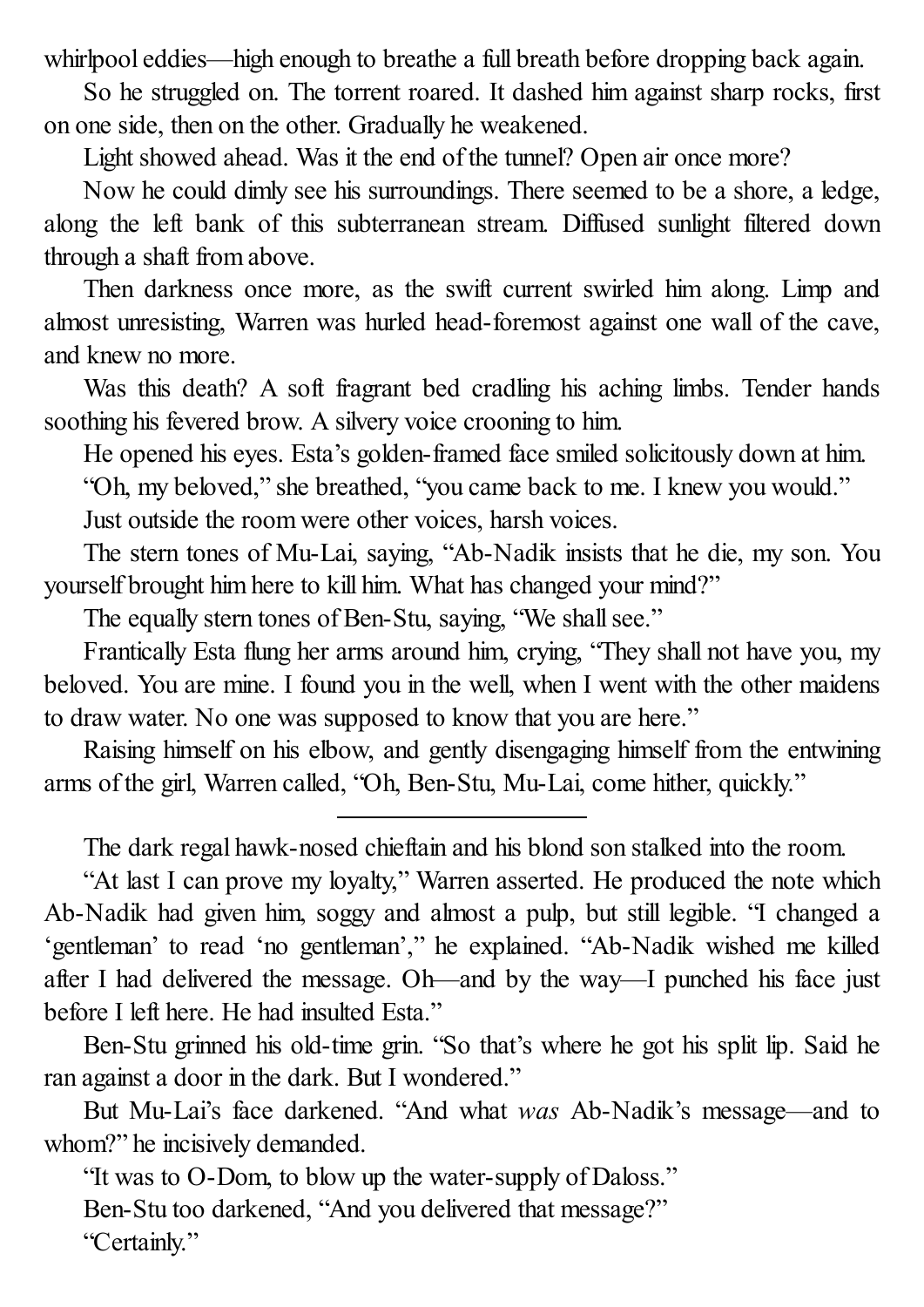The two Mauros faced each other with narrowed eyes. "He dies," they declared in unison.

"No! No!" Esta shrieked, flinging her arms around Warren again.

"Look here!" Warren exclaimed angrily, "I set off the explosive myself. Your water-supply is still intact. In fact," rather ruefully, "I believe that I came down it myself. And, I rather think—at least that's what I tried to do—that I cut off O-Dom's water-supply instead."

Suddenly a look of comprehension flashed across Ben-Stu's boyish face. "Quick father! While we stand stupidly here, questioning the good faith of a loyal friend and ally, that traitor Ab-Nadik is undoubtedly making his getaway."

Mu-Lai gave his son one long startled look. Then the two of them dashed from the room.

Warren tried to rise and follow, but fell back exhausted upon the pillows.

After all it was sweeter to lie there and be ministered unto by Esta.

Later Mu-Lai and Ben-Stu returned to report ruefully that Ab-Nadik had made a clean getaway on a swift slith.

Warren, by now somewhat rested and refreshed, told all that he knew of the plans for the attack.

Thus forewarned, the forces of Daloss, manned passes; but were gradually driven back. Ak-Ak had rounded up too many jealous desert blacks. The siege of Daloss began in dead earnest.

Before falling back behind their almost impregnable city walls, the denizens of Daloss harvested or destroyed all crops in the surrounding hemmed-in mountain valley.

Daloss was prepared to withstand a long siege. The enemy had to bring their supplies from afar. They possessed no cannon, nor bombing planes—in fact cannon were unknown on Mars, being unnecessary on a planet which (at least nominally) was under one government. And no planes (nor even rocket ships) dared traverse the gusty heights of the Fobian Mountains.

But, unless aid came, Daloss must eventually fall. And from whom could aid come? Not from the desert tribes, which had all turned against their erstwhile Capitol. Nor from the government, which was unaware that Colonel Ak-Ak was operating without their sanction and against their interests.

Something must be done to break the siege. But what?

"If we could only get a small force through the enemy," Ben-Stu mused, "we might possibly be able to sever their lines of communication."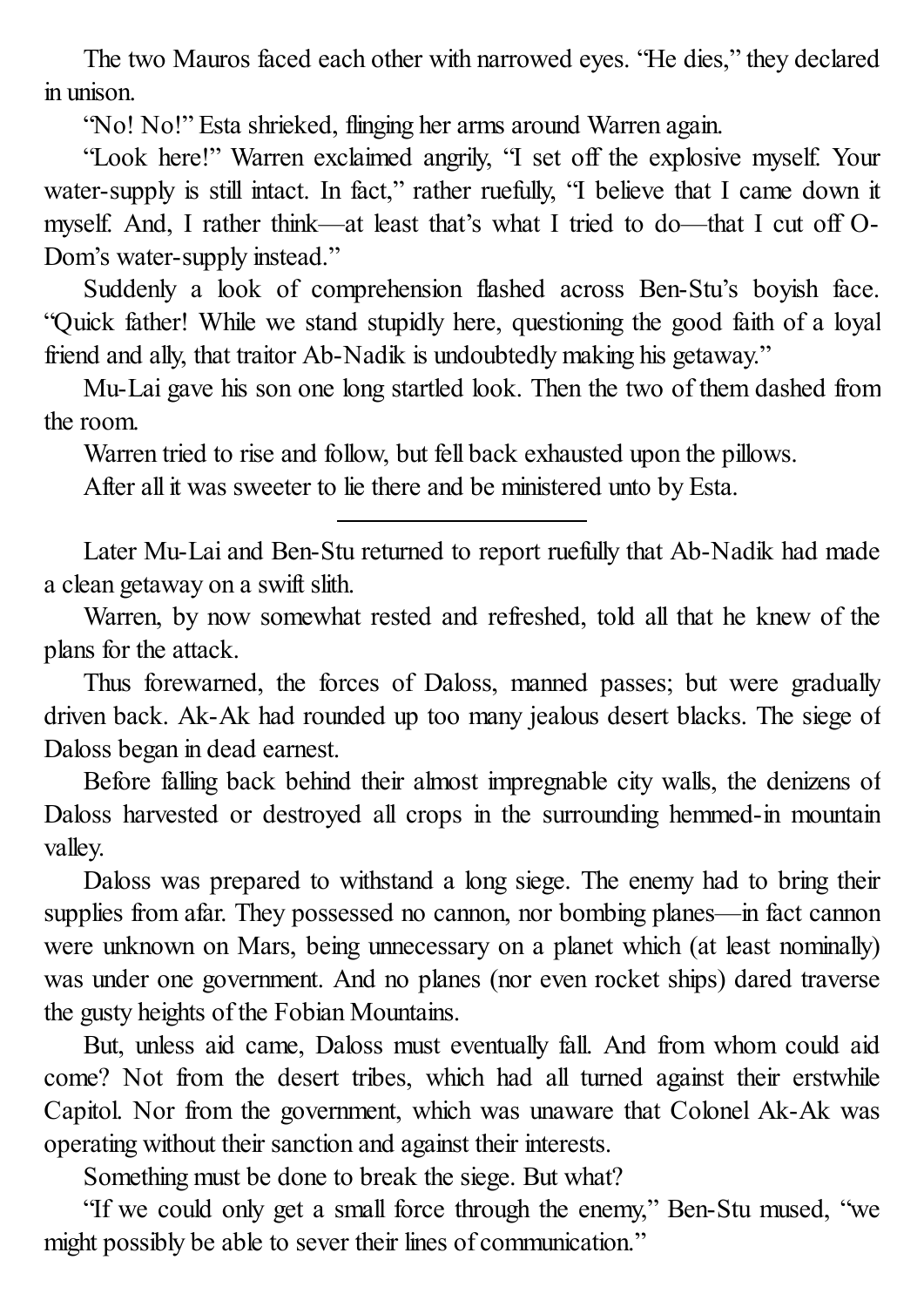"I wonder if we could go back up the underground river along which I made my escape," suggested Don Warren, now fully recovered from his harrowing ordeal.

"To what use? You reported that you blew up and closed the only other entrance to the caves."

Suddenly Warren remembered something. "There was another entrance," he declared excitedly. "I remembered a light above the river at one spot, just before I lost consciousness. It can't be far distant from here, for the light seemed to come from a break high up in the mountains. And, Ben-Stu, the mountains do not extend far eastward from this city."

The Mauro nodded comprehension.

Just before daybreak one morning, a hundred of the bravest and youngest of the Mauro warriors set out, headed by Don Warren and Ben-Stu. All were clad in red blouses, pantaloons and broad sun-hats, the color of the red sands of Mars.

They arrived at the watering-place of the city. No cave apparently led into or out of the wells of Daloss. But here the current of the stream was not swift. Warren, hatless, with a long rope tied around his body beneath his shoulders, plunged into the icy waters and swam submerged up the subterranean stream.

Finally his head cleared the surface in absolute darkness. He held onto the rocky side of the channel and gave two tugs on the rope—the prearranged signal that all was well. Then he took out an electric torch wrapped in oiled parchment, undid the wrappings, and played the light about.

He saw a wide ledge of rock beside the spot where he clung dripping wet. Pulling himself up onto it, he signalled again. Then slowly but surely he hauled Ben-Stu through to join him.

Time and again the two men let the rope trail off into the dark depths of the subterranean stream, and then hauled it back again with one of their party clinging to its end.

After several hours, the full hundred—soaked to the skin—stood on the rocky ledge. The last rope-load carried the broad sun-hats of the party. They then set out, cautiously marching upstream. The ledge persisted until they saw light ahead, when they reached the shaft which Warren had passed in his mad swirling stream-swept journey. Up this natural chimney, they scrambled, and finally stood at the summit.

To the eastward they could just barely discern the black tip of the Temple of Erlik in the city from which they had come. To the westward spread the vast expanse of the red desert of Mars.

Creeping to the edge of the peak, they peered over. An unscalable precipice,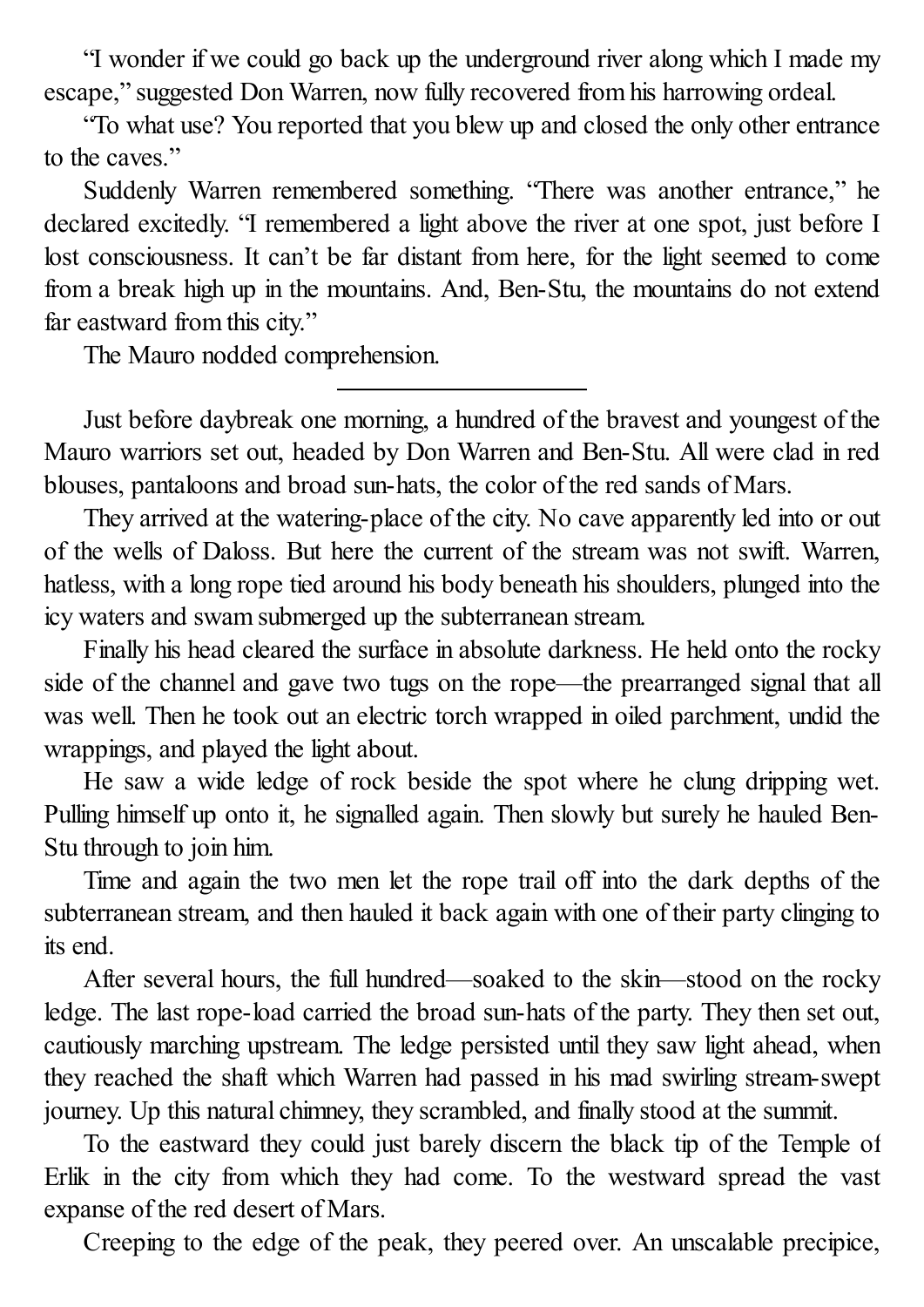but not much over a hundred feet deep. The rope which had led them safely through the water caves was long enough to reach twice to the red sands below.

There were no signs of the enemy—all were evidently in the valley of Daloss and in the pass which led to it. So tying two reaches of the rope firmly to sharp projections at the top of the cliff, they lowered themselves over the edge one by one, and went down the ropes hand over hand. One man remained behind above, to cut the ropes free, and stand watch, and finally return to Daloss through the caves to report to Mu-Lai on the progress of the expedition.

Creeping inconspicuously along the foot of the towering red cliffs, the rest set out southward toward the cleft in the rocks which led toward Daloss.

Just within the pass they found hundreds of sliths, belonging to the invading army, guarded by a mere handful of dozing sentinels.

Unseen as yet, the forces of Ben-Stu and Warren divided the guards between them, a dozen or so drawing a bead on each guard. Then at a signal, atomic force blazed suddenly forth from all their weapons. The poor guards never knew they were hit.

Instantly the Mauros rushed in. Each man saddled and bridled a slith. They cut the rest loose from their picketlines, and herded them out across the plain.

But evidently they had not captured all the enemy mounts, for soon twice their number of Ak-Ak's renegade Martian cavalry came charging out in pursuit.

"Shall we fight or flee?" asked Ben-Stu, spurring his lumbering reptilian steed up beside Don Warren.

"If we flee," the American replied, "we'll have all these fellows to cope with, plus whoever is left at the oasis. Let's *pretend* to flee, send the unsaddled sliths ahead with just a squad of herders, and then suddenly turn on our pursuers."

"Agreed," Ben-Stu shouted. Quickly gathering his men around him, he explained the tactics.

The riderless beasts were herded ahead. The riders gradually fell behind. Consequently the enemy easily overtook them. Suddenly Ben-Stu's forces wheeled, and charged straight at the oncoming enemy cavalry.

At such close quarters, rifles—even atomic pistols—were ineffective. Ben-Stu's men had no spears nor sabers, customary weapons of these wild desert fighters. But the sheer force of their charge bore down the enemy—crumpled them back upon themselves.

And, in the confusion, Mauro after Mauro snatched a weapon which some luckless enemy cavalryman was trying to draw. Then it was cut and slash, cut and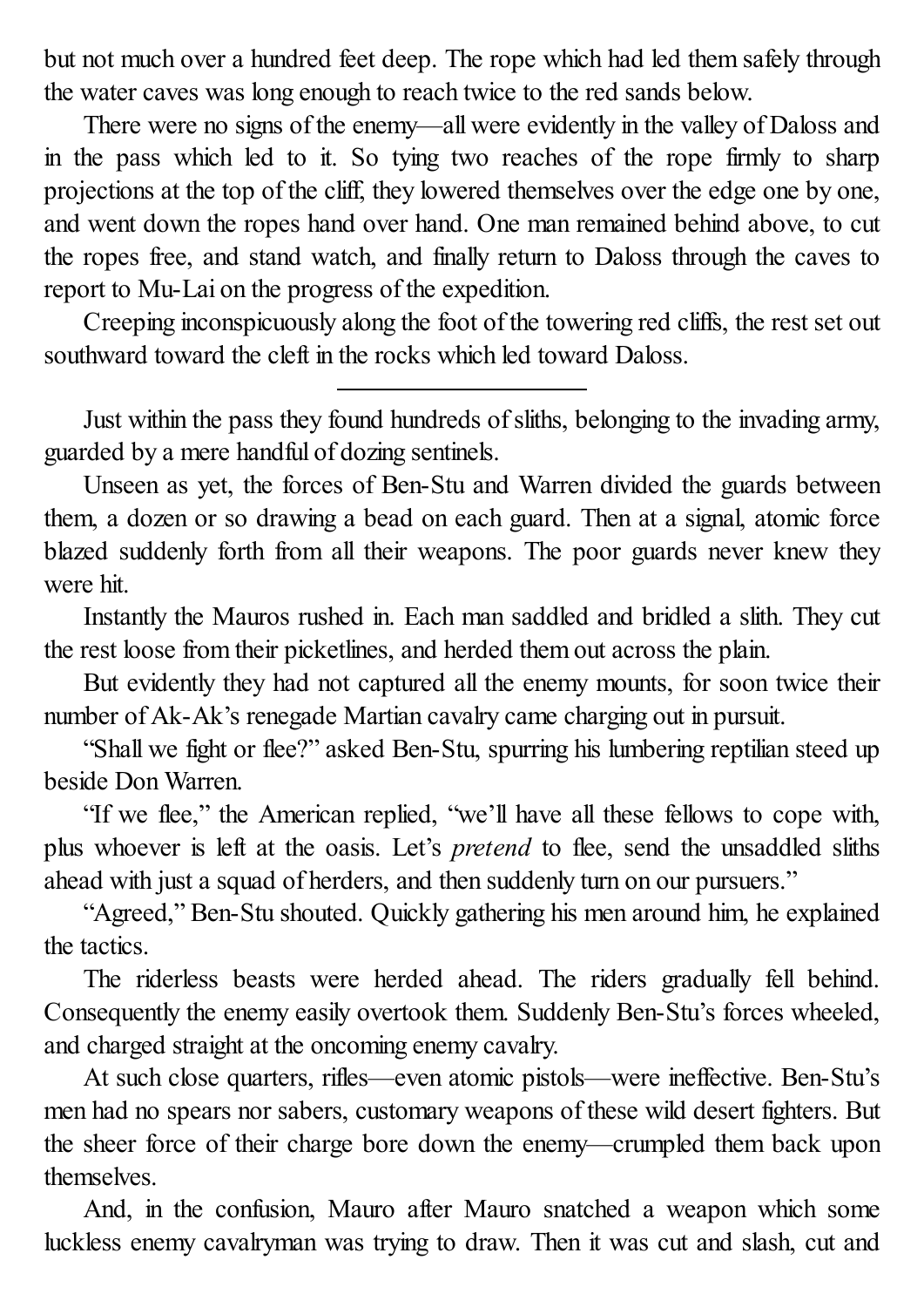slash. Ak-Ak's men, still outnumbering Ben-Stu's, but depleted in weapons, tried to form their ranks in battle array.

But they never recovered from the confusion of that first unexpected assault. They broke rapidly and streamed out across the desert, back toward the Fobian Range. The Mauros, halting and taking careful aim, poured atomic death into the fleeing enemy.

Finally all wounded sliths of both sides, and all wounded men of Ak-Ak's cavalry were put out of their misery. A squad was left to round up such of the riderless mounts as were still unharmed by the battle, and to bring on the Mauro wounded.

The rest of the Mauros set out at an easy pad-footed lope across the red sands toward the spot where lay the oasis of O-Dom. The first brush with the enemy had been a success, although nearly half of their brave little Mauro band had perished.

Early in the afternoon the cavalcade reached the oasis. But this formerly fertile spot now lay parched and brown. The tents were gone. The buildings seemed deserted.

"You evidently did a thorough job with your explosion, Warren," Ben-Stu somewhat bitterly remarked. "I had counted on getting food and water here for ourselves and our sliths. I had assumed that this oasis would be a stopping point for the supply trains of our enemies. Here I had planned to waylay those supply trains."

"Look," Warren replied, pointing to a small garden-bed alongside one of the buildings. "There must be *some* water here, and the inhabitants have not been gone for long. This bed has been recently watered."

Standing up in his stirrups and facing around, Ben-Stu shouted, "Ho, men! Dismount, and tether the sliths. Then proceed warily to search the buildings one by one. This may be an ambush."

Warren, taking a squad, made for the headquarters-building of O-Dom. The door stood ajar, and creaked as it teetered almost imperceptibly in a slight desert breeze. Warren stepped cautiously inside, and paused for his eyes to become accustomed to the change from the desert glare. Warily he peered around behind the door—no-one there.

But from behind him—neither he nor any of his followers could ever explain where the man came from—the hard round end of an atomic pistol was poked into his ribs, and a harsh voice growled, "Hands up—and no crraat-business!"

Up slowly went Warren's hands. A touch on one shoulder forced him around to face out through the doorway.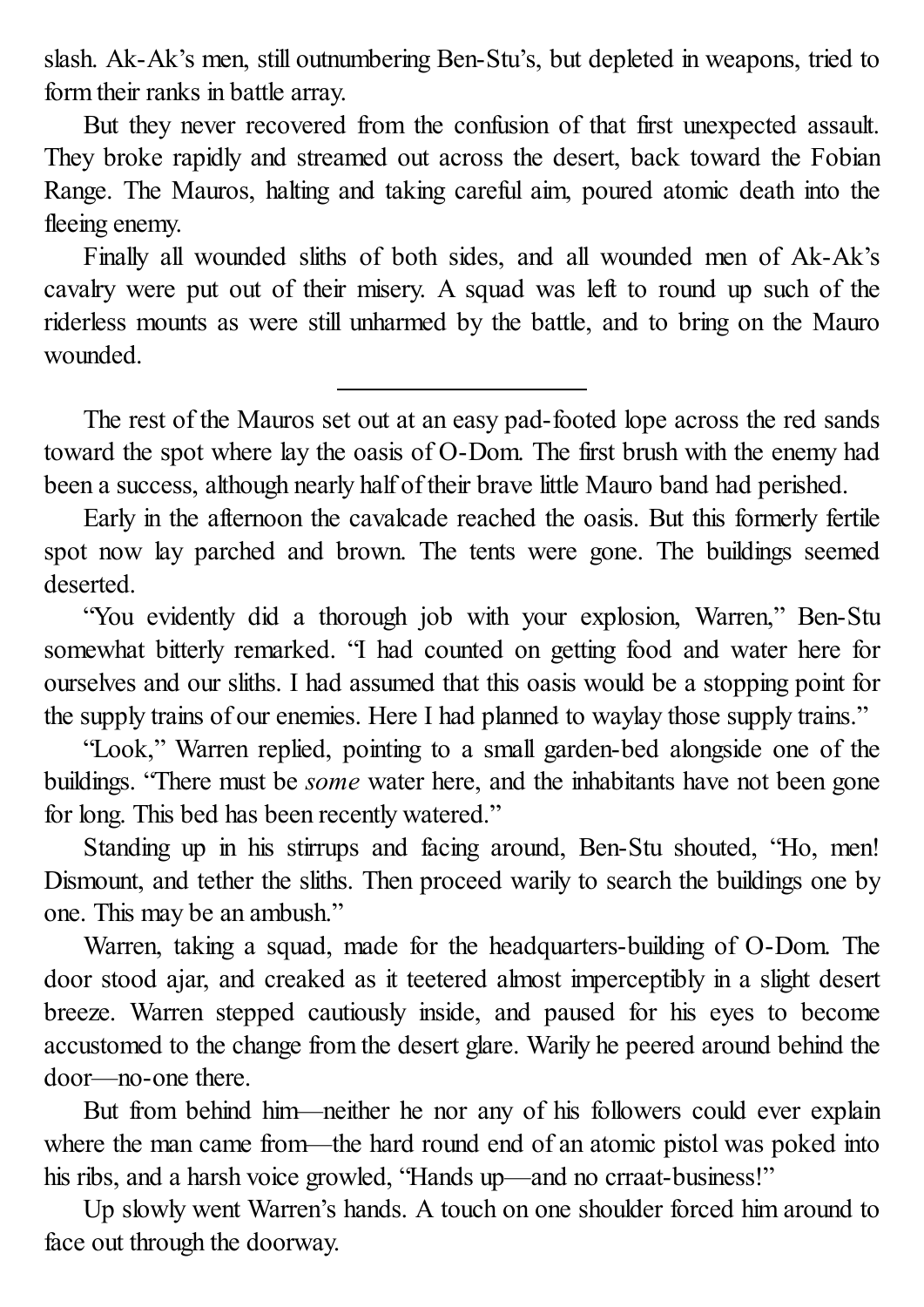The voice continued, "One move from any of you men of Daloss, and your leader dies. And now, my own men, come out of the shadows and disarm the invaders."

"Ab-Nadik!" exclaimed one of Warren's Mauros. So that was who it was! Ab-Nadik, the renegade, now allied with the enemies of his own city.

A dozen or so desert Mauros crowded out of the doorway. Warren's men stood irresolute. Ben-Stu hurried up, attracted by the commotion.

"Stand back," Ab-Nadik warned him, "or I'll blast your friend!"

"And then what?" Ben-Stu coolly replied. "If you kill Wahr-En, you will no longer have any threat to hold over us, and we can then mow down you and your desert crraats. So—"

"Just a moment!" Warren hastily interposed. "Ben-Stu, listen intently to what I am going to say—." He paused. He could feel Ab-Nadik grow tense and expectant behind him.

Wheeling suddenly, Warren brushed aside the muzzle of the weapon by the turn of his body. The weapon blazed, sending a searing pain through Warren's side. But, gritting his teeth, he planted his right fist with every bit of force left in him, squarely against the point of Ab-Nadik's jaw.

A second sizzle of atomic fire shot past Warren, and Ab-Nadik's dead form slumped to the floor in the doorway.

Ben-Stu thrust his pistol back into the waistband of his red pantaloons, as he held out one hand to Warren, with his old-time quizzical-grin. "Shake," he said, "We coordinated that, like clockwork. Hurt badly?"

Warren shook his head.

A sizzle of atomic fire from both sides. Two men of Daloss, and every one of Ab-Nadik's desert henchmen went down.

"Water! Water!" moaned one of the wounded.

"What do you mean, water?" sneered one of the men of Daloss, striding over to him, and drawing a sword to give him the coup de grace.

"Just a moment!" Warren interposed. "There *is* water here. If he will show us where it is, let's spare his life."

Haltingly the dying man of the desert gave directions to a well in the rocks, from which a scant supply of water was obtained. A thorough search of the oasis rounded up enough food for all the men and beasts.

Then a lookout reported, "A caravan approaches from the west."

"Ah!" Warren remarked. "Food and ammunition for the beseigers. We are just in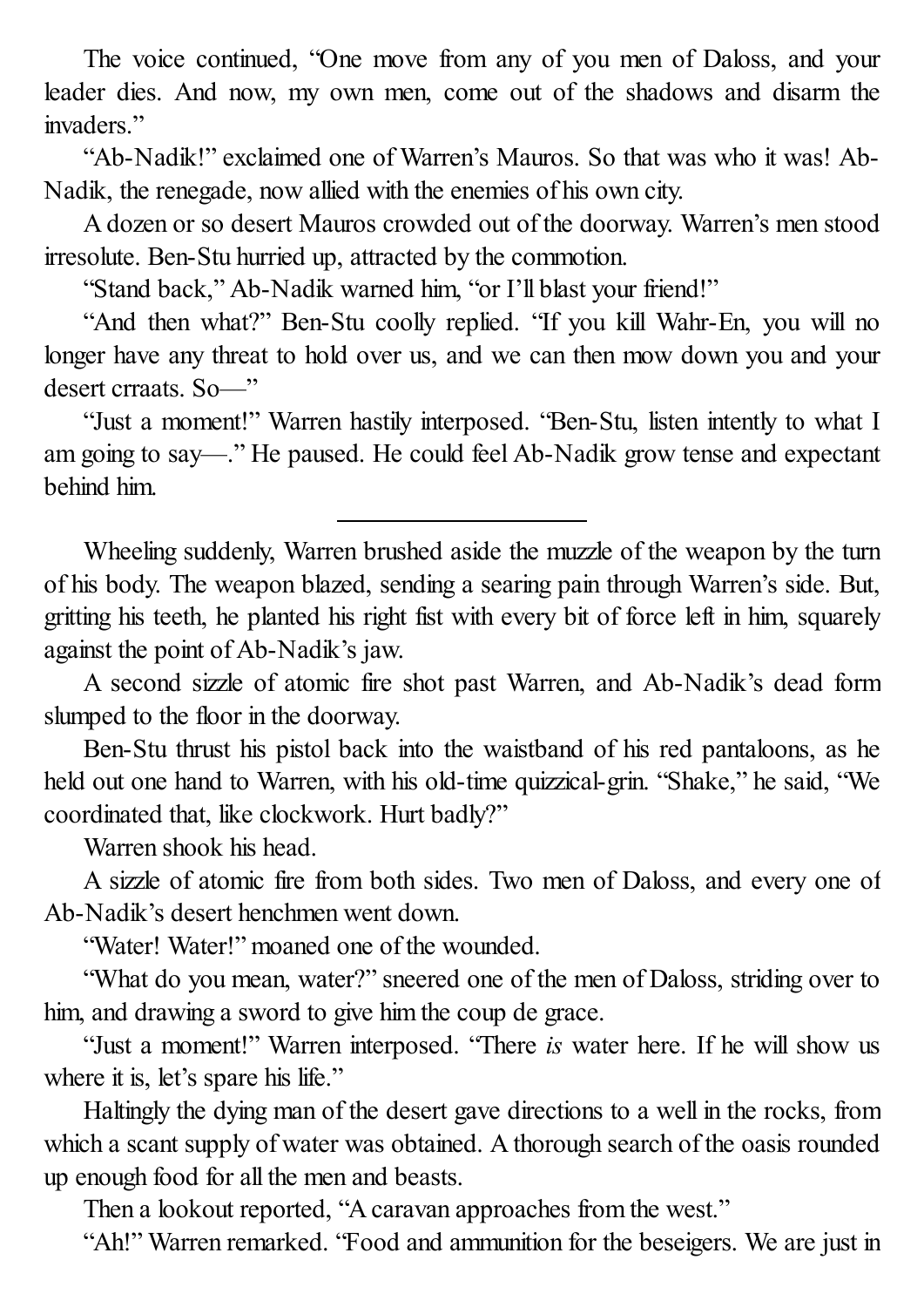time to waylay it, and destroy the supplies. Then the siege must fail."

A second lookout reported, "But cavalry approach from the direction of Daloss<sup>"</sup>

Ben-Stu and Warren hastened to the east edge of the oasis.

"It must be the whole main body of Ak-Ak's government command," Ben-Stu wryly observed. "Perhaps we shall *not* succeed in waylaying the caravan after all. Ho, men! Bring in all the sliths, and conceal them in the center of the oasis, then conceal yourselves in the stone houses and rock ledges at the east side of the oasis, and withhold your fire until you can make every blast tell. Erlik willing, we may yet drive Ak-Ak's cowardly hordes before the caravan gets here."

"Not so cowardly!" Warren remarked. "A large part of that outfit is the Interplanetary Legion, in which I once served."

"If they are like you, my brother, we are indeed up against tremendous odds," Ben-Stu grudgingly admitted.

There were two or three thousand men in the approaching cavalry. They drew rein just beyond atomic range, and Colonel Ak-Ak at their head shouted for Ab-Nadik.

No answer.

"Who *is* there?"

Still no answer.

A small detachment galloped up to reconnoiter. The defenders loosed every blast in their possession, and the detachment recoiled in disorder.

A conference among the attackers ensued. Of course Colonel Ak-Ak could not know how many men of Daloss there were; and doubtless the cavalry which Ben-Stu and Warren had defeated en route to here, had exaggerated tenfold or one hundredfold the number of those who had defeated them.

While the conference out on the red sands of the desert was in progress, a lookout from the other side of the oasis reported to Ben-Stu, "The caravan is not a caravan, Sire. It consists of thousands of government troops."

"We are licked," groaned the young Mauro chieftain.

"Licked nothing!" Warren exclaimed. "We're going out to meet them."

"Oh, so you would turn me in to the Martian authorities?" Ben-Stu sneered surprisingly.

"Look here!" Warren exclaimed exasperated. "You and I have kept alternately trusting and mistrusting each other since we first met each other. Yet always each of us has found the other worthy of trust. Unless we stick together now, all is lost.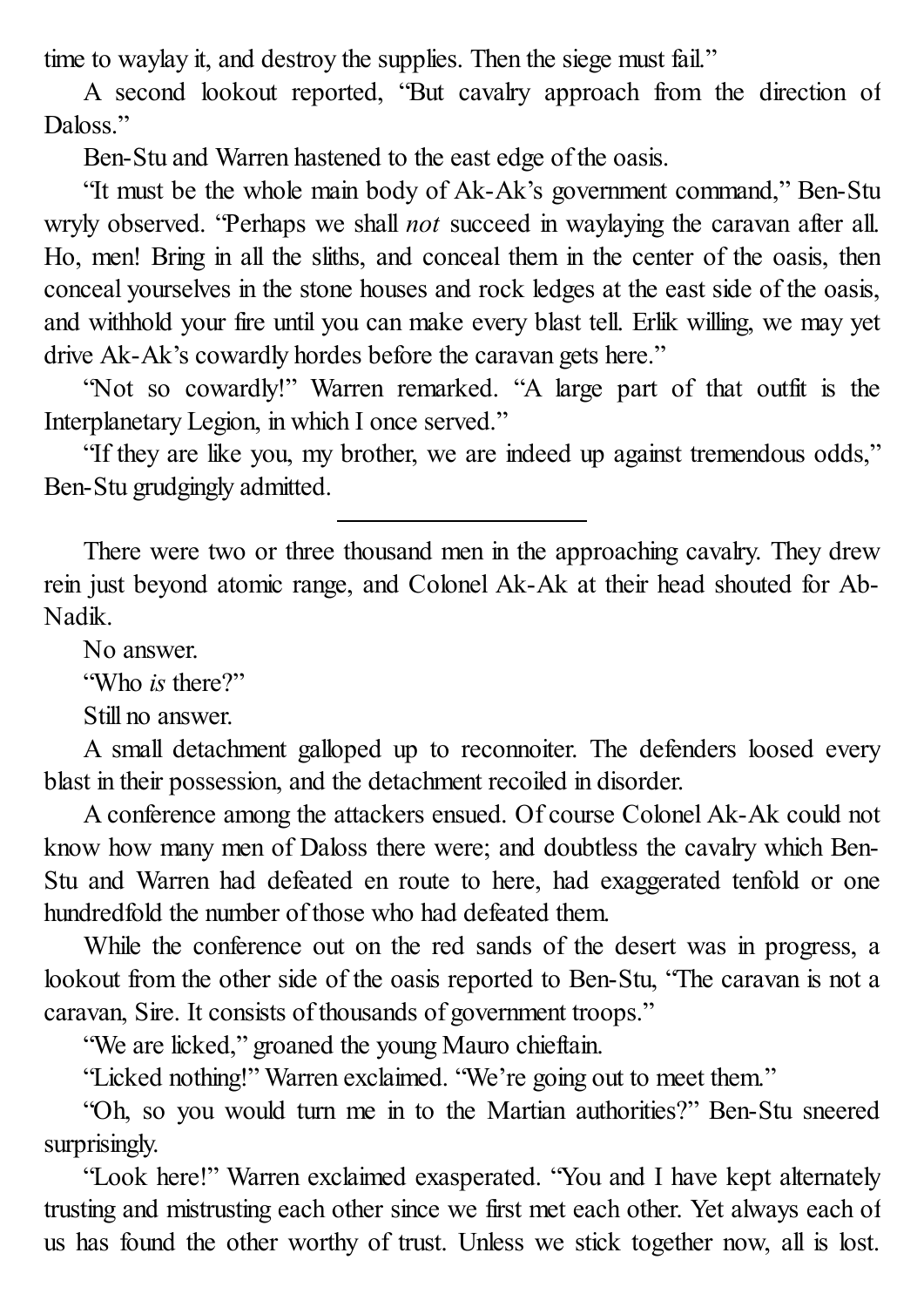Come on!"

Ben-Stu sighed. "All right, Warren. I might as well be hung for a slith as a crraat. Lead on!" To his men, he commanded, "Hold out at all costs until we return."

Taking two sliths from the center of the oasis, the two friends trotted out onto the desert to the eastward. Behind them, on the other side of the oasis, they could hear the sizzle and zip, the shouts and cries and groans, of the start of the battle.

In a few minutes they reached the head of the approaching column, and held up their right hands in the sign of peace.

The leader of the government troops was a handsome young red Martian, wearing the insignia of Colonel of the Imperial Army.

"We are Ben-Stu, son of Mu-Lai of Daloss; and Donald Warren, Earthman, formerly a Sergeant of the Interplanetary Legion," Warren announced.

The Martian Colonel scowled at the mention of the dread Mu-Lai. Then replied, "And I am Ed-Garth, Governor General of this desert and of the Fobian Mountains<sup>"</sup>

"An empty title," Ben-Stu sneered. "We Mauros do not recognize—."

"Pipe down, for Heav—for Erlik's sake," Warren interrupted. Then, "Colonel, you are just in time to perfect that empty title." Rapidly he sketched the situation how Ak-Ak, using government troops to further his own ambitions, had stirred up the wild desert tribes for an unauthorized war on Daloss.

Colonel Ed-Garth's keen mind worked with steel-trap speed and precision. "And if I intervene, what?" he snapped.

"Free entry into Daloss." Ben-Stu's quick reply surprised even himself.

The Colonel hesitated only a moment.

"Come on, men!" he shouted to his staff. "Column follow at a slow gallop." Then he, Ben-Stu and Warren streaked off at full speed to circle the oasis.

They found the cavalry of Colonel Ak-Ak just forming for what was to be the final overwhelming assault on the handful of Mauro defenders. A big cheer went up from Ak-Ak's men at the prospect of reinforcements.

But Ak-Ak's own gross red face went pale. Ed-Garth rode up to him, pointed one lean red hand at him, and shouted, "Ak-Ak, you are relieved of your command! I place you under arrest for high treason."

"By what authority?" Ak-Ak shouted back. "You are only a Colonel, the same as I am. I wouldn't be surprised if I outrank you." Truculently he twirled one of his long moustachios with his left hand. Under cover of this gesture, he snatched an atomic pistol from his belt and leveled it at the Governor General.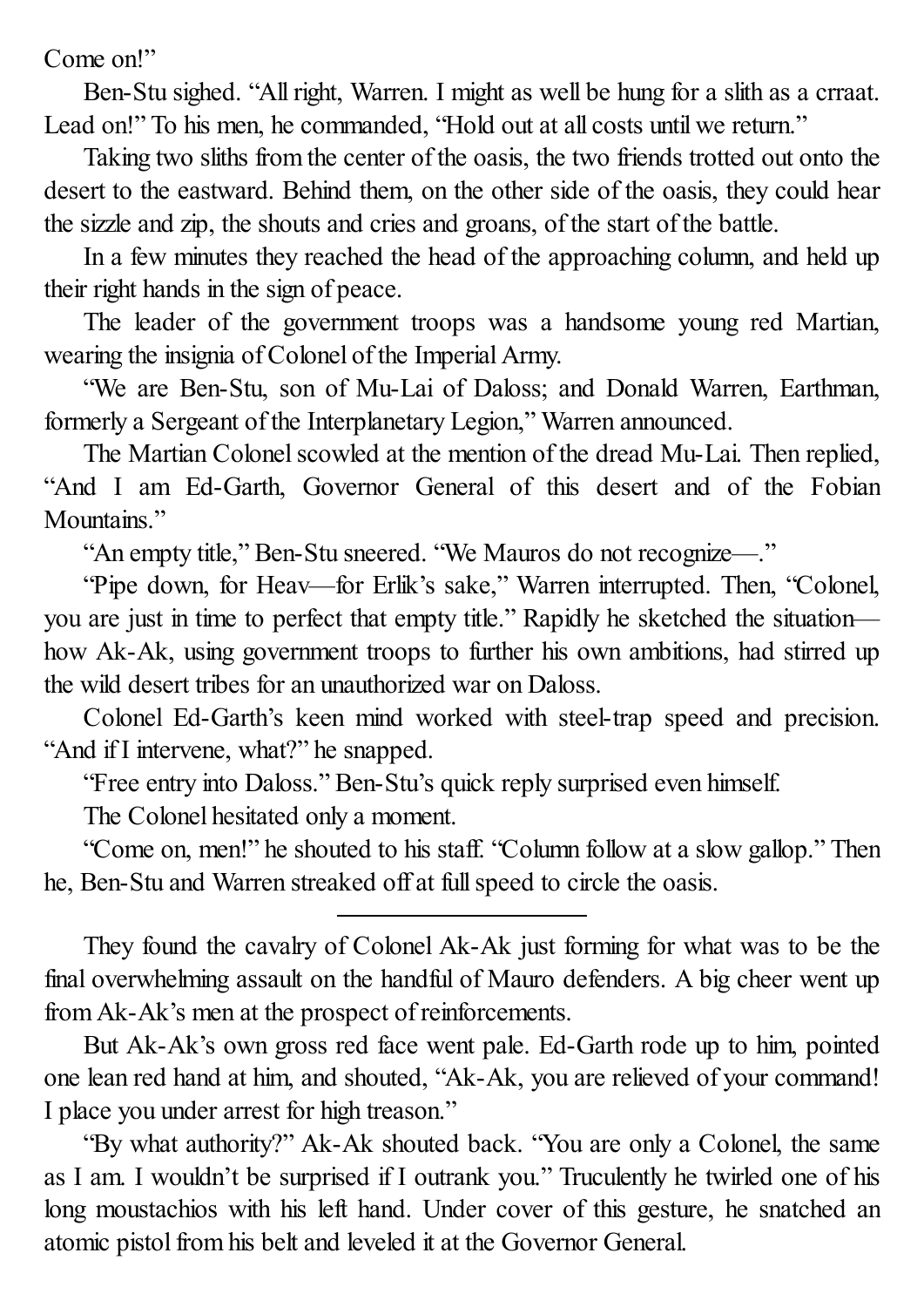A sizzling spurt of atomic fire! But it was not from the weapon of Ak-Ak. Instead it was from the gun of Ben-Stu, who had drawn his weapon just a shade ahead of Ak-Ak. Ak-Ak pitched headlong from his saddle onto the red sands.

A menacing growl rose from the serried ranks of his men. But Ed-Garth, sitting proudly erect on his slith, spurred up to them, pointing dramatically with one index finger toward the insignia of rank on his military tunic.

The soldiers cringed and subsided, as Ed-Garth's own outfit galloped up.

Turning to Ben-Stu, Ed-Garth acknowledged, "Chief, you saved my life just now. If I had any doubts as to you, they are dissolved. Lead on to Daloss."

The cool green shadows were falling over the foothills of the mighty Fobian Mountains, as the government troops and the survivors of the expedition from Daloss late that day entered the pass which led to the gates of the City of Lost Souls.

At the head rode Ben-Stu, Don Warren, Governor General Ed-Garth, and the latter's staff.

"We've got all the desert tribes hemmed in between us and the walls of Daloss," hopefully suggested a staff-officer. "Now is our chance to wipe them out."

But Ben-Stu emphatically interposed, "No! If there is to be peace from now on between Mars and my people, it must embrace *all* of my people, even including those who mistakenly were induced to rebel against the leadership of my father."

"So be it," Colonel Ed-Garth replied. "Tell them to lay down their arms, and they will be spared."

"They will *keep* their arms!" Ben-Stu incisively declared.

Acting through officers of the outfit which had formerly been Ak-Ak's, he summoned the chieftains of the various tribes from their campfires, and curtly informed them that the war was over, that Daloss had won, with the aid of Imperial Mars, and that, if they did not create any further disturbance, they could depart in peace.

Satisfied, the chieftains agreed.

Then Ben-Stu, Warren and Ed-Garth and their retinue pressed on to the walls of Daloss.

In spite of the young Mauro's hail, the sentinels on the wall refused to open the gates. "How do we know, oh Ben-Stu, that you are not under compulsion?"

"Quite true," Ben-Stu observed aside to Ed-Garth. "Well, I guess I'll have to go inside alone and convince them."

"And how am I to know that, once inside, you will not defy me?" Ed-Garth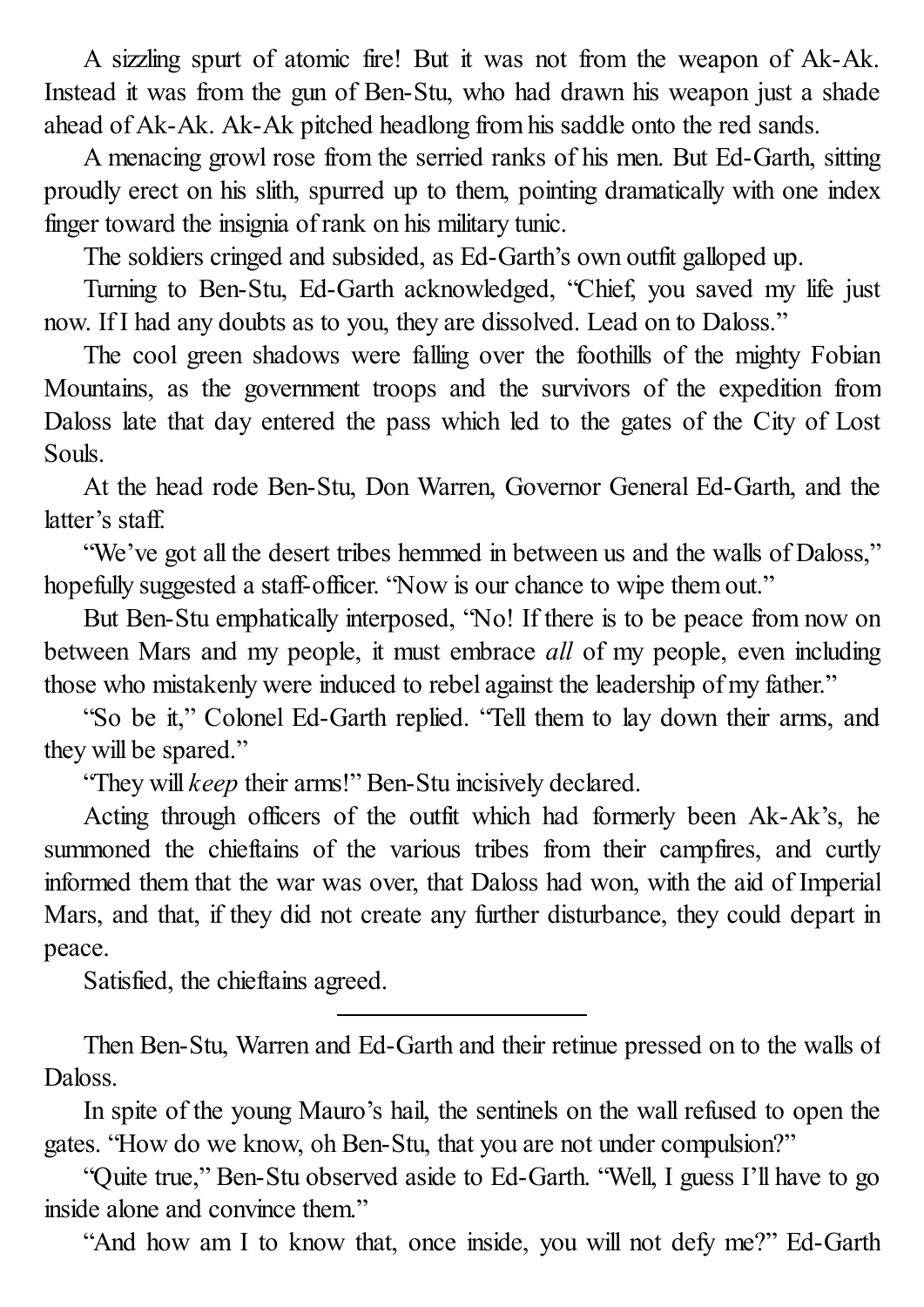pointedly asked. "Even now, this very minute, your men and the desert tribesmen whom you have just pardoned may be manning the heights to ambush us."

It was a plausible suggestion. Warren stared inquiringly at his friend.

But Ben-Stu exploded, "I have had enough of trust and distrust. Eh, Wahr-En?" Warren nodded.

"Very well," Ed-Garth replied with narrowed eyes and drawn lips. "I'll take a chance. We can make a fight of it if there is treachery." He gave the signal to back up; and Ben-Stu, Don Warren and their red-clad men trotted up alone to the city gates. The portals opened, and the delegation passed inside.

Hawk-nosed Mu-Lai was waiting for them. Warmly he embraced his son, who quickly sketched the situation. Mu-Lai at first emphatically demurred against givingup the traditional isolation of Daloss, but the prospect of being recognized as the unquestioned head of all the Mauros, with official government support, finally convinced him.

"Yes, I suppose it is for the best," he grudgingly admitted. "Let them enter."

The gates opened once more, and Ben-Stu and Don Warren galloped their sliths back to the Martian column.

"Are you game to enter alone into the City of Lost Souls?" Ben-Stu asked with a twinkle in his eyes. "For of course until the treaty with the Imperial Council is negotiated and signed, we cannot admit such a vast concourse of government troops."

Colonel Ed-Garth grinned also. For answer, he drove his spurs into his slith. The three men entered the city. The gates closed behind them, and they dismounted.

Haughtily regal Mu-Lai approached and was introduced. A torchlit crowd gathered.

"I never thought to meet the great Mu-Lai face to face," Ed-Garth declared respectfully.

Warren spied Esta in the crowd, and hastened to her side. Their arms intertwined, they stood and watched the parley.

Mu-Lai was saying, "General, you are the first outsider ever to enter this sacred city of Erlik—and live. Unbelievers always perish on the golden altar in the Temple of the Dark Star. I hope you appreciate the honor of being the first exception."

"Why!" Esta indignantly exclaimed, snuggling close to Warren, "He forgets *you*, my beloved."

"A good idea," Warren replied, as he led her away into the darkness. "Let's hope that they all forget the both of us for a few minutes, so that we can be alone together at last, after all these years."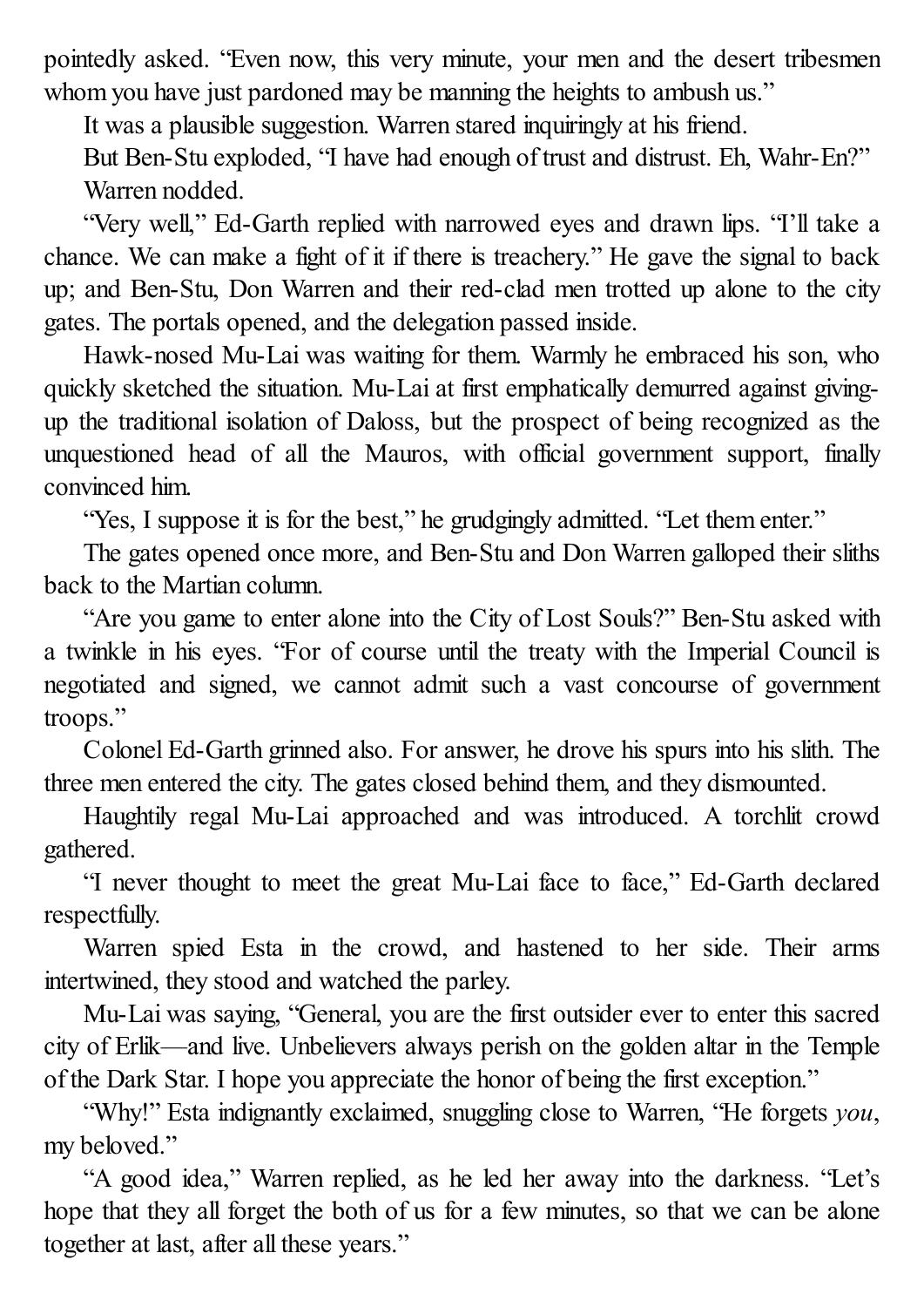He kissed her, sweetly and softly.

#### THE END